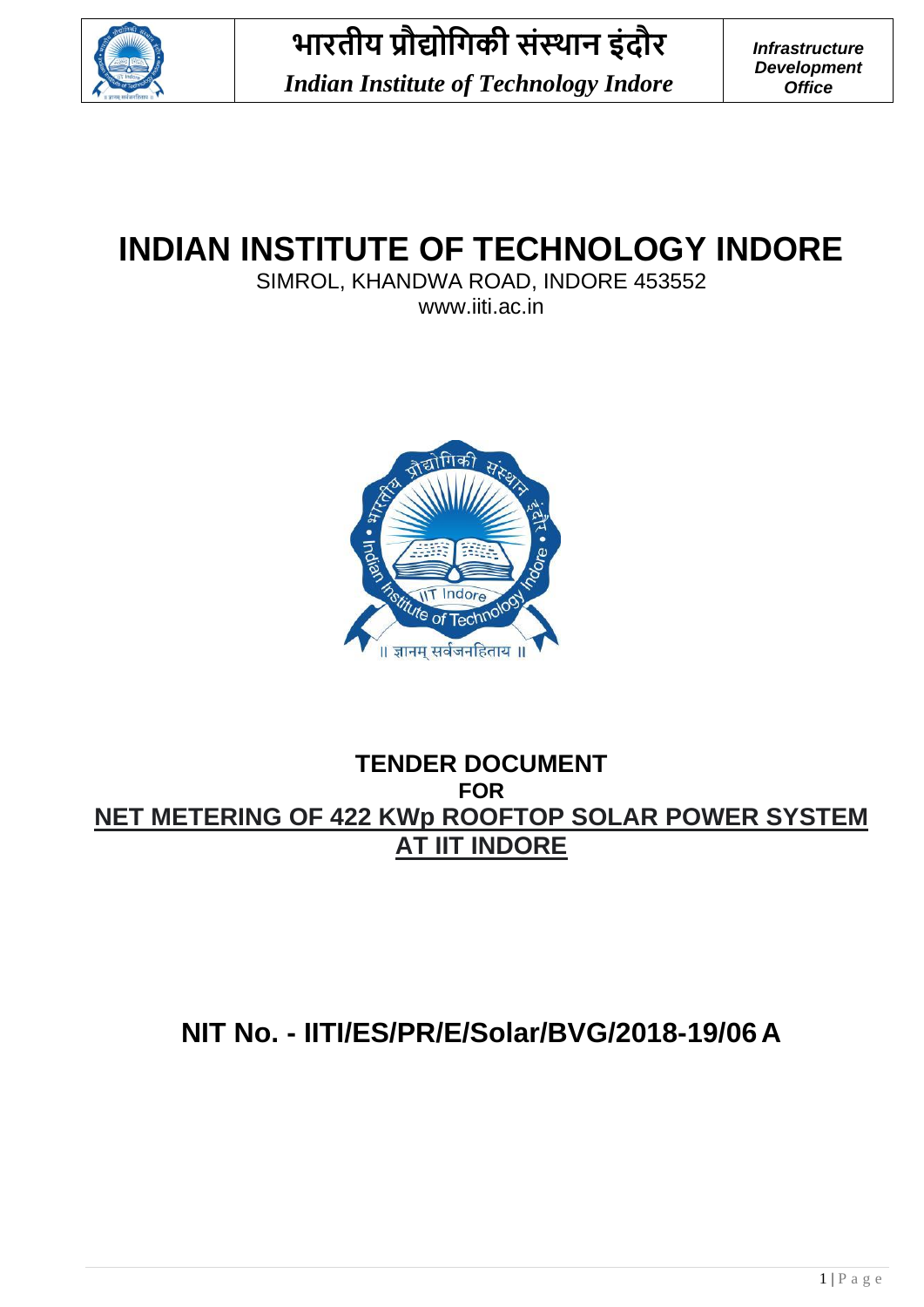

# **PART - I Eligibility Bid Document**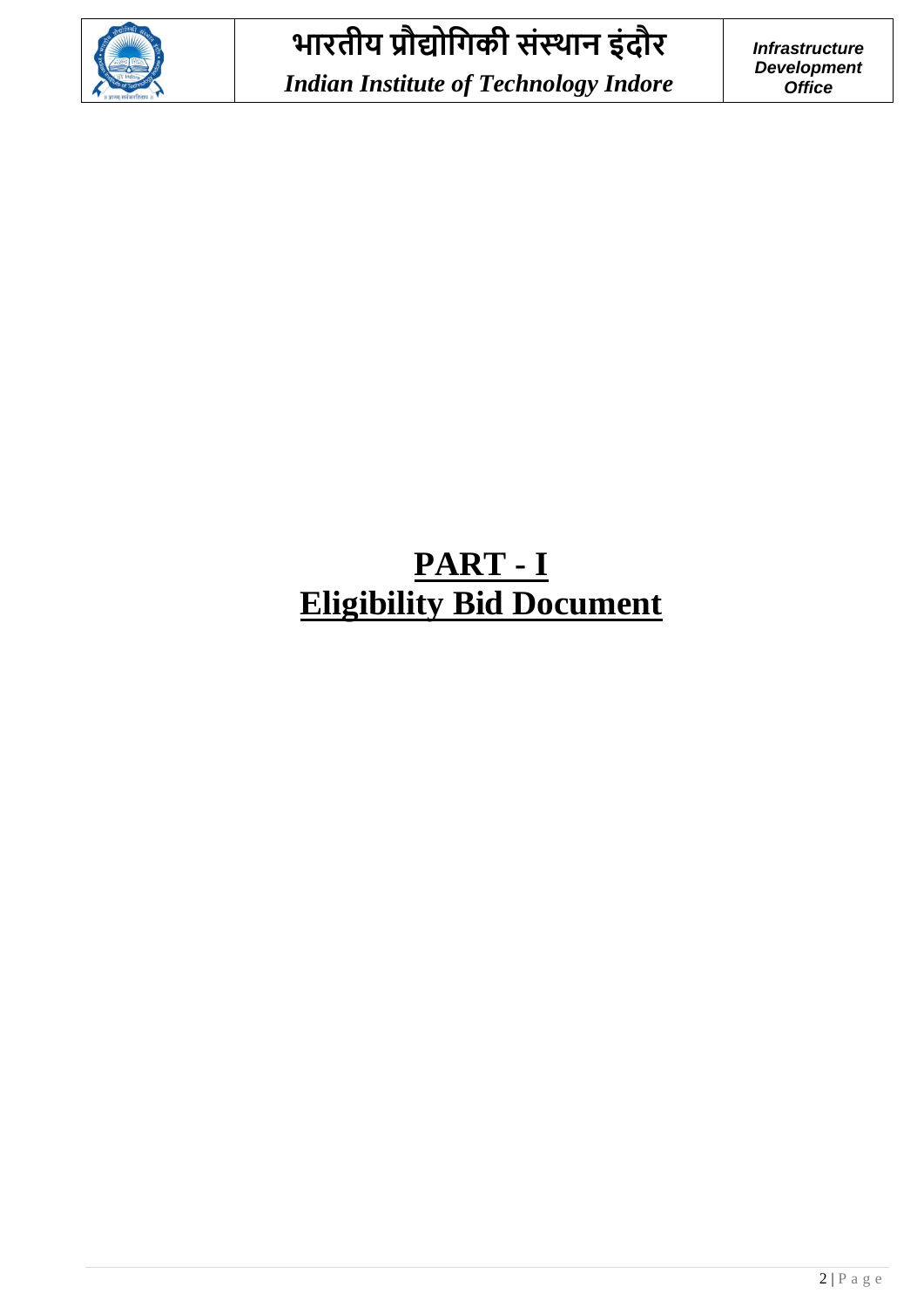

# **Index**

**Name of Work: -** NET METERING OF 422 KWp ROOFTOP SOLAR POWER SYSTEM AT IIT INDORE.

.

|             | Sr. No. Contents                                                             | Page No.     |
|-------------|------------------------------------------------------------------------------|--------------|
| $\mathbf 1$ | <b>Index</b>                                                                 | $\mathbf{3}$ |
| 2.          | <b>Notice Inviting Tender</b>                                                | 4            |
| 3.          | <b>Information and Instructions for Bidders</b>                              | $5 - 6$      |
| 4.          | <b>CPWD6</b>                                                                 | $7 - 12$     |
| 5.          | <b>Form of Performance Bank Guarantee</b>                                    | $13 - 14$    |
| 6.          | <b>Instructions for Online Bid Submission</b>                                | $15 - 17$    |
| 7.          | <b>General Conditions of Contract</b>                                        | $18 - 20$    |
| 8.          | <b>Special Conditions of Contract</b>                                        | $21 - 26$    |
| 9.          | <b>Brief Particulars of the work</b><br>(Commercial & Additional Conditions) | $27 - 36$    |
| 10.         | <b>Profarma of Schedules</b>                                                 | $37 - 40$    |
| 11.         | <b>Scope / Technical specifications</b>                                      | 41           |
| 12.         | <b>Technical Bid</b>                                                         | $42 - 46$    |
| 13.         | <b>BOQ / Schedule of Work</b>                                                | 47           |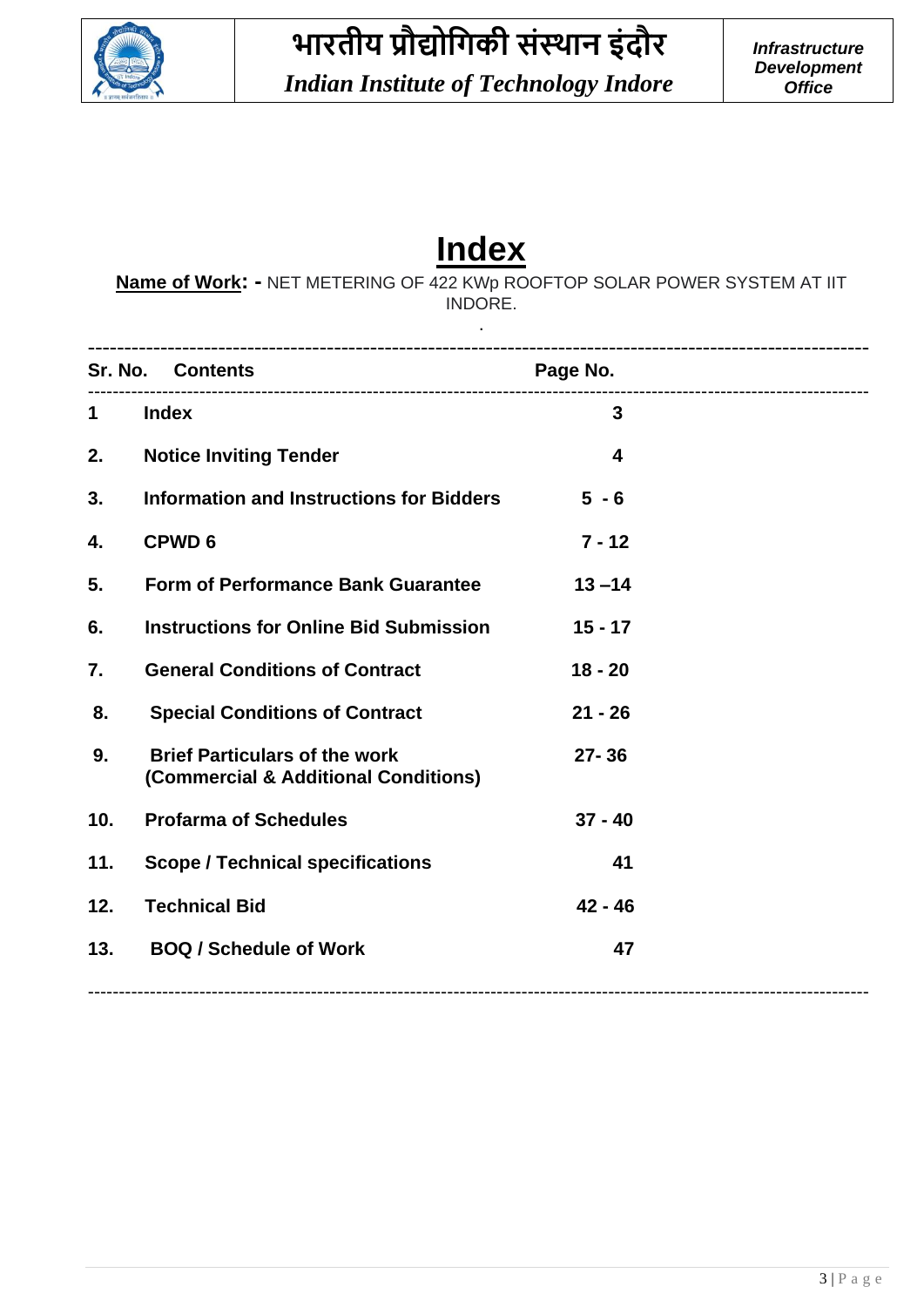

### **INDIAN INSTITUTE OF TECHNOLOGY INDORE**

### **NOTICE INVITING TENDER**

The Maintenance in Charge IIT Indore invites online item rate bids in two bid system on behalf of IIT Indore for following work(s):-

**NIT No.: IITI/ES/PR/E/Solar/BVG/2018-19/06 A** 

**Name of Work: NET METERING OF 422 KWp ROOFTOP SOLAR POWER SYSTEM AT IIT INDORE**

**Estimated Composite Cost: ₹4,73,980/-**

**Earnest Money Deposit**: Rs. 9,500/-.

**NOTE:** (i) EMD submitted against NIT no. **IITI/ES/PR/E/Solar/BVG/2018-19/06A**  dated May 5, 2022 may be considered for this tender.

**Time of Completion**: 3 months

Date of availability of tender document for download from **19.05.2022** to **18.06.2022 (5:00 P.M.**) can be seen on website [http://iiti.ac.in/tenders/tender,](http://iiti.ac.in/tenders/tender) and downloaded free of cost and shall be submitted online on central public procurement portal (CPPP).

Pre-bid meeting is scheduled on **26.05.2022** at **11:00 A.M.**

Last date of submission of bids up to **5.00 P.M.** of **18.06.2022.**

Time and date of opening of eligibility bid: **19.06.2022** at **5:00 P.M.**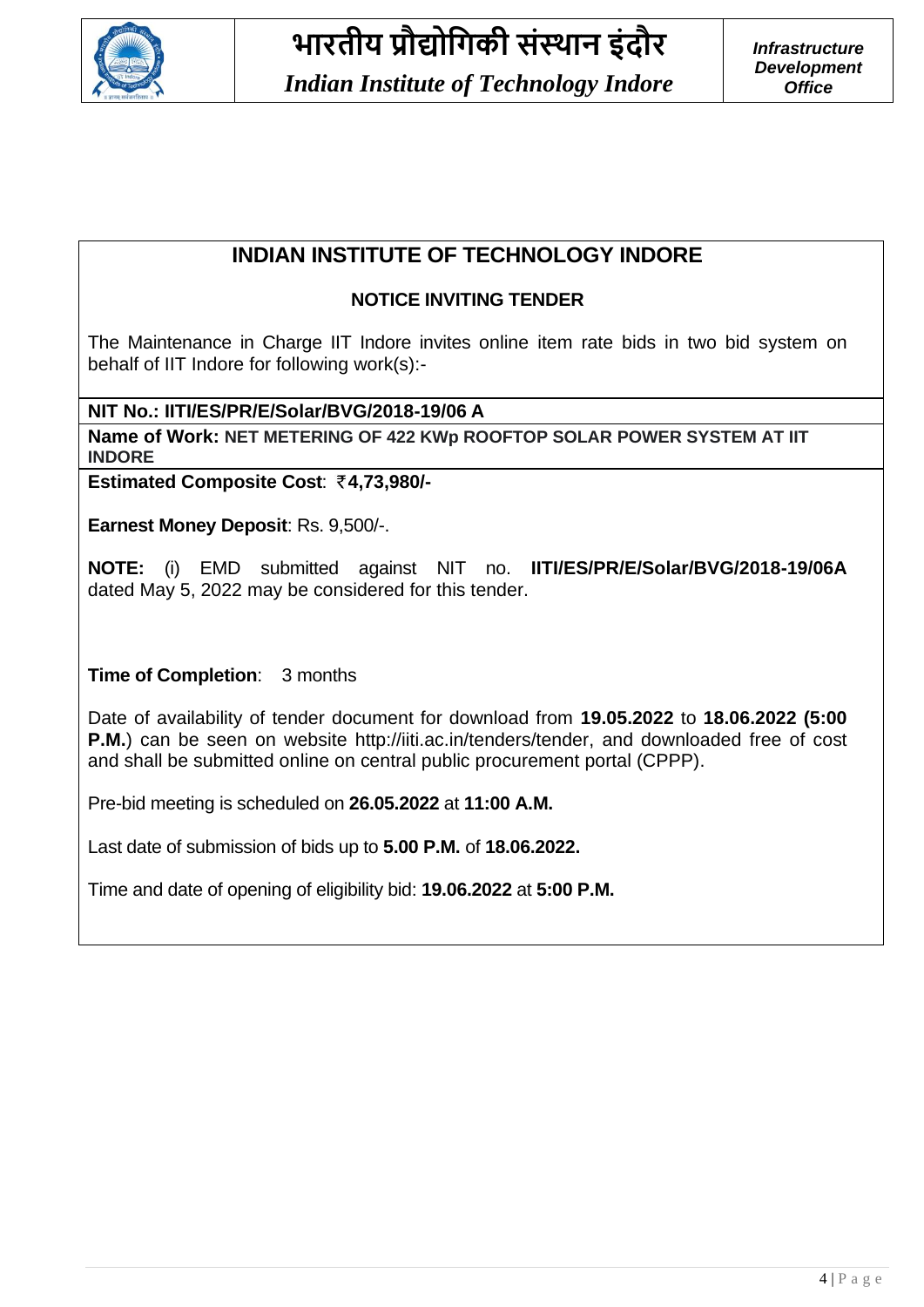

#### **INFORMATION AND INSTRUCTIONS FOR BIDDERS FOR TENDERING FORMING PART OF BID DOCUMENT AND TO BE POSTED ON WEBSITE**

The Maintenance in Charge, IIT Indore on behalf of IIT Indore invites online item rate tenders for "**NET METERING OF 422 KWp ROOFTOP SOLAR POWER SYSTEM AT IIT INDORE**" from reputed agency of electrical works in two bid system:

| SI. | ⋖                                            | Name of<br>work &<br>Location                                                  | <b>Estimated</b><br>cost put to<br>tender | Period of<br><b>Completion</b> | meeting                            | Date of Pre-bid Last date & Time of Time & date<br> uploading<br>submission<br>eligibility<br>and bid<br><b>Ifinancial</b><br>bids<br>and<br>other documents as<br>snocifiod | /of opening<br>of of Eligibility   |
|-----|----------------------------------------------|--------------------------------------------------------------------------------|-------------------------------------------|--------------------------------|------------------------------------|------------------------------------------------------------------------------------------------------------------------------------------------------------------------------|------------------------------------|
|     | M/T No.<br>IITI/ES/PR/E/Solar/BVG/2018-19/06 | NET METERING OF 422 KWp<br>ROOFTOP SOLAR POWER<br><b>SYSTEM AT IIT INDORE.</b> | Rs.<br>4,73,980.00                        | 3 months                       | At 11:00 AM<br>Of May 26,<br>2022. | Up to 5 :00 PM of<br>June 18, 2022.                                                                                                                                          | At 5:00 PM<br>of June 19,<br>2022. |

- **1. Contractors who fulfill the following requirements shall be eligible to apply. Joint ventures are not accepted.**
- (a) Should have satisfactorily completed the similar works in MPPKVVCL/CPWD / MES / MPPWD / CFTI / Central PSUs / IITs / IIMs / IISERs/Railways as mentioned below
	- during the last five years ending previous day of last date of submission of bids.

Three similar works **each** costing not less than Rs. 1.90 lakhs.

or

Two similar works **each** costing not less than Rs. 2.85 lakhs.

or

One similar work costing not less than Rs. 3.80 lakhs.

Eligible similar work shall mean works of **"**Net metering of Rooftop Solar Systems".

The value of executed works shall be brought to current costing level by enhancing the actual value of work at simple rate of 7% per annum; calculated from the date of completion to previous day of last date of submission of bids.

- (i) Should have an average annual financial turnover of Rs. 5 lakhs during the last three years ending March 31, 2021.
- (ii) Should not have incurred any loss (profit after tax should be positive) in more than two years during the last five years ending March 31, 2021.
- (iii) Should have a solvency of Rs.2 lakhs.
- (iv)Should have valid authorization from MPPKVVCL Indore for executing the similar work.
- (v) Should have valid 'A' class electrical contractor license from Govt. of M.P or Govt. of India.
- (vi) Should have GST registration certificate.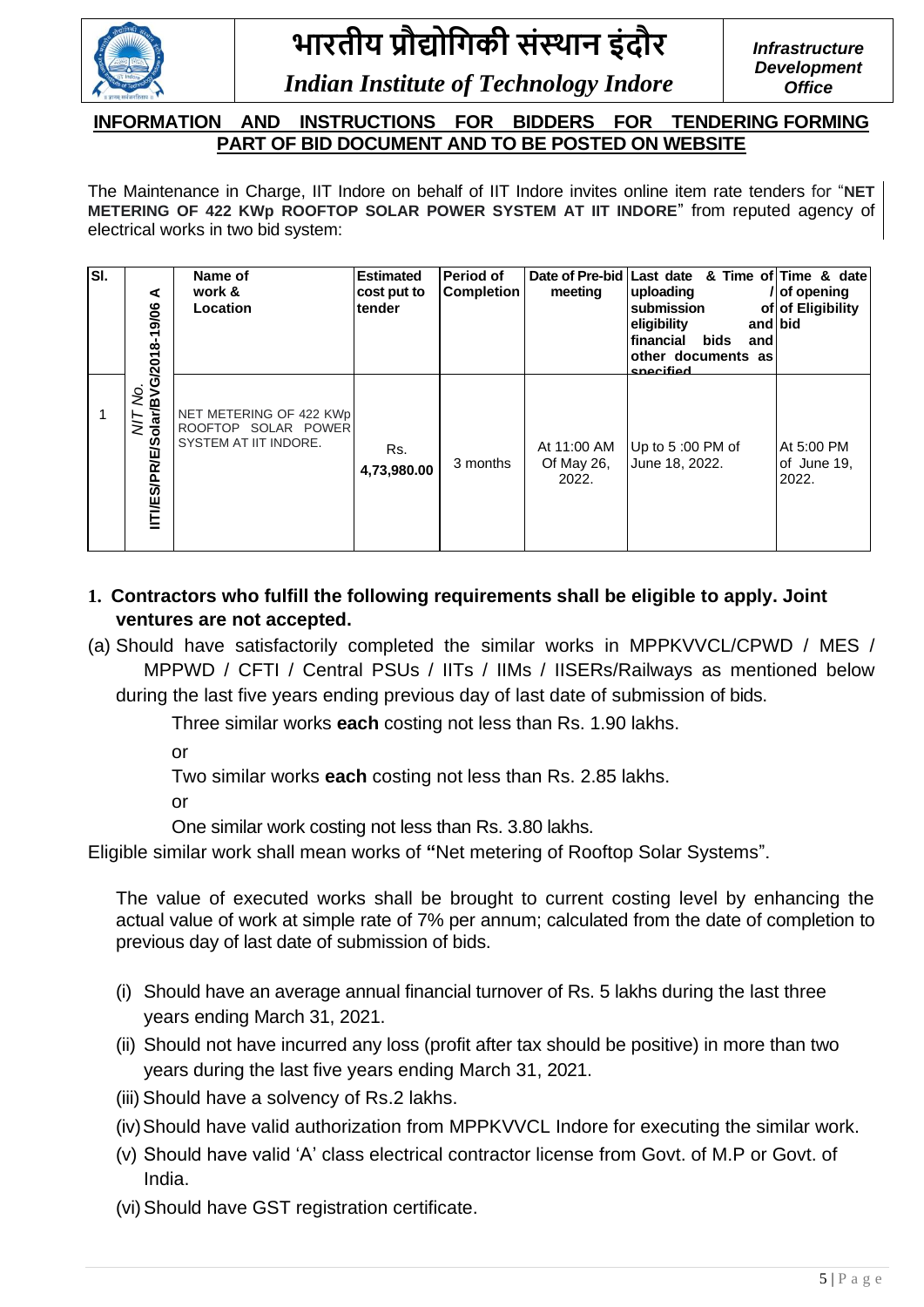

- (vii) Should have EPF registration certificate.
- (viii)Should have ESIC registration certificate.
- (ix) Should have PAN CARD registration certificate.
- (x) Should have company/firm registration certificate.
- (xi) Should have labor license registration certificate.
- 2. The intending bidder must read the terms and conditions of CPWD-6 carefully. He should only submit his bid if he considers himself eligible and he is in possession of all the documents required and submitted with technical bid.
- 3.Information and Instructions i.e. corrigendum, addendum etc. posted on website shall form part of tender and bid document.
- 4. The bid document consisting of plans, specifications, the schedule of quantities of various types of items to be executed and the set of terms & conditions of the contract to be complied with and other necessary documents can be seen from websit[ehttp://iiti.ac.in/tenders/tendera](http://iiti.ac.in/tenders/tender)nd downloaded free of cost and shall be submitted online on central public procurement portal (CPPP).
- 5. The tender can only be submitted after uploading the mandatory scanned documents as per list given.
- 6. Date of availability of tender document for download from **19.05.2022** to **18.06 .2022 (5:00 P.M.)** on website **<http://iiti.ac.in/tenders/tender>** and **central public procurement portal (CPPP).**
- 7. (i) Copy of Certificate of Work experience, Certificate of Financial Turnover from Chartered Accountant, Bank Solvency Certificate and other documents mentioned above shall be submitted and all documents mentioned in **ELIGILIBITY BID DOCUMENTS** in the prescribed formats of Form 'A' to 'I' and Annexure 'A' to 'F' along with certified copies of supporting documents shall also be submitted. At the time of submission of bid, contractor may submit 'Affidavit / Certificate from CA mentioning Financial Turnover of last 5 years or for the period as specified in the bid document and further details, if required shall be asked from the Contractor after opening of Eligibility bid documents. There is no need to upload entire voluminous balance sheet.

(ii) Bid documents submitted by intending bidders shall be opened only of those bidders, whose documents submitted are found in order.

- 9. The Eligibility bid shall be opened first on due date and time as mentioned above. The time and date of opening of financial bid of contractors qualifying the eligibility bid shall be communicated to the technically qualified bidders.
- 10.IIT Indore reserves the right to reject any prospective application without assigning any reason and to restrict the list of qualified contractors to any number deemed suitable by it, if too many bids are received satisfying the laid down criteria.

### **CPWD – 6**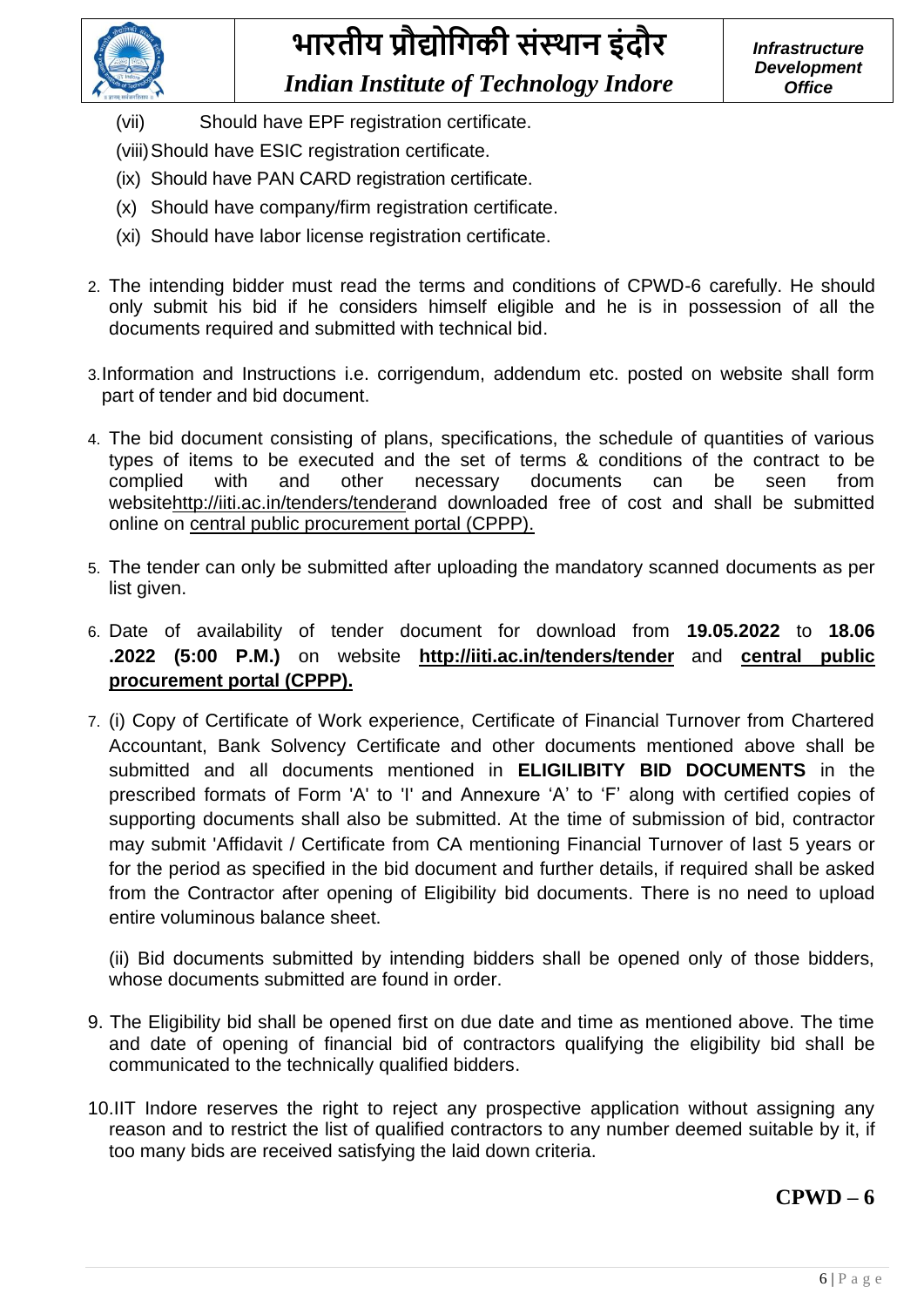

### **Indian Institute of Technology Indore**

### **Notice Inviting Tender**

- 1. Maintenance in Charge IIT Indore on behalf of IIT Indore invites online percentage rate bids in two bid system from repute agency of electrical works for the work of "Comprehensive Rate Contract of Building Electrical Works at IIT Indore"
- 1.1 The work is estimated to a composite cost of:  $\bar{\xi}$ 4.73.980.00.
- 1.1.1The authority competent to approve NIT for the combined cost and belonging to the major discipline will consolidate NITs for calling the bids. He will also nominate Division which will deal with all matters relating to the invitation of bids. For composite bid, besides indicating the combined estimated cost put to bid, should clearly indicate the estimated cost of each component separately. The eligibility of bidder will correspond to the combined estimated cost of different components put to bid.

### **1.2. Instructions for contractors:**

- 1. PQ Bid will contain documents related to eligibility criteria including scanned copy application of tender, mentioned. Hard copy of above documents may be verified, if required.
- 2. Price Bid shall be as downloaded and dully filled by bidder.
- 3. Integrity pact of the tender document shall be signed between Maintenance-in-Charge and the successful bidder after acceptance of the tender.
- 4. Bank Account Details.
- 5. Information and Instructions i.e. corrigendum, addendum etc. posted on the website shall form part of this bid document.
- 6. Any clarification on the content of NIT/ Tender document can be referred to the Maintenance In charge, email [ido.tender@iiti.ac.in](mailto:ido.tender@iiti.ac.in) at IIT Indore.
- 7. Contractor must ensure to quote rate of each item. If any cell is left Blank and no rate is quoted by the bidder, rate of such item shall be treated as zero.
- 8. Duly signed & stamped of complete downloaded tender document for uploading.
- 9. **Bidders are advice to inspect the site and shall quote the rates accordingly**.

### **1.3The bidder shall have to furnish the documents as under: -**

- 1. Agreement shall be drawn with the successful bidder on prescribed Form No. CPWD 8 modified / amended up to last date of receipt of tender, Bidder shall quote their rates as per various terms and conditions of the said form which will form part of the agreement.
- 2. The time allowed for carrying out the work will be three months from the date of start as defined in Schedule 'F' or from the first date of handing over of the site, whichever is later, in accordance with the phasing, if any, indicated in the bid documents.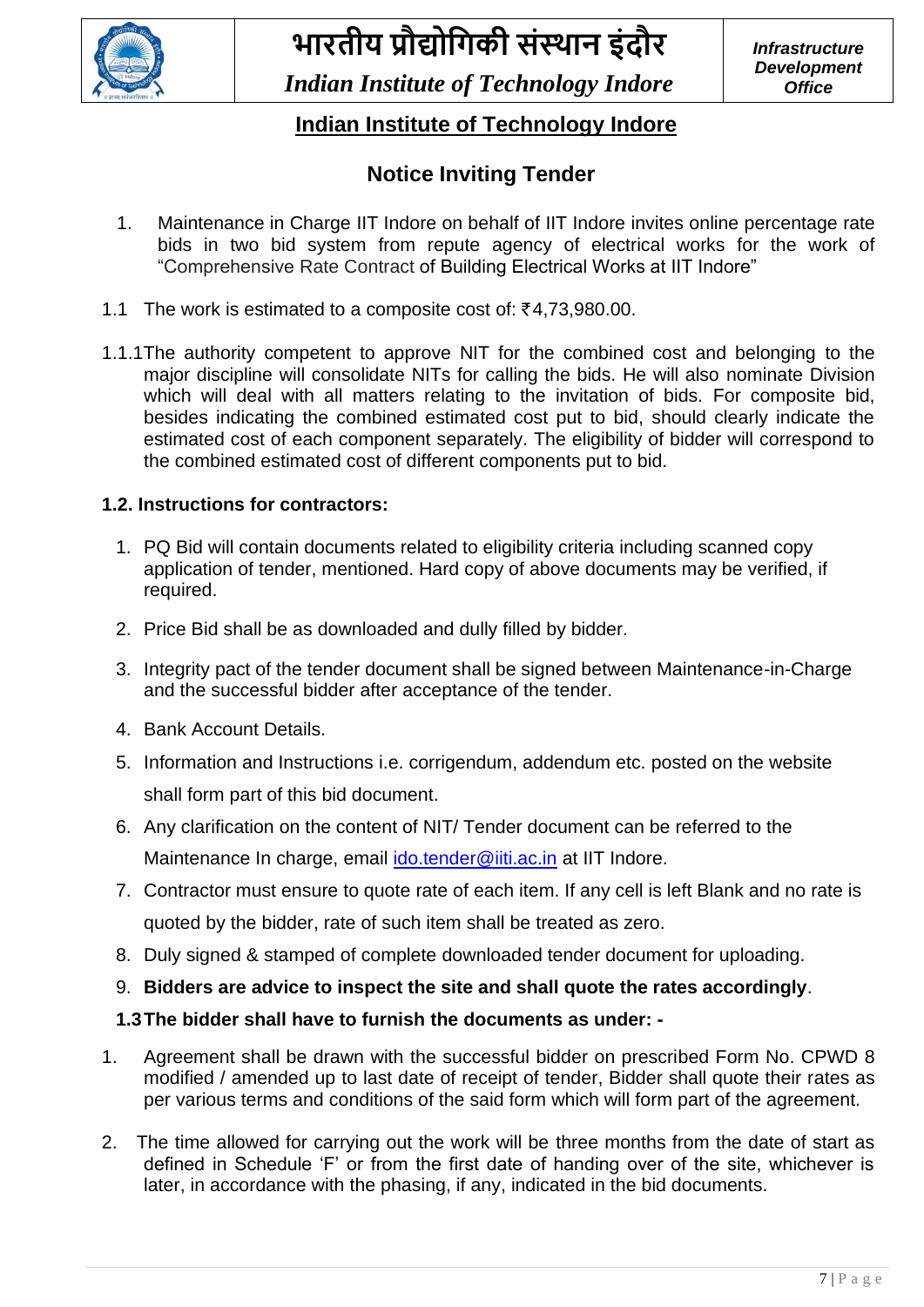

- 3. The site for the work is available at IIT Indore at Simrol campus, Khandwa Road, Indore.
- 4. The bid document consisting of plans, specifications, the schedule of quantities of various types of items to be executed and the set of terms and conditions of the contract to be complied with and other necessary documents except Standard General Conditions of Contract Form, 2014 can be seen on website of *[www.iiti.ac.in/tenders/tender](http://www.iiti.ac.in/tenders/tender) or central public procurement portal (CPPP)***.**

The bid submitted shall be opened on **June 19, 2022 at 5:00 p.m.**

- . 5 **Copy of certificate of work experience, Certificate of financial turnover from Chartered Accountant, Bank Solvency Certificate and other documents mentioned shall be submitted within the period of bid submission and all documents mentioned in ELIGILIBITY BID DOCUMENTS in the prescribed formats of Form 'A' to 'E' along with certified copies of supporting documents shall also be submitted.** At the time of submission of bid contractor must submit 'Affidavit / Certificate from CA mentioning Financial Turnover of last 5 years or for the period as specified in the bid document and further details, if required, shall be asked from the Contractor after opening of Eligibility bid documents.
- 6. The contractor whose bid is accepted will be required to furnish performance bank guarantee of 5% (Three Percent) of the bid amount within the period specified in Schedule F. This guarantee shall be in the form of Fixed Deposit Receipts or Guarantee Bonds of any Scheduled Bank or the State Bank of India in accordance with the prescribed form. In case the contractor fails to deposit the said performance guarantee within the period as indicated in Schedule 'F' including the extended period if any, the tender may be canceled automatically without any notice to the contractor**. The contractor whose bid is accepted will also be required to furnish either copy of applicable licenses / registrations or proof of applying for obtaining labor licenses, registration with EPFO, ESIC including Provident Fund Code No. if applicable and also ensure the compliance of aforesaid provisions by the sub contractors, if any engaged by the contractor for the said work and program chart (Time and progress) within the period specified in Schedule 'F'.**
- 7. The description of the work is as follows: The scope of works includes **"Net Metering of 422 KWp Rooftop Solar Power Systems at IIT Indore**."

**Intending bidders are advised to inspect and examine the site and its surroundings** and satisfy themselves before submitting their bids as to the nature of the ground and sub-soil (so far as is practicable), the form and nature of the site, the means of access to the site, the accommodation they may require and in general shall themselves obtain all necessary information as to risks, contingencies and other circumstances which may influence or affect their bids. A bidder shall be deemed to have full knowledge of the site whether he inspects it or not and no extra charge consequent on any misunderstanding or otherwise shall be allowed. The bidder shall be responsible for arranging and maintaining at his own cost all materials, tools & plants, water, electricity access, facilities for workers and all other services required for executing the work unless otherwise specifically provided for in the contract documents. Submission of a bid by a bidder implies that it has read this notice and all other contract documents and has made itself aware of the scope and specifications of the work to be done and of conditions and rates at which stores, tools and plant, etc. will be issued to it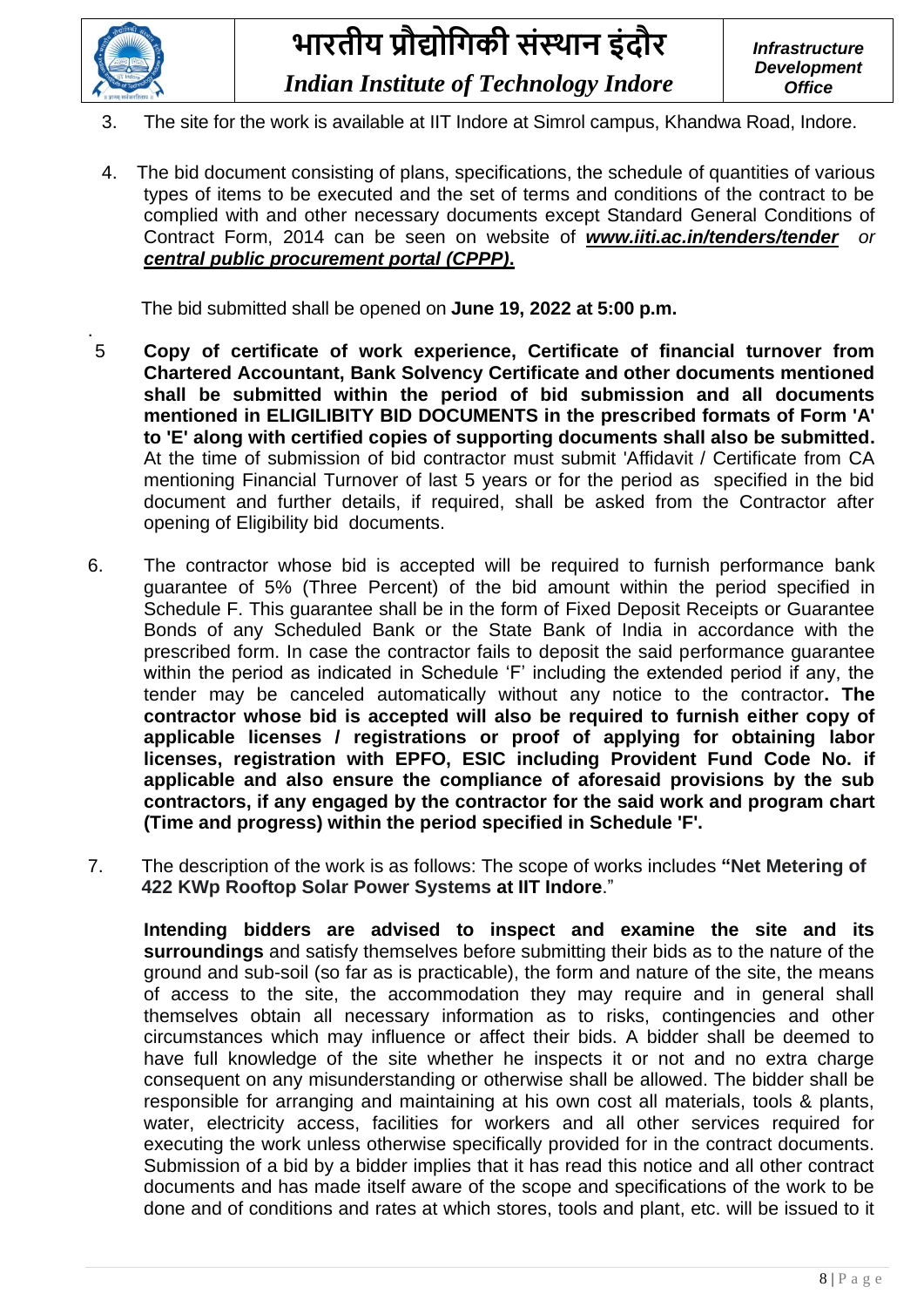

.

*Indian Institute of Technology Indore*

by the Government and local conditions and other factors having a bearing on the execution of the work.

- 8. The competent authority on behalf of IIT Indore does not bind itself to accept the lowest or any other bid and reserves to itself the authority to reject any or all the bids received without the assignment of any reason. All bids in which any of the prescribed condition is not fulfilled or any condition including that of conditional rebate is put forth by the bidder shall be summarily rejected.
- 9. Canvassing whether directly or indirectly, in connection with bidders is strictly prohibited and the bid submitted by the contractors who resort to canvassing will be liable to rejection.
- 10. **The competent authority on behalf of IIT Indore reserves to himself the right of accepting the whole or any part of the bid and the bidder shall be bound to perform the same at the rate quoted.**
- 11 The contractor shall not be permitted to bid for works in the IIT Indore in which its near relative is posted as an officer in any capacity in the institute. It shall also intimate the names of persons who are working with it in any capacity or are subsequently employed by it and who are near relatives to any Gazetted officer in the IIT Indore or in the Ministry of Human Resource Development. Non-relation certificate can be submitted on letter head.
- 12. No engineer of Gazetted rank or other Gazetted Officer employed in Engineering or Administrative duties in an Engineering Department of the Government of India is allowed to work as a contractor for a period of one year after his retirement from Government service, without the previous permission of the Government of India in writing. This contract is liable to be cancelled if either the contractor or any of its employees is found any time to be such a person who had not obtained the permission of the Government of India as aforesaid before submission of the bid or engagement in the contractor's service.
- 13. The bid for the works shall remain open for acceptance for a period of **180 days (One Hundred Eighty days)** from the date of tender opening. If any bidder withdraws its bid before the said period or issue of letter of acceptance, whichever is earlier, or makes any modifications in the terms and conditions of the bid which are not acceptable to the department, **and then IIT Indore shall, without prejudice to any other right or remedy, be at liberty to forfeit the EMD amount and cancel the tender. Further the bidders shall not be allowed to participate in the re-bidding process of the work**.
- 14. This Notice Inviting Bid shall form a part of the contract document. The successful bidder, on acceptance of its tender by the Accepting Authority shall within 15 days from the stipulated date of start of the work, sign the contract consisting of:-
- a) The Notice Inviting Bid, all the documents including additional conditions, specifications and drawings, if any, forming part of the bid at the time of invitation of bid and the rates quoted online at the time of submission of bid and acceptance thereof together with any correspondence leading thereto.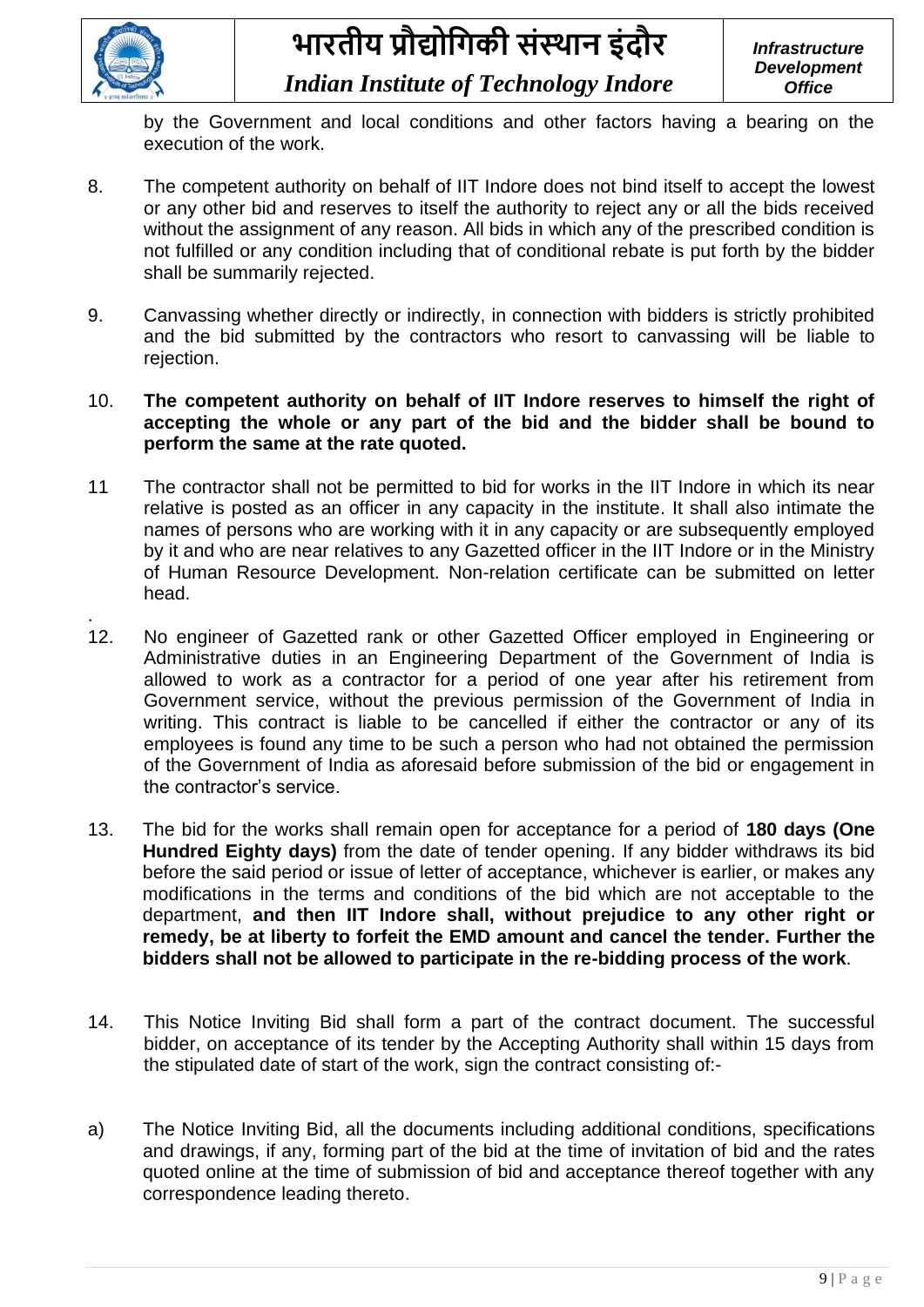

b) Standard C.P.W.D. Form 8 amended / modified up to last date (or other Standard C.P.W.D. Form as applicable) of receipt of bid.

-----------------------------------------------------------------------------------------------------------------------------

### **T E N D E R**

I/We have read and examined the notice inviting tender, schedule A, B, C, D, E & F, specifications applicable, Drawings & Designs, General Rules and Directions, Conditions of Contract, clauses of contract, Special conditions, Schedule of Rate & other documents and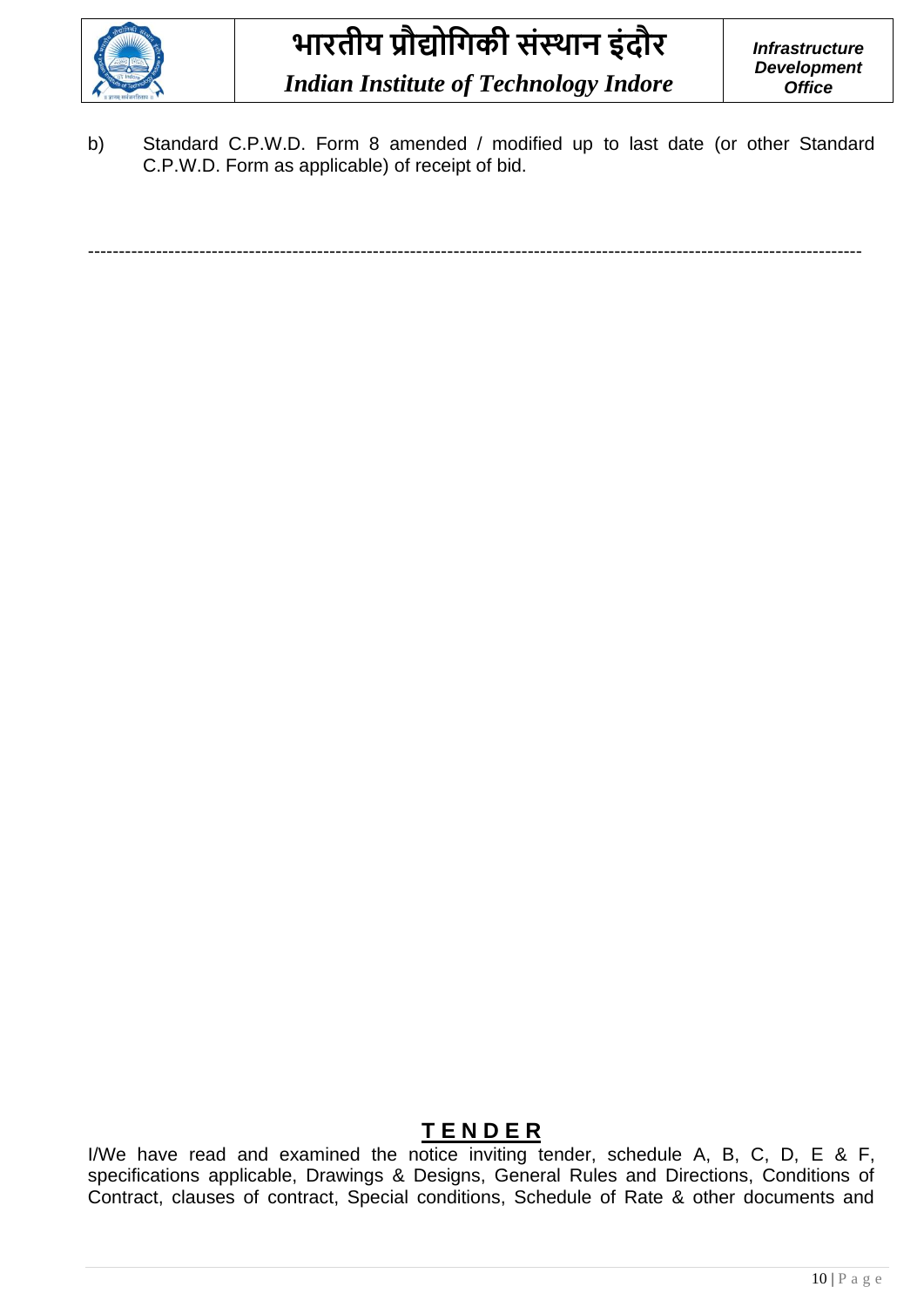

Rules referred to in the conditions of contract and all other contents in the tender document for the work.

I/We hereby tender for the execution of the work specified for the President of India within the time specified in Schedule 'F', viz., schedule of quantities and in accordance in all respects with the specifications, designs, drawings and instructions in writing referred to in Rule-1 of General Rules and Directions and in Clause 11 of the Conditions of contract and with such materials as are provided for, by, and in respects in accordance with, such conditions so far as applicable.

I/We agree to keep the tender open for One Hundred and Eighty (180) days from the due date of opening of eligibility bid and not to make any modification in its terms and conditions.

A sum of Rs. ….. (Rs…….) is hereby forwarded in online mode or Fixed Deposit Receipts of a Scheduled Bank/ Demand Draft of a Scheduled Bank/ Bank Guarantee issued by a Scheduled Bank is scanned and uploaded **(strike out as the case may be).**If I/We, fail to furnish the prescribed performance guarantee within prescribed period, I/we agree that the said President of India or his successors, in office shall without prejudice to any other right or remedy, be at liberty to forfeit the said earnest money absolutely. Further, if I/We fail to commence work as specified, I/We agree that President of India or his successors in office shall without prejudice to any other right or remedy available in law, be at liberty to forfeit the said performance guarantee absolutely. The said Performance Guarantee shall be guarantee to execute all the works referred to in the tender documents upon the terms and conditions contained or referred to those in excess of that limit at the rates to be determined in accordance with the provision contained in Clause 12.2 and 12.3 of the tender form. **Further, I/we agree that in case of forfeiture of earnest money or performance guarantee as aforesaid, I/We shall be debarred for participation in the re-tendering process of the work.** 

I/We undertake and confirm that eligible similar work(s) has / have not been got executed through another contractor on back to back basis. Further that, if such a violation comes to the notice of Department, then I/We shall be debarred for tendering in IIT Indore in future forever. Also, if such a violation comes to the notice of Department before date of start of work, The Engineer – in – Charge shall be free to forfeit the entire amount of Performance Guarantee.

I/We hereby declare that I/we shall treat the tender documents drawings and other records connected with the work as secret/confidential documents and shall not communicate information/derived there from to any person other than a person to whom I/We am/are authorized to communicate the same or use the information in any manner prejudicial to the safety of the State.

Dated **#**..................... Signature of Contractor

Postal Address**#** Witness:**#** Address: **#** Occupation:**# # To be filled in by the contractor/witness as applicable**

### **ACCEPTANCE**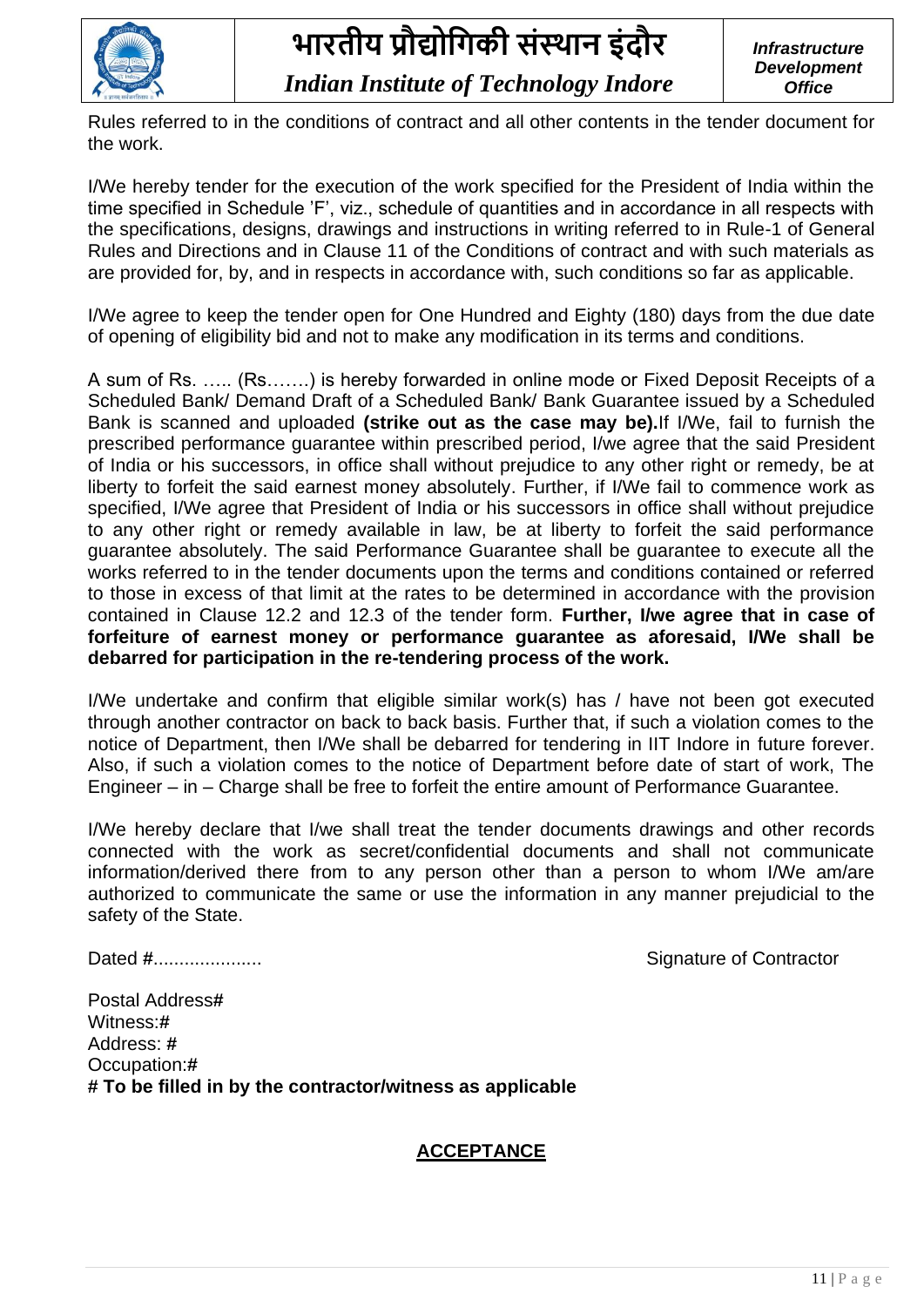

*Indian Institute of Technology Indore*

*Infrastructure Development Office*

The above tender (as modified vide letters mentioned hereunder) is accepted by me for and on behalf of the IIT Indore for a sum of  $\overline{\tau}$ .

(Rupees\_\_\_\_\_\_\_\_\_\_\_\_\_\_\_\_\_\_\_\_\_\_\_\_\_\_\_\_\_\_\_\_\_\_\_\_\_\_\_\_\_\_\_\_\_\_\_\_\_\_\_\_\_\_\_\_\_\_\_\_)

The letters referred to below shall form part of this contract Agreement: -

a)

b)

c)

For & on behalf of the IIT Indore.

**Signature** 

......................................

Dated ...................... Designation ..................................

### **FORM OF PERFORMANCE SECURITY BANK GUARANTEE BOND**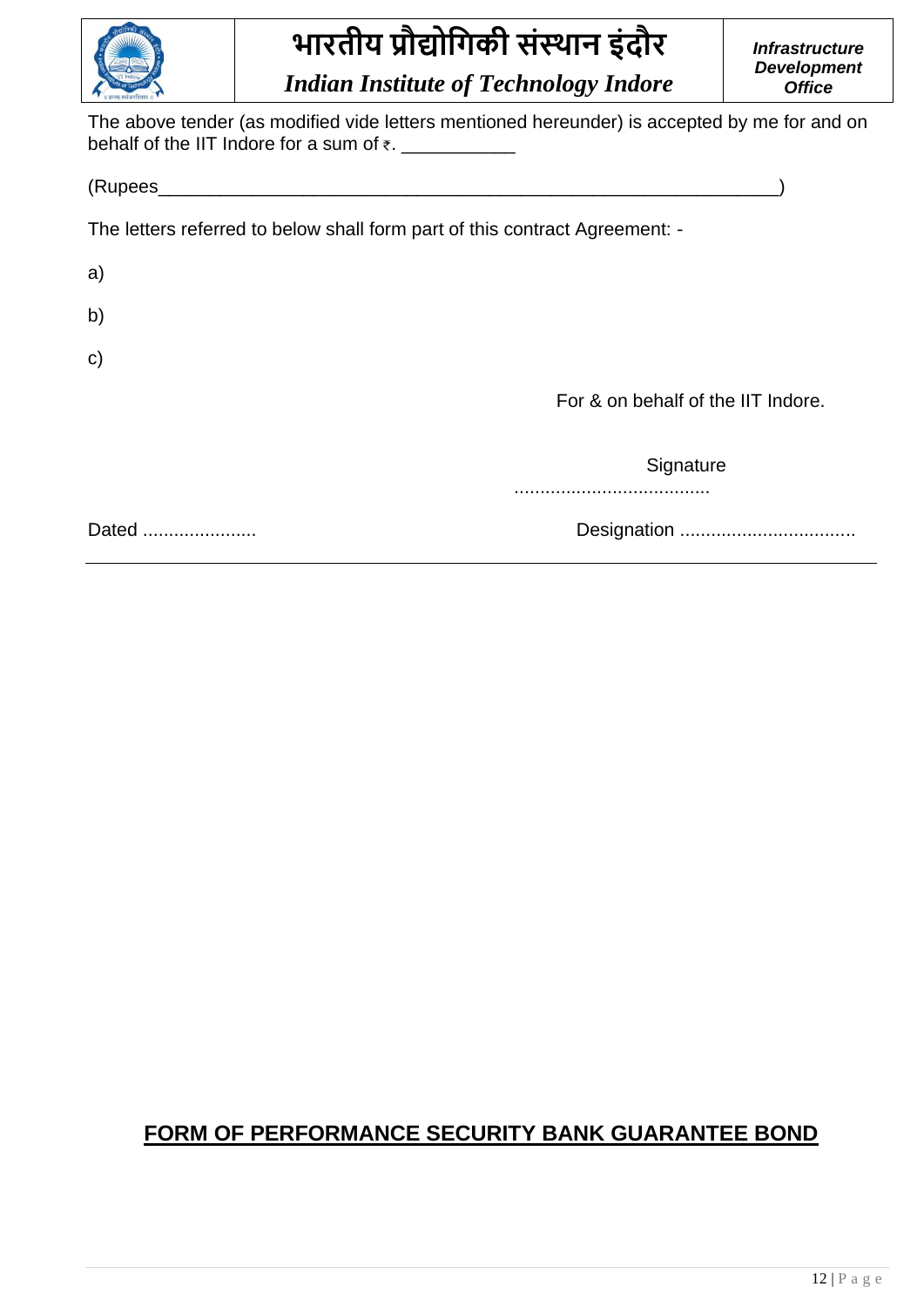

*Indian Institute of Technology Indore*

- 1. In consideration of the President of India (hereinafter called "The Government") having offered to accept the terms and conditions of the proposed agreement between…………………………………………………….and………………………………. (hereinafter called "the said contractors") for the work ……………………………………………………………………..(hereinafter called "the said agreement") having agreed to production of a irrevocable Bank Guarantee for Rs……………( Rupees…………..only) as a security /guarantee from the contractor(s) for compliance of his obligations in accordance with the terms and conditions in the said agreement, we……………………………………………….. (indicate the name of the bank) (hereinafter referred to as "the Bank") hereby undertake to pay to the Government an amount exceeding and the contract of the contract of the contract of the contract of the contract of the contract of the contract of the contract of the contract of the contract of the contract of the contract of the contr Rs……………………(Rupees……………………………………………….only) on demand by the Government.
- 2. We ………………………………………….(Indicate the name of the Bank) do hereby undertake to pay the amounts due and payable under this Guarantee without any demure, merely on a demand from the Government stating that the amount claimed is required to meet the recoveries due or likely to be due from the said contractors. Any such demand made on the Bank shall be conclusive as regards the amount due and payable by the Bank under this Guarantee. However, our liability under this guarantee shall be restricted to an amount amount and the exceeding Rs…………………(Rupees………………………………………………………only).
- 3. We, the said Bank further undertake to pay to the Government any money so demanded notwithstanding any dispute or disputes raised by the contractors in any suit or proceeding pending before any Court or Tribunal relating thereto, our liability under this present being absolute and unequivocal. The payment so made by us under this bond shall be a valid discharge of our liability for payment there under and the contractors shall have no claim against us for making such payment.
- 4. We…………………………………….(indicate the name of the Bank) further agree that the guarantee herein contained shall remain in full force and effect during the period that would be taken for the performance of the said agreement and that it shall continue to be enforceable till all the dues of the Government under or by virtue of the said agreement have been fully paid and its claims satisfied or discharged or till Engineer-in-Charge on behalf of the government certified that the terms and conditions of the said agreement have been fully and properly carried out by the said contractors and accordingly discharges this guarantee.
- 5. We …………………………………….(Indicate the name of the Bank) further agree with the Government that the Government shall have the fullest liberty without our consent and without effecting in any manner our obligations hereunder to vary any of the terms and conditions of the said agreement or to extend time of performance by the said contractors from time to time or to postpone for any time or from time to time any of the powers exercisable by the Government against the said contractors and to for-bear or enforce any of the terms and conditions relating to the said agreement and we shall not be relieved from our liability by reason of any such variation or extension being granted to the said contractors or for any for-bearance, act of omission on the part of the Government or any indulgence by the Government to the said contractor(s) or by any such matter or thing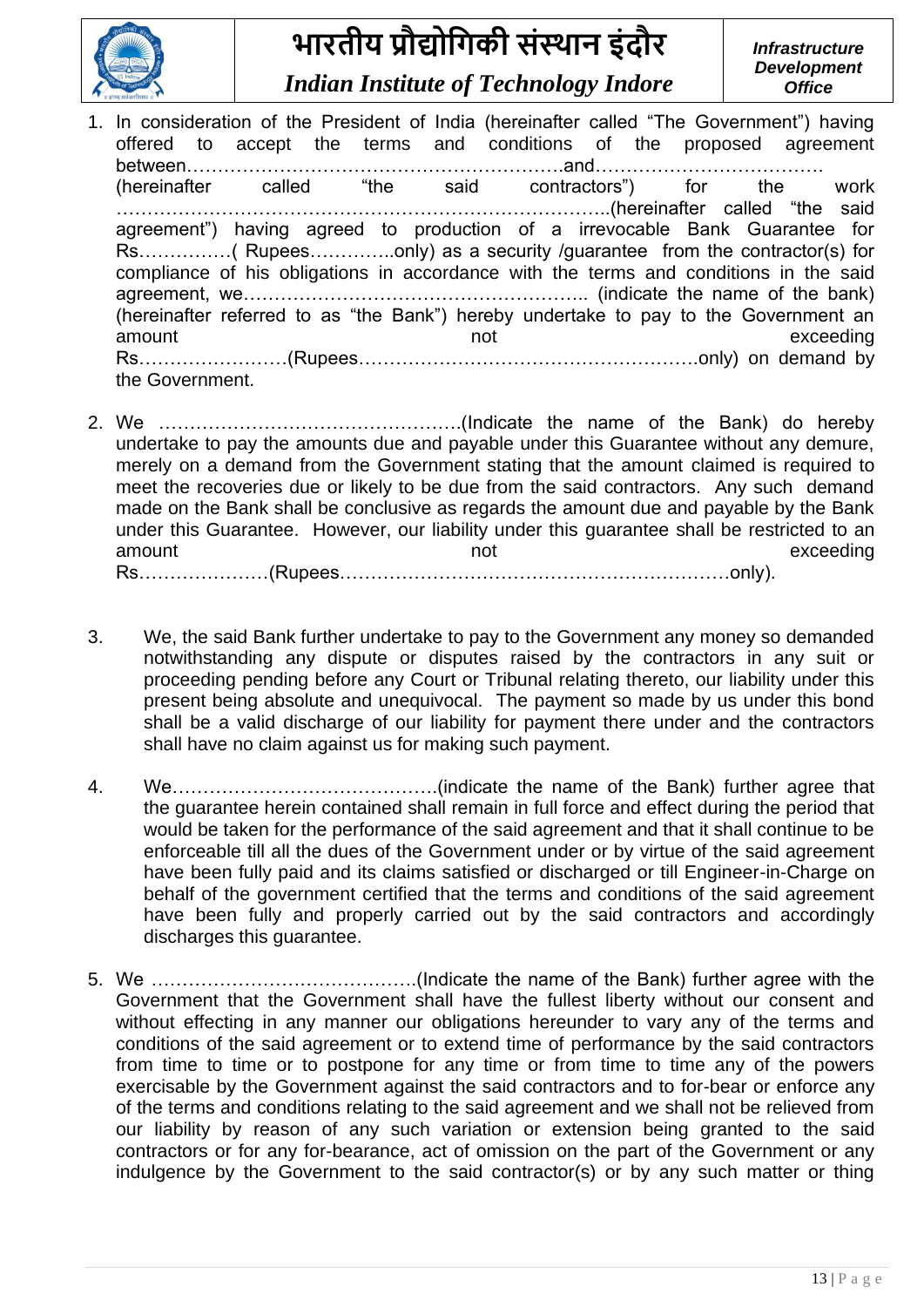

whatsoever which under the law relating to sureties would, but for this provision have effect of so relieving us.

- 6. This guarantee will not be discharged due to the change in the constitution of the Bank or the contractor(s).
- 7. We …………………… …………. (Indicate the name of the Bank) lastly undertake not to revoke this guarantee except with the previous consent of the Government in writing.
- 8. This guarantee shall be valid up to **Unless extended on demand by** Government. Notwithstanding anything mentioned above, our liability against this quarantee is is restricted to to Rs.\_\_\_\_\_\_\_\_\_\_\_\_\_\_\_\_(Rupees\_\_\_\_\_\_\_\_\_\_\_\_\_\_\_\_\_\_\_\_\_\_\_\_\_\_\_\_\_\_\_\_\_only) and unless a claim in writing is lodged with within six months of the date of expiry or the extended date of expiry of this guarantee all our liabilities under this guarantee shall stand discharged.

| )ateo | me | uav                          | '∩r<br>U |
|-------|----|------------------------------|----------|
|       |    | (Indicate the name of Bank). |          |
|       |    |                              |          |

------------------------------------------------------------------------------------------------------------------------------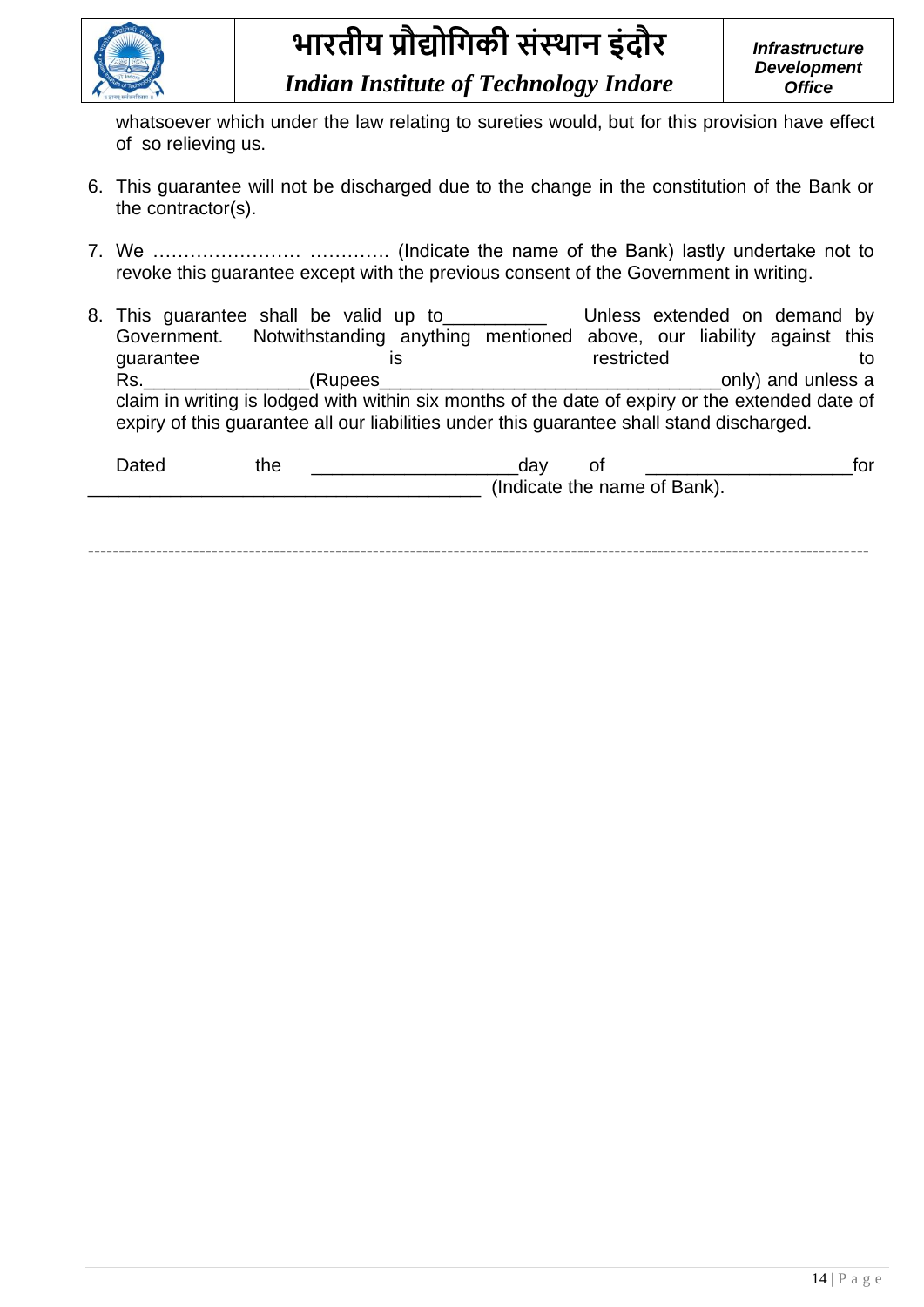

*Infrastructure Development Office*

### *Indian Institute of Technology Indore*

### **Instructions for Online Bid Submission**

The bidders are required to submit soft copies of their bids electronically on the CPP Portal, using valid Digital Signature Certificates. The instructions given below are meant to assist the bidders in registering on the CPP Portal, prepare their bids in accordance with the requirements and submitting their bids online on the CPP Portal.

More information useful for submitting online bids on the CPP Portal may be obtain edat: [https://eprocure.gov.in/eprocure/app.](https://eprocure.gov.in/eprocure/app)

### **REGISTRATION**

- 1) Bidders are required to enroll on the E-Tender module of the Central Public Procurement Portal [\(URL:https://eprocure.gov.in/eprocure/app\)](https://eprocure.gov.in/eprocure/app) by clicking on the link "Online bidder Enrollment" on the CPP Portal which is free of charge.
- 2) As part of the enrolment process, the bidders will be required to choose a unique username and assign a password for their accounts.
- 3) Bidders are advised to register their valid email address and mobile numbers as part of the registration process. These would be used for any communication from the CPP Portal.
- 4) Upon enrolment, the bidders will be required to register their valid Digital Signature Certificate (Class III Certificates with signing key usage) issued by any Certifying Authority recognized by CCA India (e.g. Sify /n Code /e Mudhra etc.),with their profile.
- 5) Only on valid DSC should be registered by a bidder. Please note that the bidders are responsible to ensure that they do not lend their DSC"s to others which may lead to misuse.
- 6) Bidder then logs in to the site through the secured log-in by entering their user ID/password and the password of the DSC/e-Token.

### **SEARCHING FOR TENDER DOCUMENTS**

- 1) There are various search options built in the CPP Portal, to facilitate bidders to search active tenders by several parameters. These parameters could include Tender ID, Organization Name, Location, Date, Value, etc. There is also an option of advanced search for tenders, wherein the bidders may combine a number of search parameters such as Organization Name, Form of Contract, Location, Date, Other key words etc. to search for a tender published on the CPP Portal.
- 2) Once the bidders have selected the tenders they are interested in, they may download the required documents/tender schedules. These tenders can be moved to the respective. My Tenders "folder. This would enable the CPP Portal to intimate the bidders through SMS/email in case there is any corrigendum issued to the tender document.
- 3) The bidder should make a note of the unique Tender ID assigned to each tender, in case they want to obtain any clarification/help from the Help desk.

### **PREPARATION OF BIDS**

- 1) Bidder should take into account any corrigendum published on the tender document before submitting their bids.
- 2) Please go through the tender advertisement and the tender document carefully to understand the documents required to be submitted as part of the bid. Please note the number of covers in which the bid documents have to be submitted, the number of documents-including the names and content of each of the document that need to be submitted. Any deviations from these may lead to rejection of the bid.
- 3) Bidder, in advance, should get ready the bid documents to be submitted as indicated in the tender document/schedule and generally, they can be in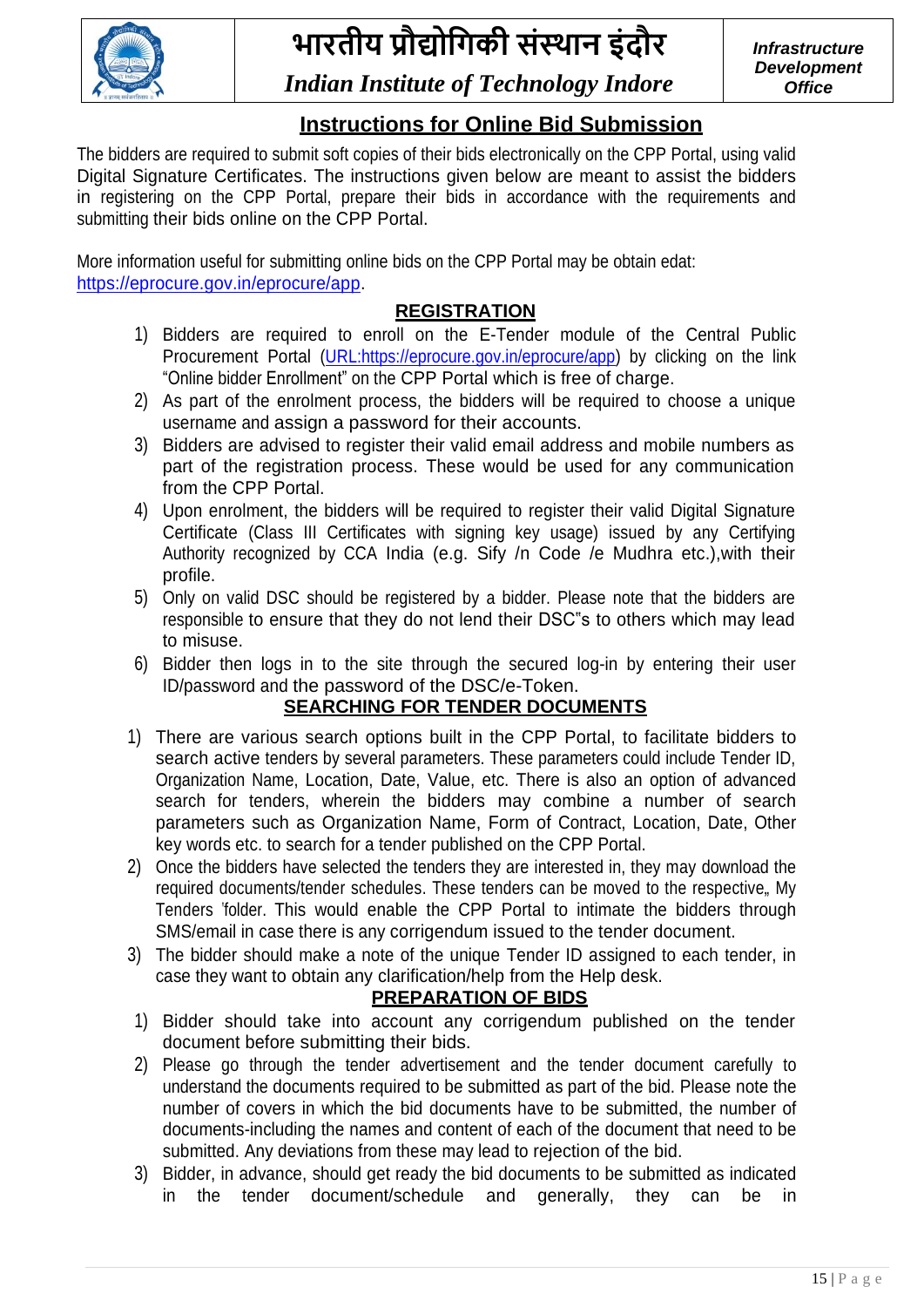

PDF/XLS/RAR/DWF/JPG formats. Bid documents may be scanned with 100 dpi with black and white option which helps in reducing size of the scanned document.

4) To avoid the time and effort required in uploading the same set of standard documents which are required to be submitted as a part of every bid, a provision of uploading such standard documents (e.g. PAN card copy, annual reports, auditor certificates etc.) has been provided to the bidders. Bidders can use "My Space" or." Other Important Documents"" are available to them to upload such documents. These documents may be directly submitted from the "My Space" are a while submitting a bid, and need not be uploaded again and again. This will lead to a reduction in the time required for bid submission process.

*Note: My Documents space is only a repository given to the Bidders to ease the uploading process. If Bidder has uploaded his Documents in My Documents space, this does not automatically ensure these Documents being part of Technical Bid.*

### **SUBMISSION OF BIDS**

- 1) Bidder should login to the site well in advance for bid submission so that they can upload\the bid in time i.e. on or before the bid submission time. Bidder will be responsible for any delay due to other issues.
- 2) The bidder has to digitally sign and upload the required bid documents one by one as indicated in the tender document.
- **3)** Bidders are requested to note that they should necessarily submit their financial bids in the format provided and no other format is acceptable. If the price bid has been given as a standard BoQ format with the tender document, then the same is to be downloaded and to be filled by all the bidders. Bidders are required to download the BoQ file, open it and complete the white colored (unprotected) cells with their respective financial quote sand other details (such as name of the bidder). No other cells should be changed. Once the details have been completed, the bidder should save it and submit it online, without changing the file name. If the BoQ fileis found to be modified by the bidder, the bid will be rejected. **The vendor/firm should fill the complete details as mentioned in BOQ and exclusion of any cell of BOQ (Financial bid), the cost will be treated as inclusive of GST and other charges as mentioned in the BOQ column.**
- 4) The server time (which is displayed on the bidders" dashboard) will be considered as the standard time for referencing the deadlines for submission of the bids by the bidders, opening of bids etc. The bidders should follow this time during bid submission.
- 5) All the documents being submitted by the bidders would be encrypted using PKI encryption techniques to ensure the secrecy of the data. The data entered cannot be viewed by unauthorized persons until the time of bid opening. The confidentiality of the bids is maintained using these cured Socket Layer 128 bit encryption technology. Data storage encryption of sensitive fields is done. Any bid document that is uploaded to the server is subjected to symmetric encryption using a system generated symmetric key. Further this key is subjected to a symmetric encryption using buyers/bid opener"s public keys. Overall, the uploaded tender documents become readable only after the tender opening by the authorized bid openers.
- 6) The uploaded tender documents become readable only after the tender opening by the authorized bid openers.
- 7) Upon the successful and timely submission of bids (i.e. after Clicking "Freeze Bid Submission" in the portal), the portal will give a successful bid submission message & a bid summary will be displayed with the bid no. and the date & time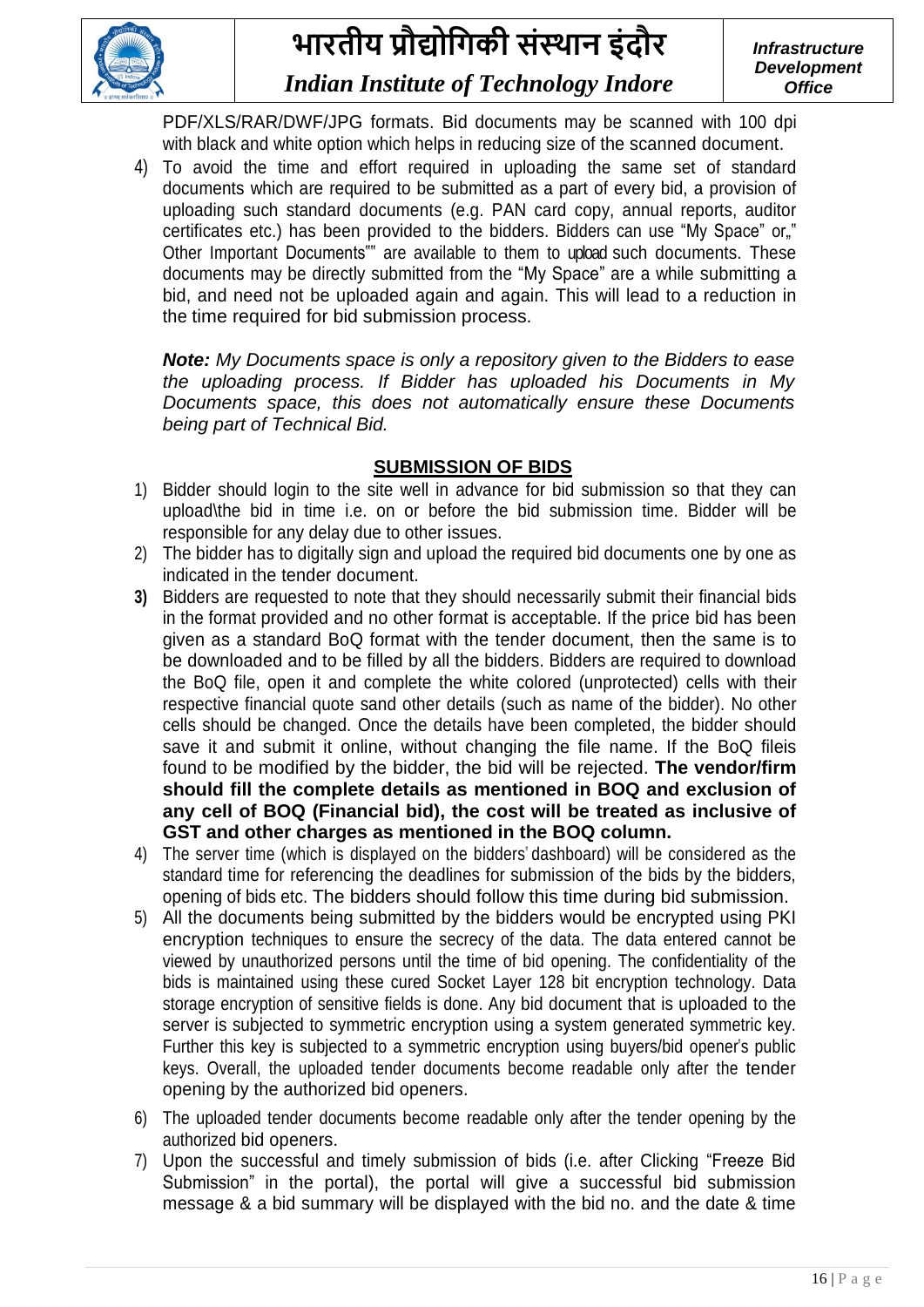

of submission of the bid with all other relevant details.

8) The bid summary has to be printed and kept as an acknowledgement of the submission of the bid. This acknowledgement may be used as an entry pass for any bid opening meetings.

### **ASSISTANCE TO BIDDERS**

- 1. Any queries relating to the tender document and the terms and conditions contained there in should be addressed to the Tender Inviting Authority for a tenderor the relevant contact person indicated in the tender.
- 2. Any queries relating to the process of online bid submission or queries relating to CPP Portal in general may be directed to the 24x7 CPP Portal Help desk.

### **GENERAL INSTRUCTIONS TO THE BIDDERS**

- 1) The tenders will be received online through portal http://eprocure.gov.in/eprocure/app.ln the Technical Bids, the bidders are required to upload all the documents in pdf format.
- 2) Possession of a Valid Class II/III Digital Signature Certificate (DSC) in the form of smart card/e- token in the company's name is a prerequisite for registration and participating in the bid submission activities through https://eprocure.gov.in/eprocure/app. Digital Signature Certificates can be obtained from the authorized certifying agencies, details of which are available in the website <https://eprocure.gov.in/eprocure/app> under the link" Information about DSC".
- 3) Tenderer are advised to follow the instructions provided in the "Instructions to the Tenderer" for the e-submission of the bids online through the Central Public Procurement Portal for E-Tender at <http://eprocure.gov.in/eprocure/app>

#### **Online Bid Form**

The bidder shall complete the online bid form and the appropriate price schedule furnished in the online bidding documents, indicating, interalia for the goods to be supplied, a brief description of the goods, their country of origin, quantity and prices.

#### **Online Bid prices**

The Bidder shall indicate on the Price Schedule the unit price and total bid prices of the goods it proposes to supply under the Contract. To this end, the Bidders are allowed the option to submit the online bids for anyone or more schedule specified in the "Schedule of Requirement" and to offer discounts for combined schedules. However, Bidders shall quote for the complete requirement of goods and services specified under each schedule on a single responsibility basis, failing which such bids (for the schedule in question) will not be taken into account for evaluation and will not be considered for award.

### **Online EMD**

Use the given link for submission of online EMD: <https://www.onlinesbi.sbi/sbicollect/icollecthome.htm>

| For taking assistance for bid<br>submission, if any | CPP Portal website: www.eprocure.gov.in CPP<br>Portal Help Desk Toll Free No.: 18002337315,<br>180030702232 |
|-----------------------------------------------------|-------------------------------------------------------------------------------------------------------------|
|                                                     |                                                                                                             |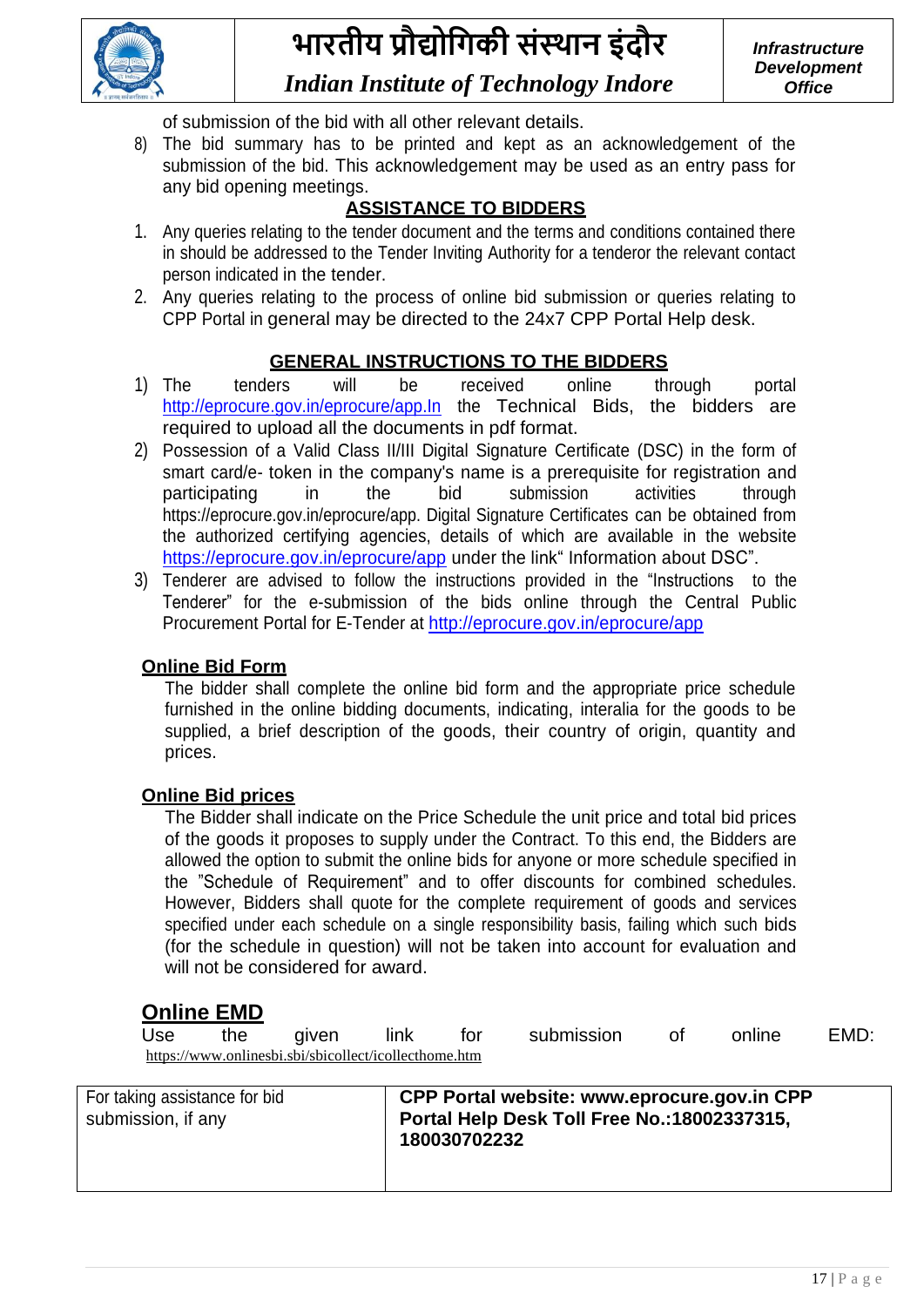

### **GENERAL CONDITIONS OF CONTRACT**

The names of concerned department/authorities are given as below:

| Sr. No.        | <b>Description</b>     | <b>Name of Concerned authority</b>                       |
|----------------|------------------------|----------------------------------------------------------|
|                |                        |                                                          |
|                | Institute/Organization | <b>IIT Indore</b>                                        |
| $\overline{2}$ | Department             | Infrastructure Development Office, IIT<br>Indore         |
| 3              | Engineer-In-Charge     | Maintenance in Charge                                    |
| 4              | Head of the Department | Dean of Infrastructure Development,<br><b>IIT Indore</b> |
| 5              | <b>Institute Head</b>  | Director, IIT Indore                                     |
| 6              | <b>Project Head</b>    | Project In charge,                                       |
|                | <b>Site Engineer</b>   | Senior Engineer, IIT Indore                              |

#### **DEFINITIONS**

In the contract, the following expressions shall, unless the context otherwise requires, have the meanings hereby respectively assigned to them:

The CONTRACT shall mean the documents forming the tender and acceptance thereof together with the documents referred to therein including conditions, specifications, designs, drawings and instructions issued from time to time by the Engineer-in-Charge and all these documents taken together shall be deemed to form on contract and shall be complementary to one another.

The WORKS OR WORK shall, unless there be something either in the subject or context repugnant to such construction, be construed and taken to mean the works, by virtue of the contract contracted, to be executed whether temporary or permanent, and whether original, altered, substituted or additional.

The SITE shall mean the land/or other places on, into or through which work is to be executed under the contract or any adjacent land, path or street through which work is to be executed under the contract or any adjacent land, path or street which may be allotted or used for the purpose of carrying out the contract.

The CONTRACTOR shall mean the individual, firm or company, whether incorporated or not, undertaking the works and shall include the legal personal representative of such individual or the persons composing such firm or company, or the successors of such firm or company and the permitted assignees of such individual, firm or company.

#### **General Condition of Contract for CPWD works 2019 as amended up to CON/295 shell become parts & parcel of the tender documents**

Maintenance in-charge of IIT Indore shall mean its successors also. The Engineer In-charge shall mean the Maintenance in Charge IIT Indore or his authorized representative.

The Institute shall mean the Indian Institute of Technology Indore or his nominees notified. The Accepting Authority shall mean the Director, IIT Indore on the behalf of IIT Indore.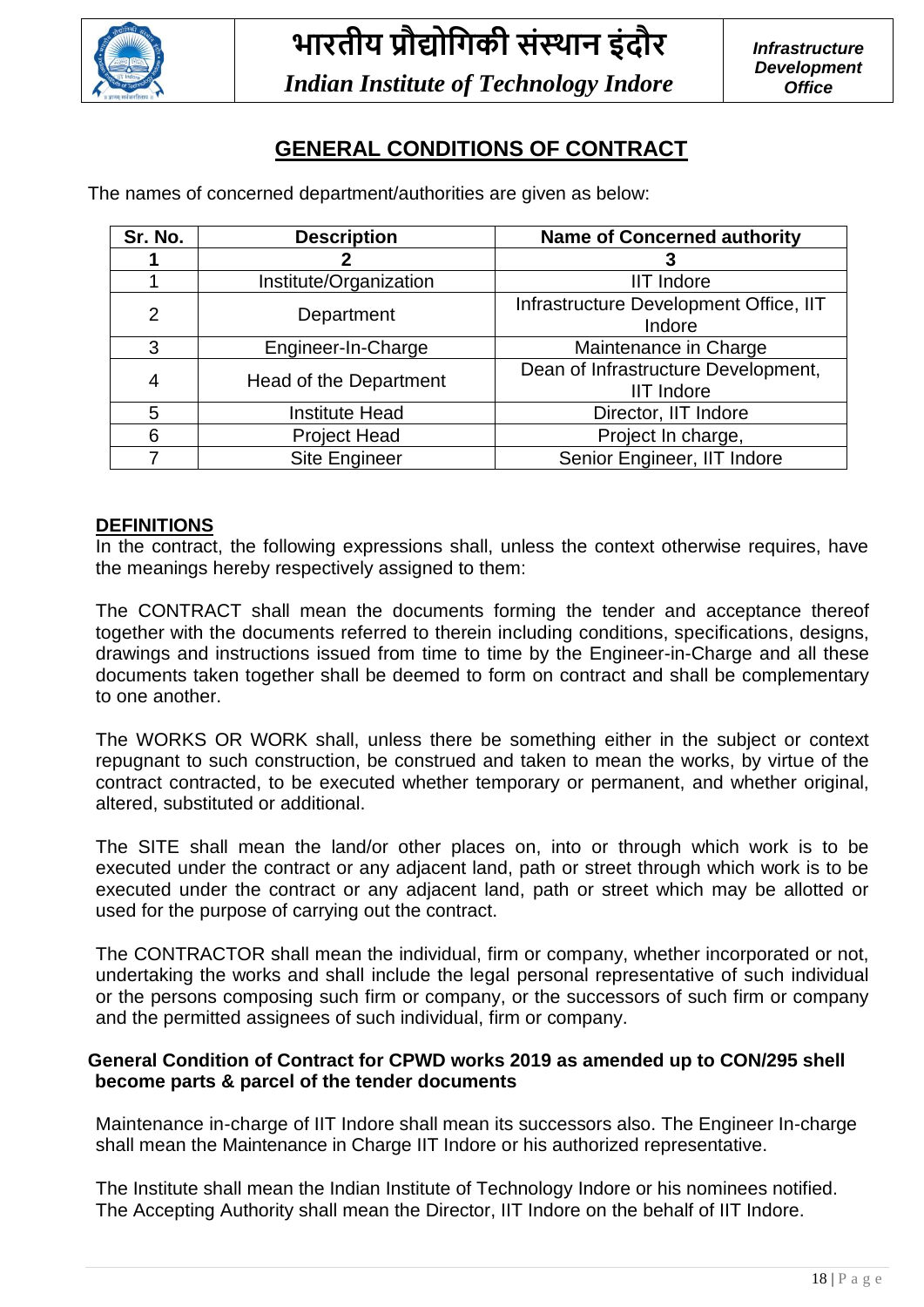

The Expected Risks shall mean risks due to riots (other than those on account of contractor's employees), war (whether declared or not) invasion, act of foreign enemies, hostilities ,civil war, rebellion revolution, insurrection, military or usurped power, damages from aircraft, acts of God, such as earth quake, lighten ingandun precedented floods, and other causes over which the contractor has no control and accepted as such by the Accepting Authority.

The Market Rate shall mean the rate as decided by the Engineer-in-Charge on the basis of the cost of material and labor at the site where the work is to be executed plus15% cover all the overheads and profits.

The Schedule(s) referred to in these conditions shall mean the relevant schedule(s) annexed to the tender document and the Standard Schedule of Rates of the Institute with the amendments there to issued up to the date of issue of notice inviting tenders.

The Tendered Amount shall mean the amount of the work as stipulated in the letter of award.

Where the context so requires, words imparting the singular only also include the plural and vice versa. Any reference to masculine gender shall, whenever required, include feminine gender and vice versa.

Headings to the General Conditions of Contract shall not be deemed to form part thereof or be taken into consideration in the interpretation or construction there of or of the contract.

The contractor shall be furnished, free of cost one certified copy of the contract except standard specifications, Schedule of Rates and such other printed and published documents, together with all the drawings as may be forming part of the contract. None of these documents shall be used for any purpose other than that of this contract.

### **WORKS TO BE CARRIED OUT**

The work to be carried out under the Contract shall, except as otherwise provided in these conditions, include all labor, materials, tools, plants, equipment and transport which may be required in preparation of and in the full and entire execution and completion of the works. The descriptions given in the Schedule of Quantities shall, unless otherwise stated, be held to include wastage on materials, carriage and cartage, carrying and return of empties, hoisting, setting, fitting and fixing in position and all other labor necessary in and for the execution and completion of the work as aforesaid in accordance with good practice and recognized principles.

### **SUFFICIENCY OF TENDER**

The contractor shall be deemed to have satisfied himself before tendering as to the correctness and sufficiency of his tender for the works and of the rates and prices quoted in the Schedule of Quantities, which rates and prices shall, except as otherwise provided, cover all his obligations under the Contract and all the matters and hings necessary for the proper completion and maintenance of the works.

### **DISCREPANCIES AND ADJUSTMENT OF ERRORS**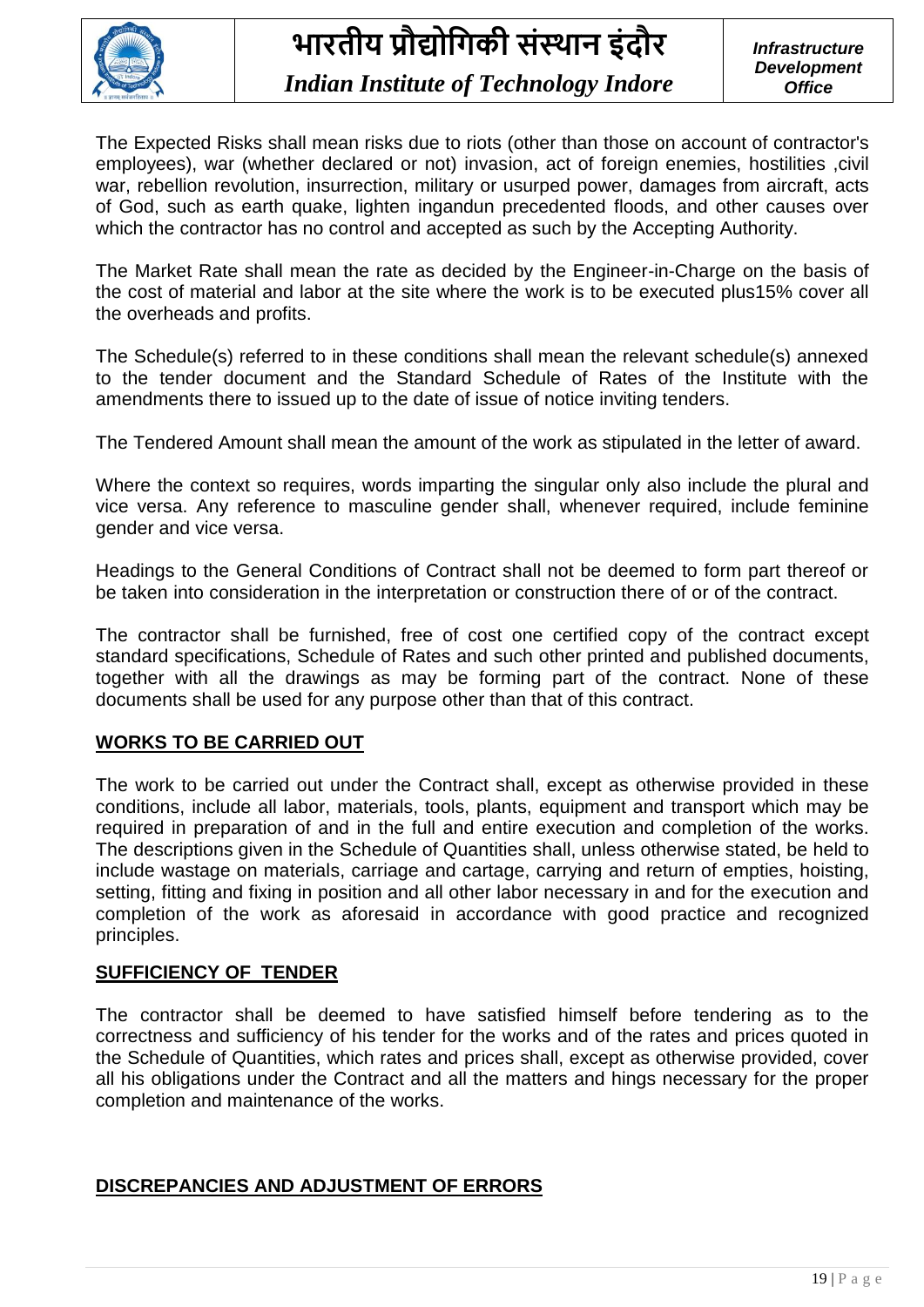

The several documents forming the Contact are to be taken as mutually explanatory of one another, detailed drawings being followed in preference to small-scale drawings and figured dimensions in preference to scale and special conditions in preference to General Conditions.

In the case of discrepancy between the Schedule of Quantities, the Specifications and/or the Drawings, the following order of preference shall be observed: -

- ➢ Description of Schedule of Quantities. Particular
- ➢ Specification and Special Condition, if any.
- ➢ Drawings
- ➢ CPWD Specifications
- ➢ Indian Standard Specifications of BIS.

If there are varying or conflicting provisions made in any one document forming part of the contract, the Accepting Authority shall be the deciding authority with regard of the intention of the document and his decision shall be final and binding on the contractor.

Any error in description, quantity or rate in the Schedule of Quantities or any omission there from shall not vitiate the contractor release the contractor from the execution of the whole or any part of the work comprised there in according to drawings and specifications or from any of his obligations under the contract.

-----------------------------------------------------------------------------------------------------------------------------

### **Special conditions of the contract**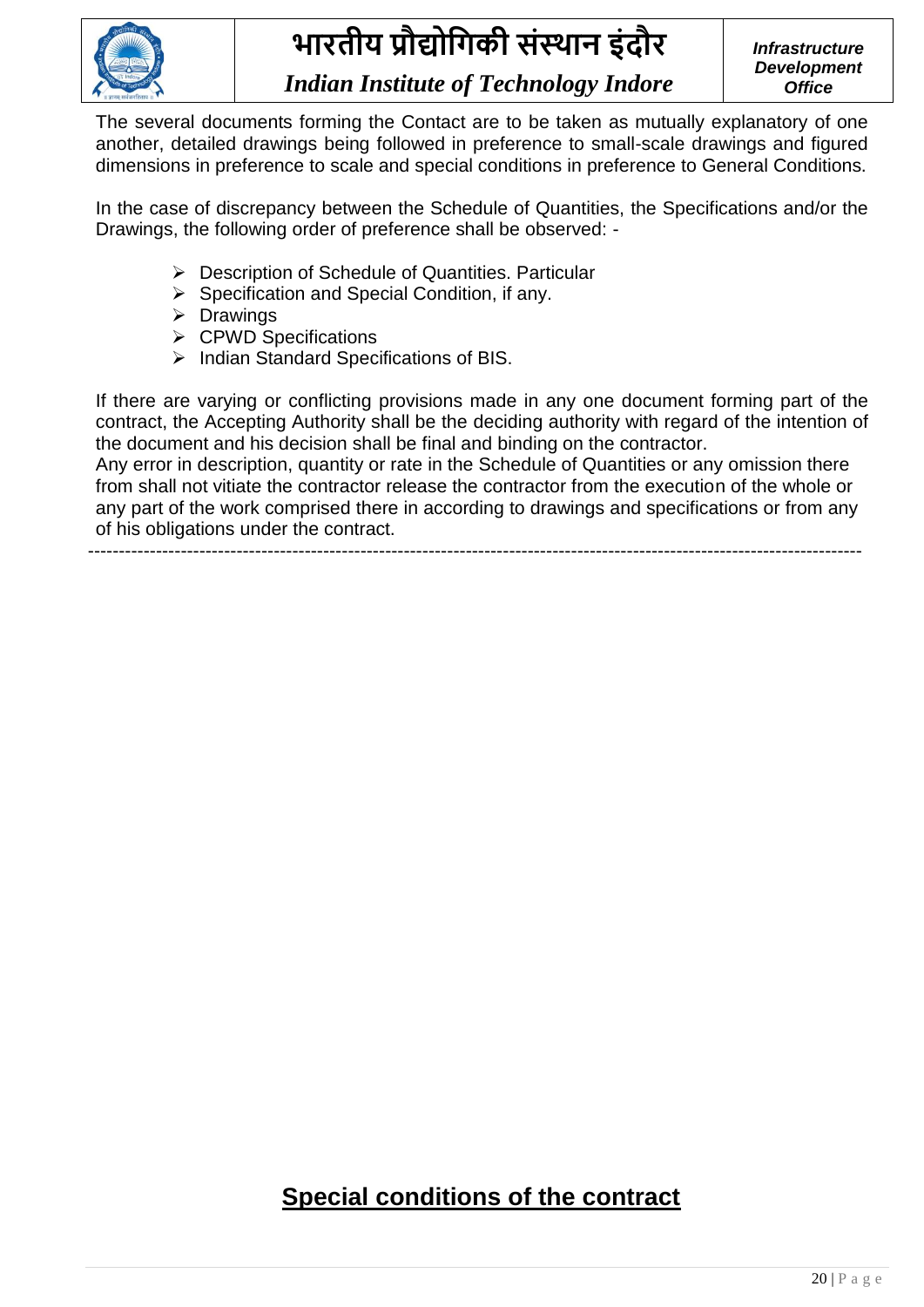

The following special instructions/ conditions are applicable to tenderer.

### **1. The tenderer shall supply the following information along with the tender:**

- Names and addresses of the clients whose similar works have been executed by the tenderer. IIT Indore reserves right to verify such credentials.
- Copy of contractor's 'A' class electrical license (wherever applicable) issued by the electrical licensing authorities of Government of M.P. /Govt. of India.
- Any other information the tenderer feels necessary to make his offer complete, without changing or without having intent to modify / change any of the tender condition to be submitted in a separate sheet.
- Deviation/Any exclusion, deviation from specification shall be clearly spelt out and listed at one place in the offer only and tenderer shall substantiate the same with appropriate reasons. In absence of the same, it will be considered that tenderer has followed the specification fully in words and spirit.

### **2. Tools, tackles and consumables**:

- Testing equipments required for the work shall be in good condition (calibrated annually) and arranged by the contractor. The testing instruments shall be of sufficient capacity and quantity as per the site requirements. The instruments like insulation tester, earth tester, earthing rods, multi-meters, testing kits, thermometer etc. shall be required at site during installation, commissioning, testing activities.
- ∙The contractor shall be fully responsible for arranging the supply of required tools & tackles, cable crimping tools, ladders etc. In addition to above, the personal protective equipments of proper rating (PPE) like helmets, safety belts, hand gloves, safety shoes, torch, ladder, gum boots, rain coats etc. for all working persons shall also be arranged.
	- The consumable items like jelly, cotton waste, dungry cloth, emery paper, CRC & CTC and material required for housekeeping including detergents, phenyl, soap etc. shall be provided by the contractor.
	- The contractor shall be fully responsible for arranging all required stationary items like daily log books, reading registers, attendance registers, papers, pens, pencils etc.
- **3.** The contractor shall employ the required number of technical and non-technical manpower. During contract period, the contractor shall depute qualified, experienced and competent manpower as per the site set-up/staff requirement for executing the work. During execution of installation, commissioning, testing activities, in case some additional manpower is required, contractor shall provide the same free of cost. For entry in institute, contractor shall submit the details of the employees i.e. Address proof, I.D. proof, photo etc. for gate pass of all deputies.

Minimum Qualification & Experience of the deputed manpower: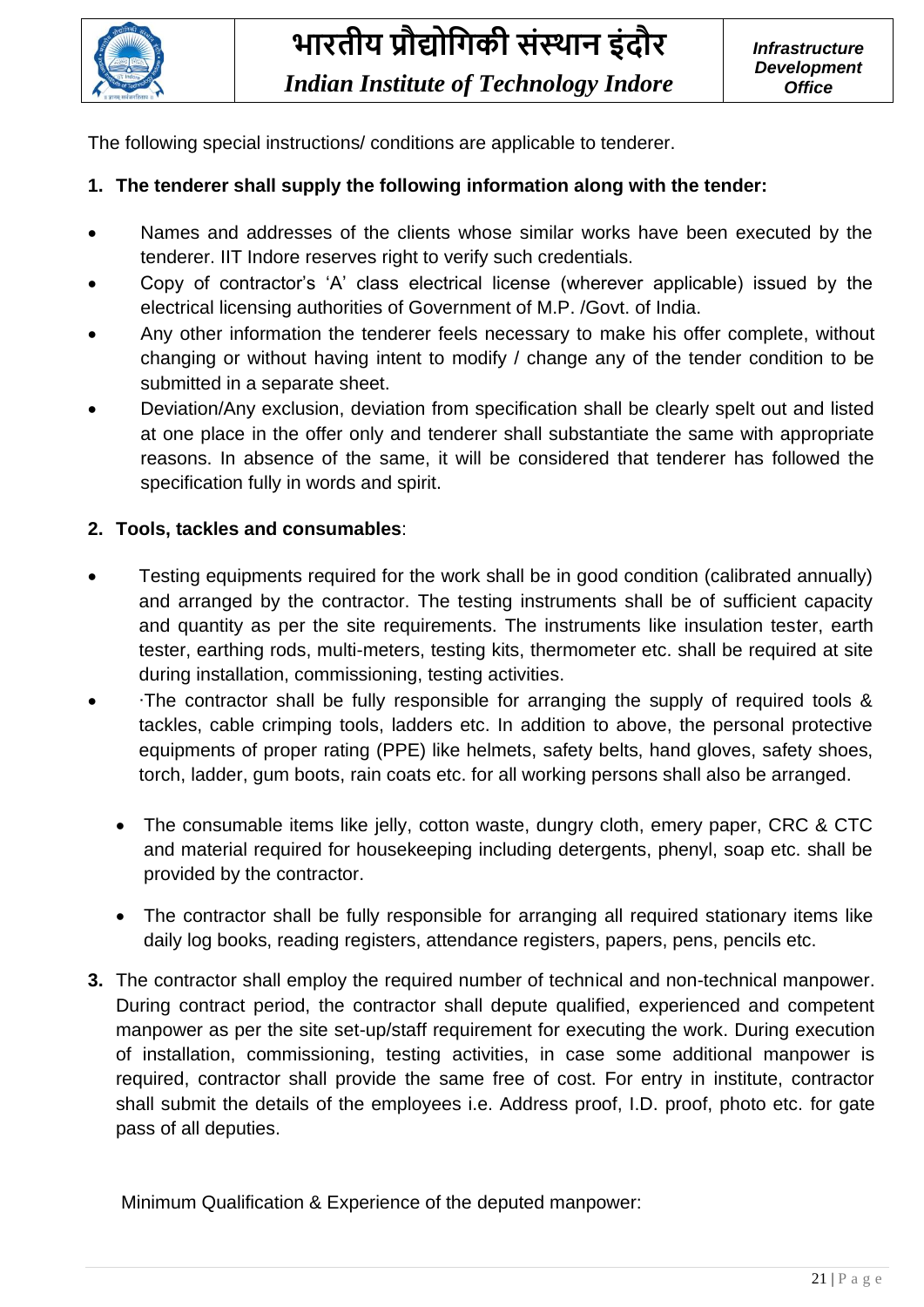

| Sr. No. | Description              | Qualification                       | Experience | <b>Remarks</b> |
|---------|--------------------------|-------------------------------------|------------|----------------|
| 01.     | Electrician              | ITI in electrical trade 05 years    |            |                |
|         |                          | with wireman license                |            |                |
| 02.     | <b>Electrical helper</b> | ITI in electrical trade or 03 years |            |                |
|         |                          | wireman license                     |            |                |

- **4.** The contractor shall not be entitled for any additional payment during the tenure of the contract due to increase in cost of manpower or any.
- **5.** The price offered by the contractor shall include the charges for any minor maintenance, the details of which may not be explicitly available in the tender specification but it is essential for this work.
- **6. Housekeeping**: The contractor shall maintain the installations, commissioning, testing activities clean and tidy inside as well as around the installations and buildings. This shall also include sweeping, mopping, cleaning of cobwebs, removal of scrap generated during contract period, etc. in the buildings. All required materials for housekeeping like broom, cobweb broom, mop, bucket, soap, detergents, phenyl, etc. shall be arranged by the contractor. No rags and waste etc. shall be thrown near the building. This shall be deposited in the scrap yard and dustbins provided nearby, as per the department instructions. Also furniture and fixture therein shall be maintained.
- It is the responsibility of the contractor to hand over the entire system to IITI on completion of the contract period in working condition.
- **7.** The final handing over / taking over will be done after joint inspection by IITI and contractor on the completion of contract period. The liability towards damage/ replacement shall be limited to 05% (Five percent) of the order value.
- **8. Inspection:** Inspection will be carried out by IITI as and when required. Inspection by statuary bodies/ authorities will be under the scope of contractor. Contractor shall intimate IITI authority the schedule of such statuary bodies/ authorities inspection.

### **9. Safety**

- Specifications and standards: The installations, commissioning, testing activities shall be in conformity with relevant Indian Standard specification, National Electric codes, Indian Electricity Rules.
- The contractor, his agents, representatives, workmen etc. shall strictly observe the orders pertaining to fire/LV/HV/EHV precautions prevailing within the restricted areas etc.
- The contractor, his agents, representatives, workmen etc. shall strictly adhere to the fire/electric shock precautionary measures while working near the explosive areas. During such times, the workmen should be headed by their site supervisor as a precautionary measure. The regular team of the contractor shall be very well aware of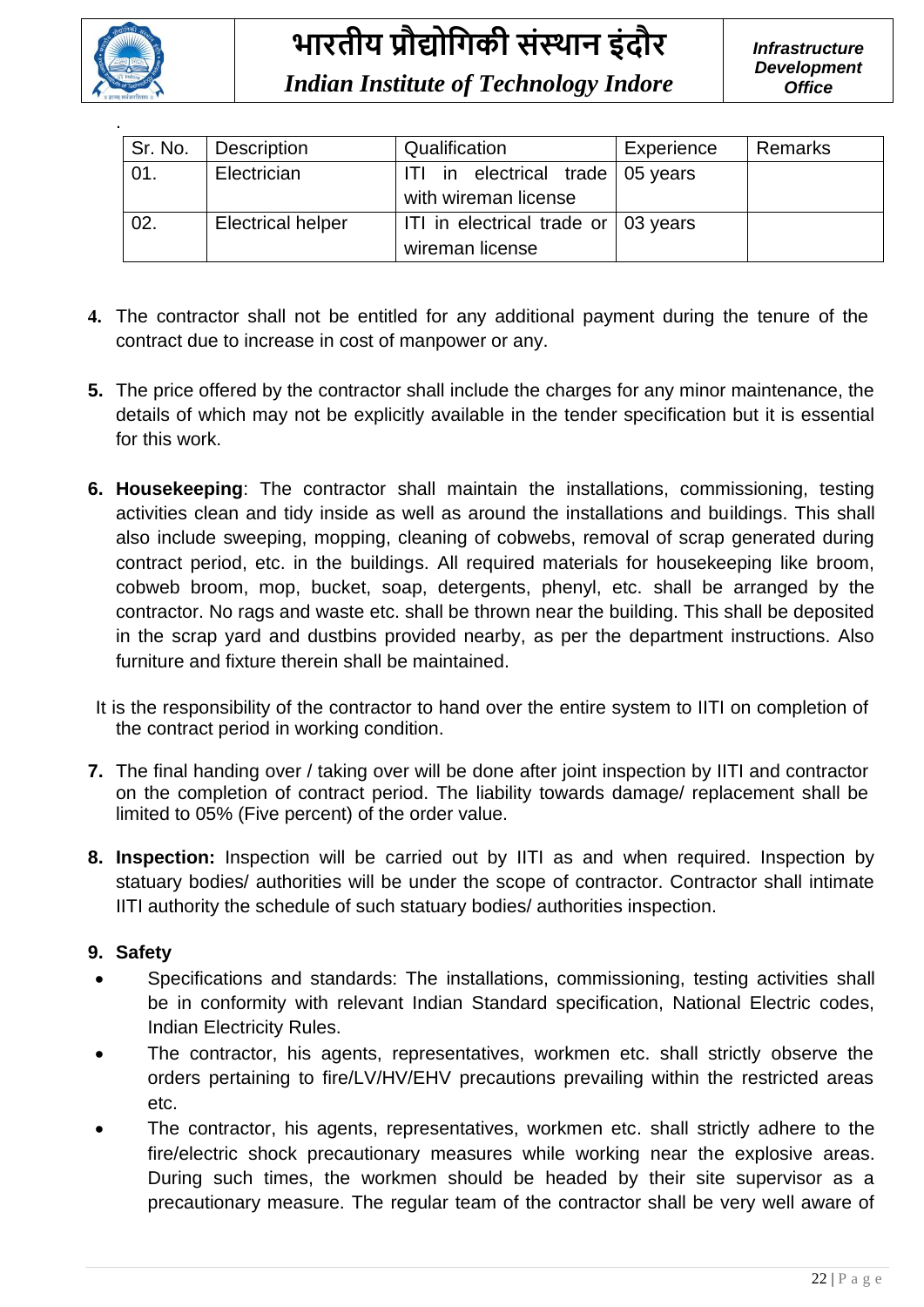

firefighting, Cardio-Pulmonary Resuscitation, first aid etc.

• While working at height, Personal Protective Equipments (PPE) like safety belts, helmet, ladder and scaffoldings etc. shall be used as per the recommended safety guidelines.

### **10.Accident or injury to workmen**:

- IITI shall not be responsible for any injury or loss of any workers of the contractor that may take place while on work. Any compensation or expenditure towards treatment for such injury or loss of life shall be the sole responsibility of the contractor. The contractor is solely responsible for any damage or injury or accident that may occur to any of his personnel working under this contract. He will not claim any compensation from IITI.
- In order to meet any type of emergency, a dedicated vehicle along with driver shall be made available by the contractor in IIT Indore.

### **11.Theft of Parts:**

Contractor shall be fully responsible for theft, burglary, fire or any mischievous deeds by his workers/ staff and shall replace the items under such category. Any loss occurred due to negligence will be recovered from the contractor. Security/ Safety of all installations in lift will be the responsibility of contractor.

### **12.Materials, Consumables & Tools etc.:**

For performance of contract, the Contractor will arrange all the materials/ consumables, tools & machines/ testing equipment's required for execution of said jobs, which will be included in quoted rates. No extra payment for the same will be made by the Institute.

- **13.**During the period of installations/Maintenance, commissioning, testing activities, no extra payment what so ever towards replacement of parts or consumables etc. shall be entertained. It shall be included in rates quoted.
- **14.**Rates quoted in the financial bid must be inclusive of all central, state and local taxes etc. including trade tax on works contract. Rate are also inclusive of payment to the Labor Department in accordance with the prevailing Labor law, including all statutory liability fixed by the Labor commissioner or any other law enforcement agency. Also, if new taxes are introduced, same also would be applicable.
- **15.**All the statutory fees/ charges need to be paid for functional/ operational of the equipments shall be paid to government bodies by contractor. IITI will reimburse the same after the submission of original receipt to IITI.
- **16.**Rates quoted in the financial bid must be include tighten the screws, nuts/bolts, electrical/electronic Connections, etc.
- **17.**Contractor shall be solely responsible for payment of wages/salaries and allowances to their personnel as per the rules or act applicable under government order. All central, state, local laws & bye laws applicable will be observed by the contractor and IIT Indore will be kept indemnified of such payable by the contractor.
- **18.**Any unauthorized person (or visitor) shall not be allowed to come inside the campus without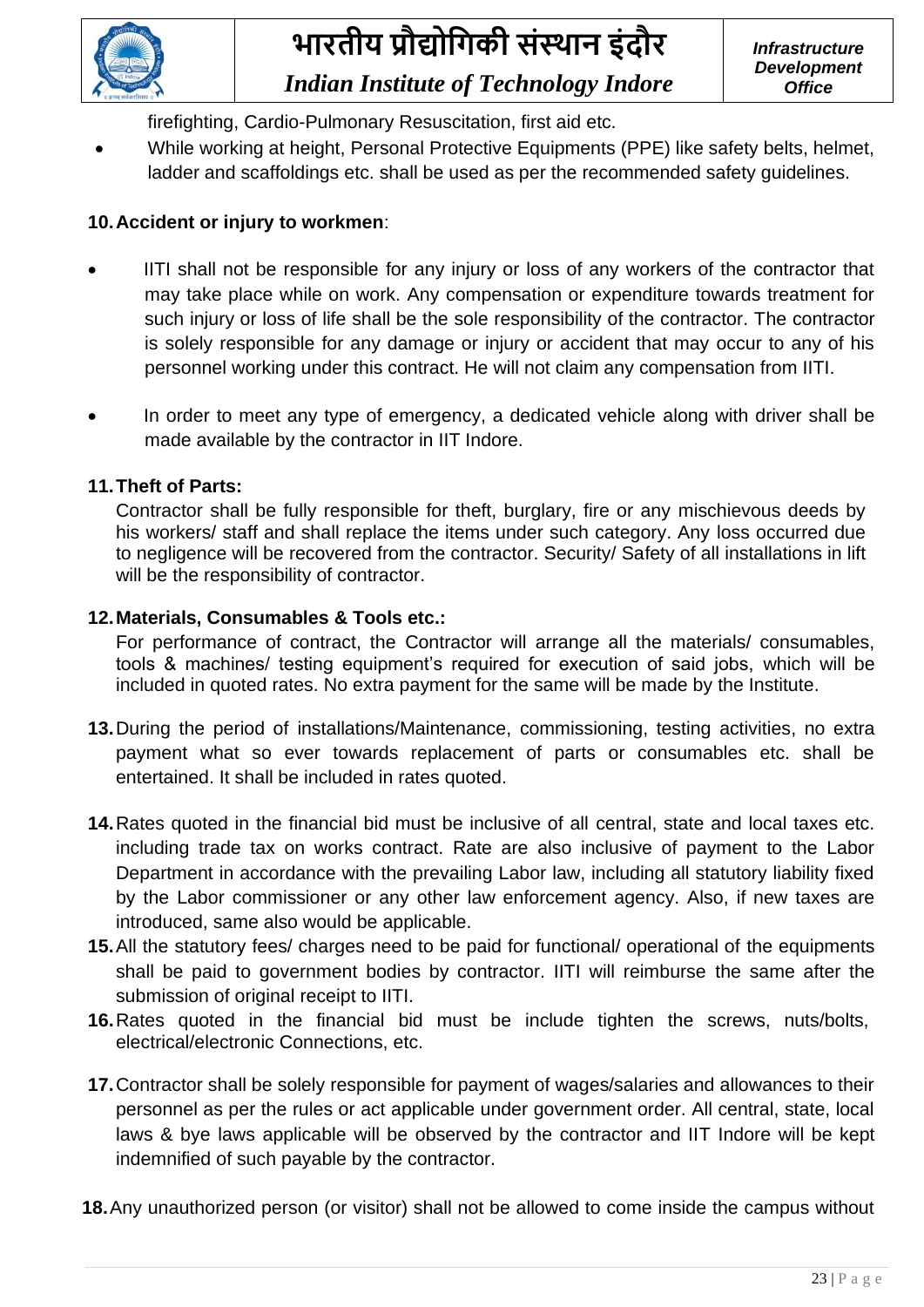

the approval of Engineer in charge and Security officer. Staff deployed at IIT Indore will get the temporary ID card and which shall be available with the concern at the time of duty. For the purpose of proper identification of the employees of the contractor deployed for the work, contractor shall issue identity cards bearing their photographs/ identification etc. and such employees shall display their identity cards at the time of duty.

- **19.**Engineer-in-charge, IIT Indore shall be at liberty to carry out surprise check on the persons as deployed by the contractor in order to ensure that persons deployed by him are doing their duties.
- **20.**For performing the assigned work, the contractor shall deploy medically and physically fit persons (Preferably below the age of 50). The contractor shall ensure that the persons are punctual and disciplined and remain vigilant in performance of their duty. Persons so engaged by the contractor shall be from amongst properly trained electrician of high integrity and good conduct, and shall be conversant in the local language i.e. Hindi. In no circumstances, persons below 18 years of age should be employed.
- **21.**The contractor shall further keep the IIT Indore indemnified against any loss to the IIT Indore property and assets. IIT Indore shall have further right to adjust and/or deduct any of the amounts as aforesaid from the payments due to the contractor under this contract.
- **22.**The contractor shall ensure that the persons so deployed do not allow any property of the IIT Indore related to Equipment's to be taken out of the premises without a Gate Pass signed by the Engineer in-charge of the IIT Indore.
- **23.**Saturdays / Sundays should be utilized primarily for the installations, commissioning, testing activities, where shutdown is required, in consultation with & approval of the engineer-incharge of IIT Indore.
- **24.**In case, any staff not found up to the mark and not able to work properly or behave improperly, he will have to be suitably replaced as per the instruction of the Engineer in charge, IIT Indore.
- **25.PENALTY : IITI may impose penalty of maximum 1% of the total cost of the work order to the contractor for non compliance of any work/non submission of required documents.**
- **26.SUSPENSION**: IITI may by written notice of suspension to the contractor, suspend all payments to contractor hereunder if the later fails to perform any of its obligations under this contract, including the carrying out of the services provided that such notice of suspension (i) shall specify the nature of the failure and (ii) request the contractor to remedy such failure within the period not exceeding fifteen (15) days, after such notice of suspension.
- **27.TERMINATION**: Termination to the contractor may be given after the occurrence of any of the events specified below: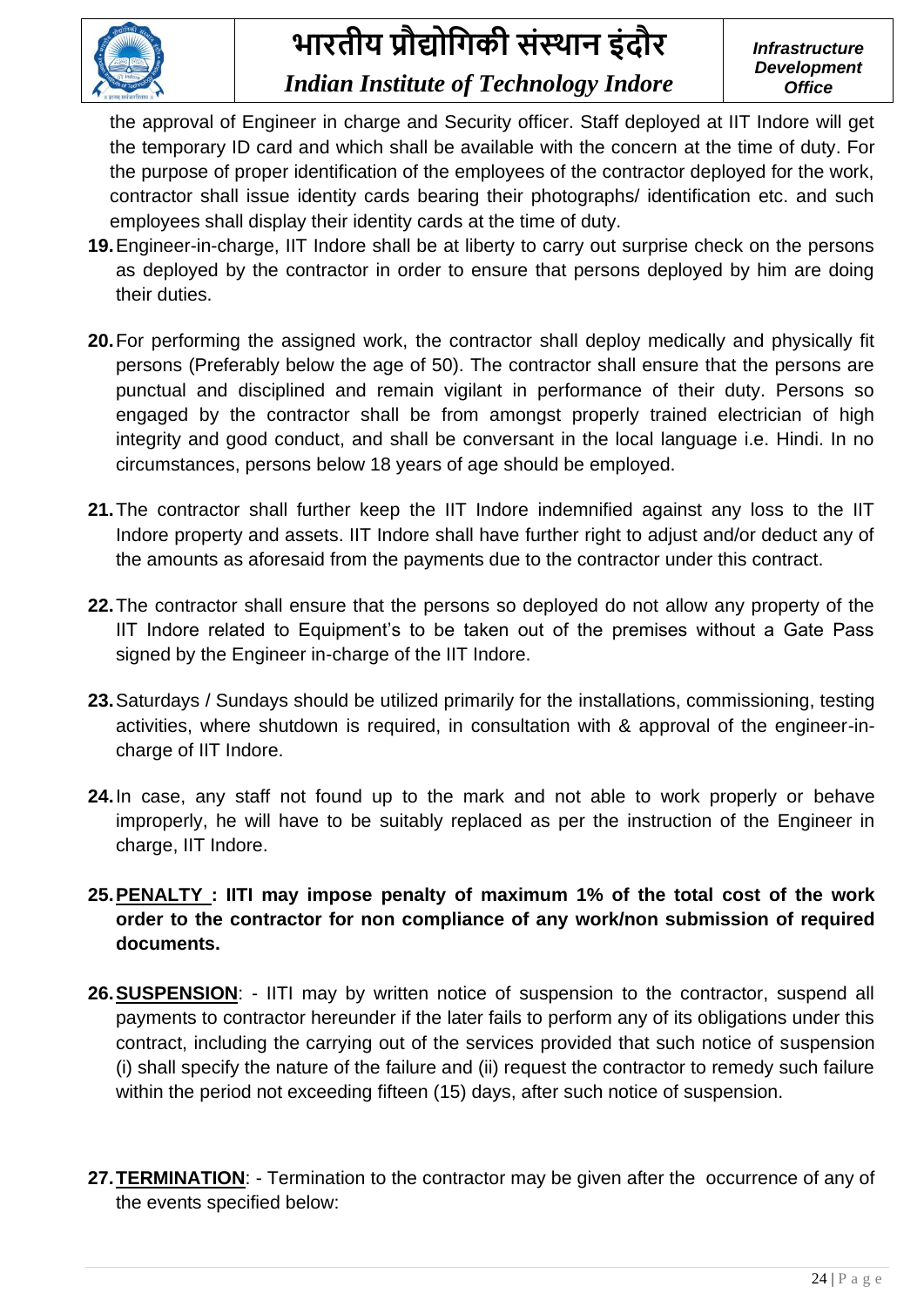

- a) If the contractor fails to remedy a failure in the performance of their obligations.
- b) If the contractor fails to comply with any final decision reached as a result of arbitration proceedings.
- c) If the IITI, in its sole discretion and for any reason whatsoever, decides to terminate this contract.
- d) If the contractor, in the judgment of the IITI has engaged in corrupt or fraudulent practices in executing the contract.
- e) In case the contract is terminated, the balance amount of fee if any, paid earlier (advance) shall be paid back by the contractor to IITI within thirty days of termination letter, failing which the same shall be recovered by encashing the existing performance bank guarantee/security deposit submitted by contractor.
- **28.** Approval of the statutory bodies like CEA/ local bodies and shall be deemed to be included in the contract. The contractor shall notify IIT Indore in writing about such approvals to be taken and inform the compliance of the same. The fees paid to the CEA/ local bodies as per the challan will be reimbursed to the contractor by IIT Indore. The original challan and approvals shall be handed over to IIT Indore.
- **29.**The persons deployed by the contractor for the services mentioned above shall be the employees of the contractor for all intents and purposes and that the persons so deployed shall remain under the control and supervision of the contractor.
- **30.** The contractor shall at his own cost, if required, take necessary insurance cover up to the handing over in respect of the aforesaid services rendered to IIT Indore and shall comply with the statutory provisions of Contract Labor (Regulation & Abolition) Act, 1970; Employees State Insurance Act; Workman's Compensation Act, 1923; Payment of Wages Act, 1936; The Employees Provident Fund (and Miscellaneous Provisions) Act, 1952; Payment of Bonus Act, 1965; The Minimum Wages Act, 1948; Employer's Liability Act, 1938; and/or any other rules/ regulations and/ or statues that may be applicable to them. The contractor shall indemnify the Institute against all claims which may be made upon the Institute whether under the aforesaid statutes or any other statute in force during the currency of this contract.
- **31.**Contractor shall deploy his persons in such a way that they get weekly rest. The working hours / leave, for which the work is taken from them, do not violate relevant provisions of Shops and Establishment Act. The contractor shall arrange to provide reliever equally qualified in case of absence/leave/off etc**.** The contractor shall in all dealings with the persons in his employment have due regards to all recognized festivals, days of rest and religious or other customs. In the event of the contractor committing a default or breach of any of the provisions of the Labor Laws including the provisions of Contract Labor (Regulation and Abolition) Act, 1970 as amended from time to time or in furnishing any information, or submitting or filling any statement under the provisions of the said regulations and rules which is materially incorrect, he shall without prejudice to any other liability pay to the Director, IIT Indore, a sum as may be claimed by IIT Indore.
- **32.**Contractor shall be deposit 5% of the contract value along with the acceptance of contract as performance bank guarantee (format for performance bank guarantee will be provided to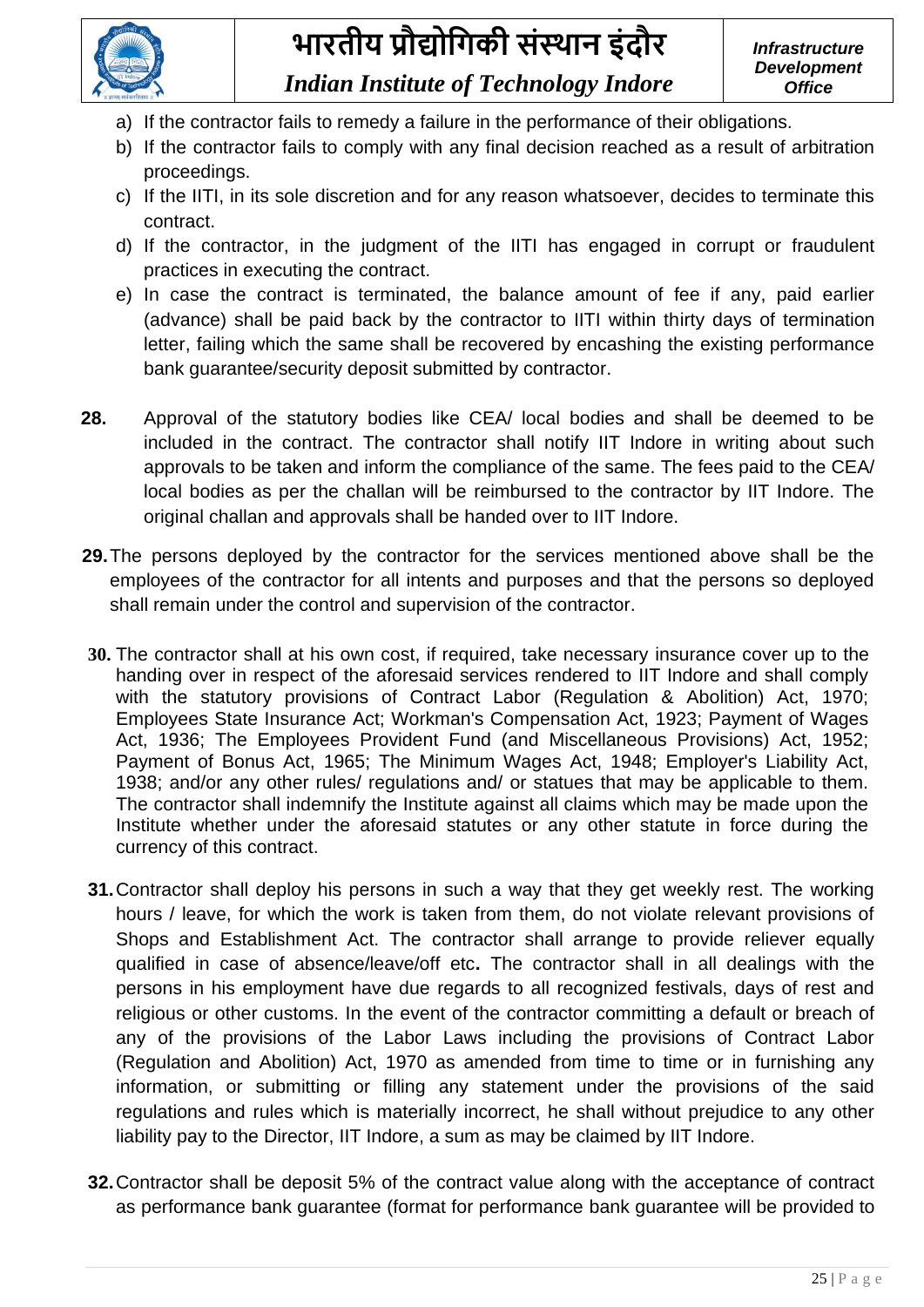

the successful bidder) to IIT Indore and this will be refunded after the successful completion of the contract. The validity of the performance bank guarantee should be beyond 180 days of warranty/defect liability period.

- **33.**Contractor shall keep the IIT Indore indemnified against all claims whatsoever in respect of the employees deployed by the contractor, in case any employee of the contractor so deployed enters in dispute of any nature whatsoever, it will be the primary responsibility of the contractor to contest the same. In case IIT Indore is made party and is supposed to contest the case, the IIT Indore will be reimbursed for the actual expenses incurred towards Counsel fee and other expenses, which shall be paid in advance by the contractor to IIT Indore on demand. Further, the contractor shall ensure that no financial or any other liability comes on IIT Indore in this respect of any nature whatsoever and shall keep IIT Indore indemnified in this respect.
- **34.**No accommodation & transportation facility will be provided by the IIT Indore.
- **35.PAYMENT: -**Payment will be made as per **clause 1 of commercial conditions** after satisfactory completion of work/services and on presentation of bill. No advance payment will be made. Income tax and all other statutory tax deduction at source as per the rules in force will be deducted from the bill.
- **36.**Institute reserves the right to curtail or enhance the scope of work either by deletion of certain items entirely or by reducing/ increasing the quantities of certain items as required and reviewed by the Institute from time to time and therefore, the final value of the work shall be worked out and paid to the extent of work actually carried out.
- **37.**In the event of any question, dispute/ difference arising under the agreement or in connection herewith (except as to matters the decision of which is specially provided under the agreement) the same shall be referred to the sole arbitration by the Director, IIT Indore & his decision will be final and binding to the contractor.
- **38.**The Arbitrator may give interim awards and/or directions, as may be required, Subject to the aforesaid provisions the Arbitrator & Conciliation Act, 1996 and the rules made hereunder and any modification thereof from time to time being in force shall be deemed to apply to the arbitration proceedings under this clause.
- **39.JURISDICTION:** Disputes of any nature that may be arise in connection with the execution of this order shall be governed by the laws of India and subject to the jurisdiction of courts situated in Indore, India only.

**Place: Name:**

**Date:** Signature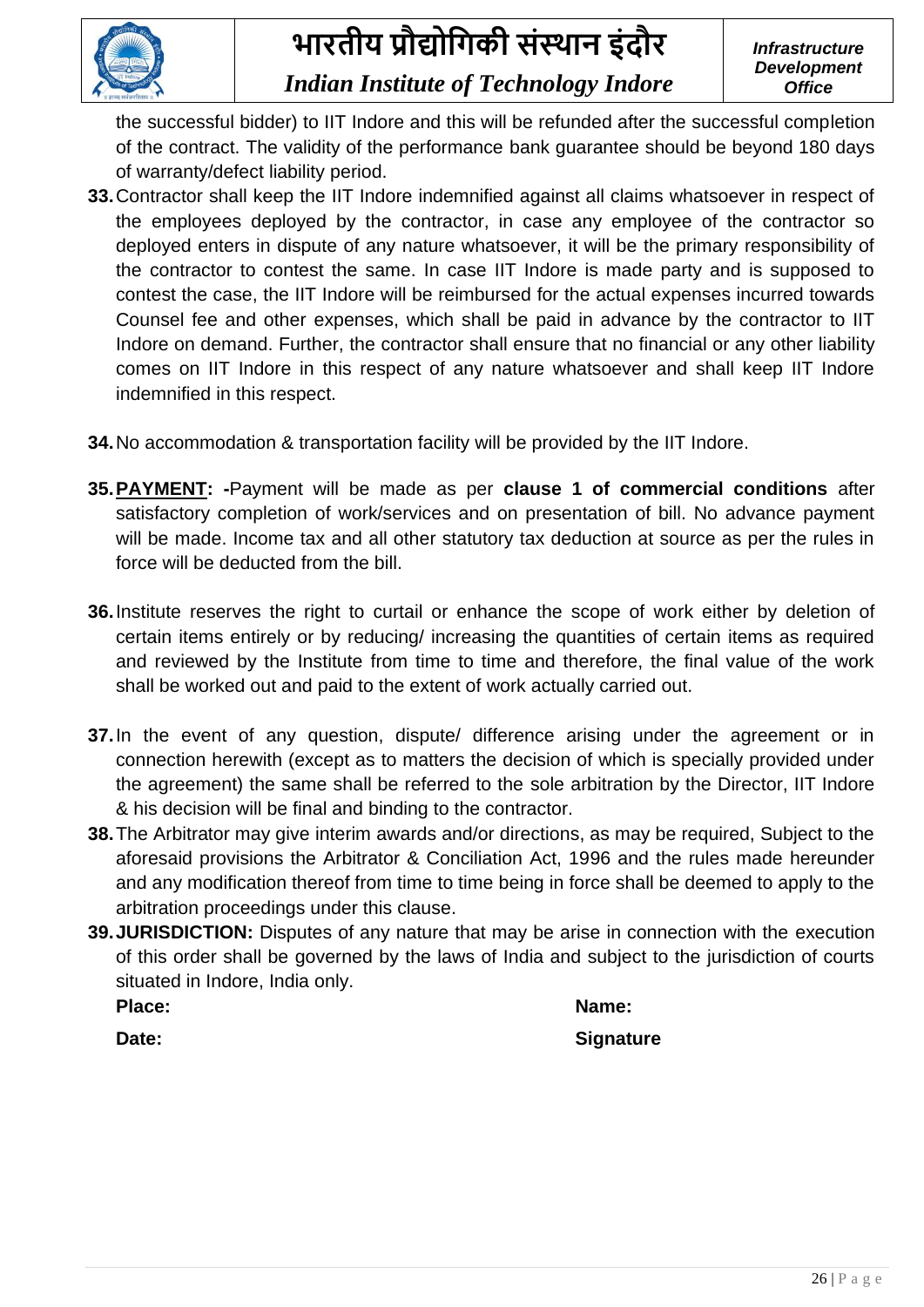

### **BRIEF PARTICULARS OF THE WORK**

### **COMMERCIAL AND ADDITIONAL CONDITIONS**

**GENERAL:** This specification covers "**Net Metering of 422 KWp Rooftop Solar Power Systems at IIT Indore".** 

**Location:** The work is to be executed in the premises of IIT, Indore.

These conditions are intended to amplify the General Conditions of Contract, and shall be read in conjunction with the same. For any discrepancy between the General Conditions and these Special Conditions, the more stringent shall apply.

These additional specifications are to be read in conjunction with the specifications given in the tender. In case any item/ items or part thereof are not covered under these specifications, the same shall be carried out as per relevant part of the CPWD General Specification for Electrical Works Part-I Internal - 2016, Part -II External -2005 amended up to dates, relevant electricity act BIS/IEC and as per direction of Engineer –in - Charge. These additional specifications are to be read in conjunction with above and in case of variations- specifications given in this additional conditions shall apply. However, nothing extra shall be paid on account of these additional specifications and conditions, as the same are to be read along with schedule of quantities for the work. In case of discrepancy among the specifications/conditions as mentioned above the precedence given in general condition of contract shall be followed.

**The tenderer should in his own interest visit the site and get familiarize with the site conditions before tendering. No T&P shall be issued by the Department and nothing extra shall be paid on account of this.**

### **COMMERCIAL CONDITIONS:**

**Type of Contract:** The work to be awarded by this tender shall be treated as indivisible works contact.

#### **Submission and opening of Tenders:**

(i) The tender shall be submitted through e-tendering online.

(ii) The tenderers are advised not to be deviate from the technical specifications / items, commercial terms and conditions of NIT like terms of payment, guarantee, arbitration clause, escalation.

### **The Eligibility documents will be uploaded electronically which shall be comprised of the following:**

**i)** Documents meeting eligibility criterion given in the "INFORMATION AND INSTRUCTIONS FOR CONTRACTORS FOR e-TENDERING FORMING PART OF NIT AND TO BE POSTED ON WEBSITE".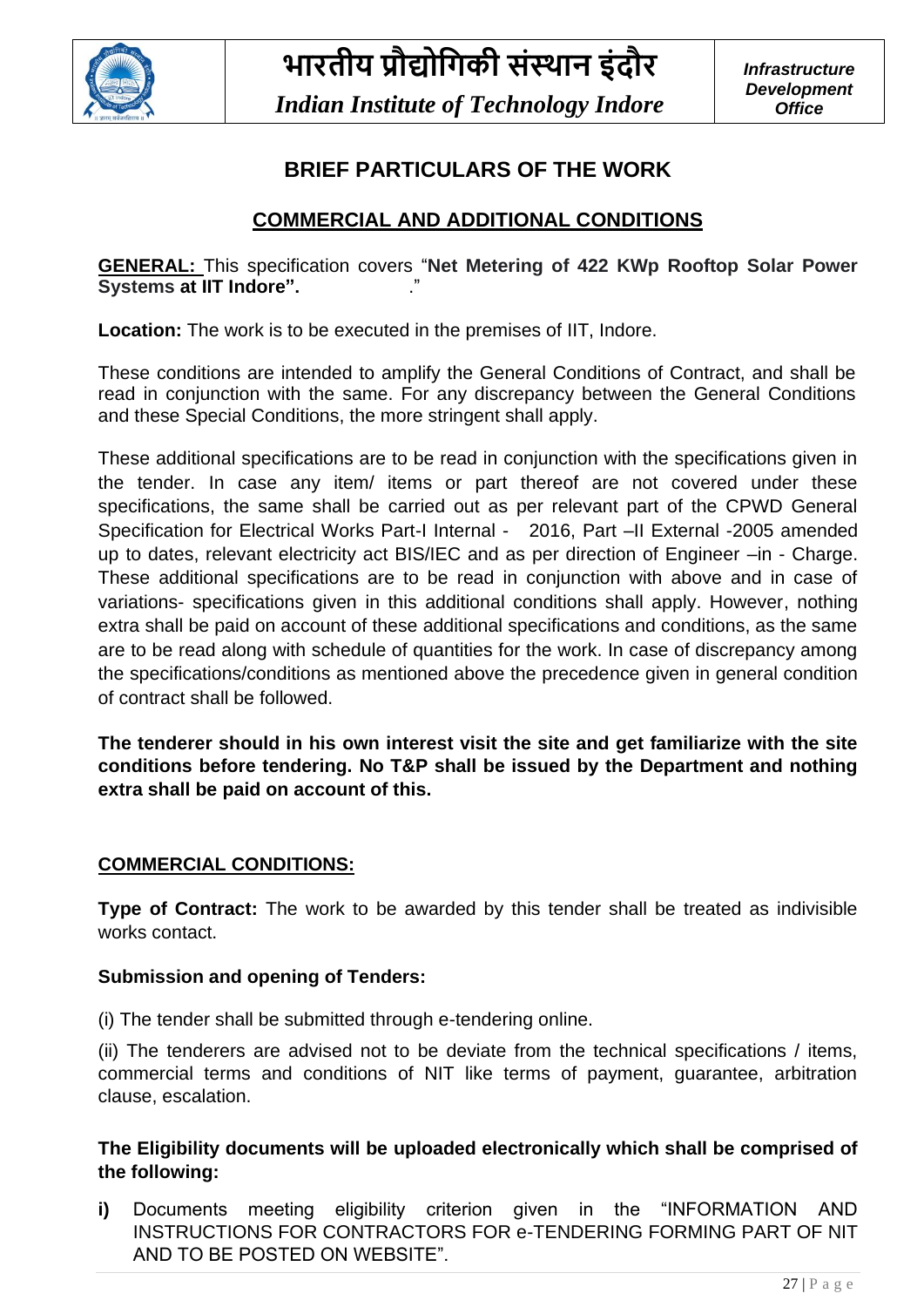

The price bid will be opened through e-tendering only, at the defined time and date of only those firms who are eligible.

Firms should clearly note that price bids with any condition including that of conditional rebates shall be rejected forthwith.

The department reserves the right to reject any or all the price bids and call for fresh prices /tenders as the case may be without assigning any reason.

### **1. Payment**

Following payment terms shall be applicable.

a) No advance payment shall be made.

b) Payment will be made on the basis of submitted actual measurement for the actual work done.

c) Payment will be made after satisfactory completion of work or services and on presentation of bill. No advance payment will be made. Income tax and all other statutory tax deduction at source as per the rules in force will be deducted from the bill and the amount so deducted will be credited to the Income tax authority and a certificate of the amount credit will be issued by the Account Section of Institute.

Deduction of security deposit from above shall be governed by standard/ relevant clause of the CPWD 7/8.

For other items, the terms of payment will be decided by the Engineer- In-Charge and shall be binding on the contractor.

### **2. Termination for Insolvency**

The Department may at any time terminate the Contract by giving written notice to the Contractor, if the Contractor becomes bankrupt or otherwise insolvent. In this event, termination will be without compensation to the Contractor, provided that such termination will not prejudice or affect any right of action or remedy which has accrued or will accrue thereafter to the Department.

### **3. Termination on account of willful misrepresentation**

The contract is liable to be terminated if at any stage it is found that the contract was obtained by willful miss-representation in terms of documents or undertakings by the contractor.

### **4. Settlement of Disputes**

If any dispute or difference of any kind whatsoever shall arise between the Department and the Contractor in connection with or arising out of the contract, the parties shall make every effort to resolve amicably such dispute or difference by mutual consultation.

a. If, after thirty (30) days the parties have failed to resolve their dispute or difference by such mutual consultation, then either the Department or the Contractor may give notice to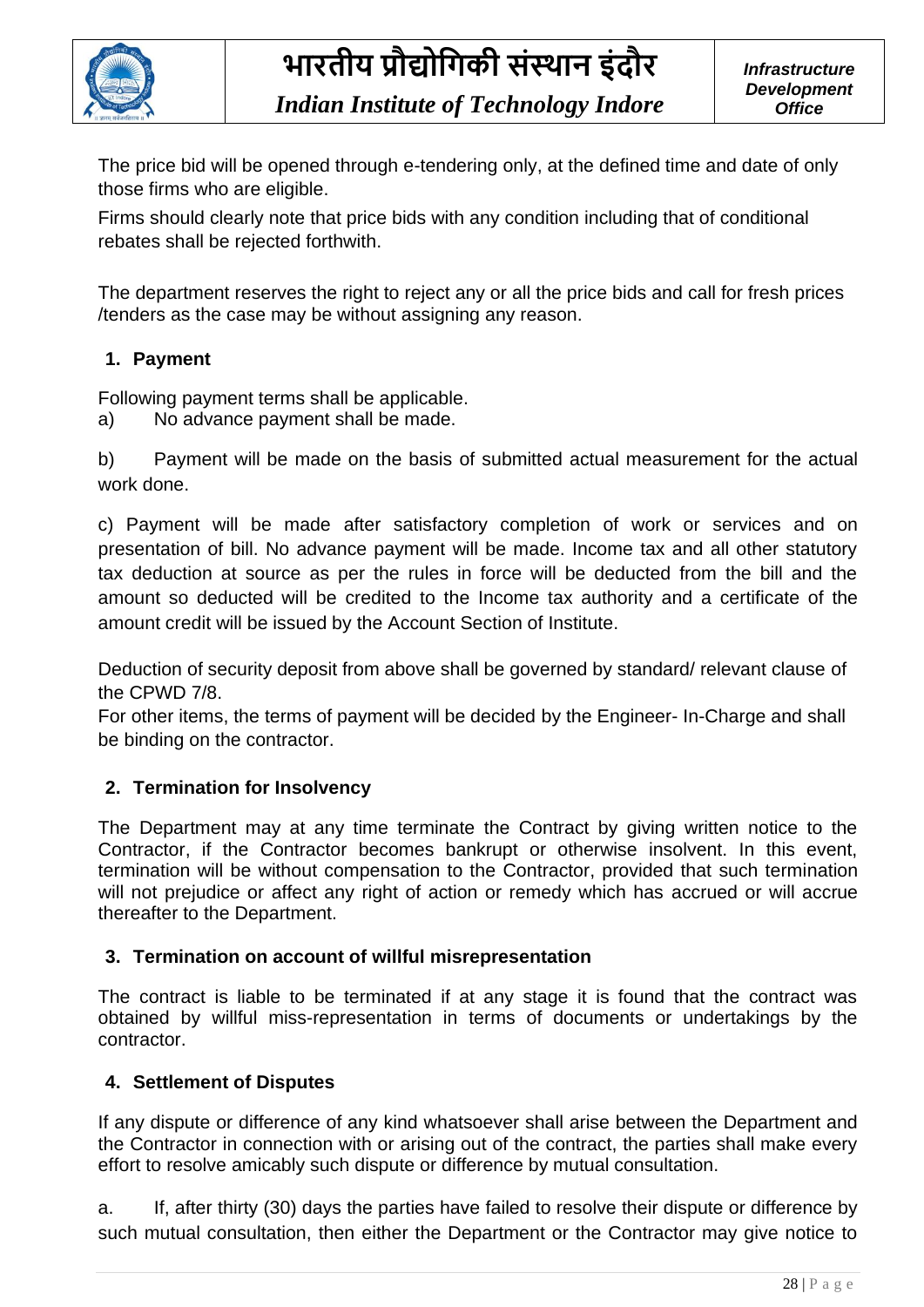

### *Indian Institute of Technology Indore*

the other party of its intention to commence arbitration, as hereinafter provided, as to the matter in dispute, and no arbitration in respect of this matter may be commenced unless such notice is given.

b. Any dispute or difference in respect of which a notice of intention to commence arbitration has been given in accordance with this clause shall be finally settled by arbitration. Arbitration may be commenced prior to or after delivery of the Goods under the contract.

c. Arbitration proceedings shall be conducted in accordance with the rules of procedure specified in the GCC.

- i.Notwithstanding any reference to arbitration herein, the parties shall continue to perform their respective obligations under the contract unless they otherwise agree; and
- ii.The Department shall pay the Contractor any monies due the Contractor for the part of work which is not under dispute.

### **5. Limitation of liability**

Except in cases of criminal negligence or willful misconduct, and in the case of infringement pursuant to Clause 6,

- i.The Contractor shall not be liable to the Department, whether in contract, tort, or otherwise, for any indirect or consequential loss or damage, loss of use, loss of production, or loss of profits or interest costs, provided that this exclusion shall not apply to any obligation of the Contractor to pay liquidated damages to the Department and
- ii.The aggregate liability of the Contractor to the Department, whether under the contract, in tort or otherwise, shall not exceed the total contract price, provided that this limitation shall not apply to the cost of repairing or replacing defective equipment.

### **6. Governing language**

The contract shall be written in English. All correspondence and other documents pertaining to the contract which are exchanged by the parties shall be written in the same language.

7. **Applicable Law** The applicable laws shall be that of Union of India.

### **Notices**

Any notices given by one party to the other pursuant to this Contract shall be sent to other party in writing or by E-mail, tele-fax, or facsimile and confirmed in writing to the other party's address as below:

#### **The Maintenance in Charge**

### **IIT Indore, Infrastructure Development Office, Indore.**

A notice shall be effective when delivered or on the notice's effective date, whichever is later.

### **8. Rates**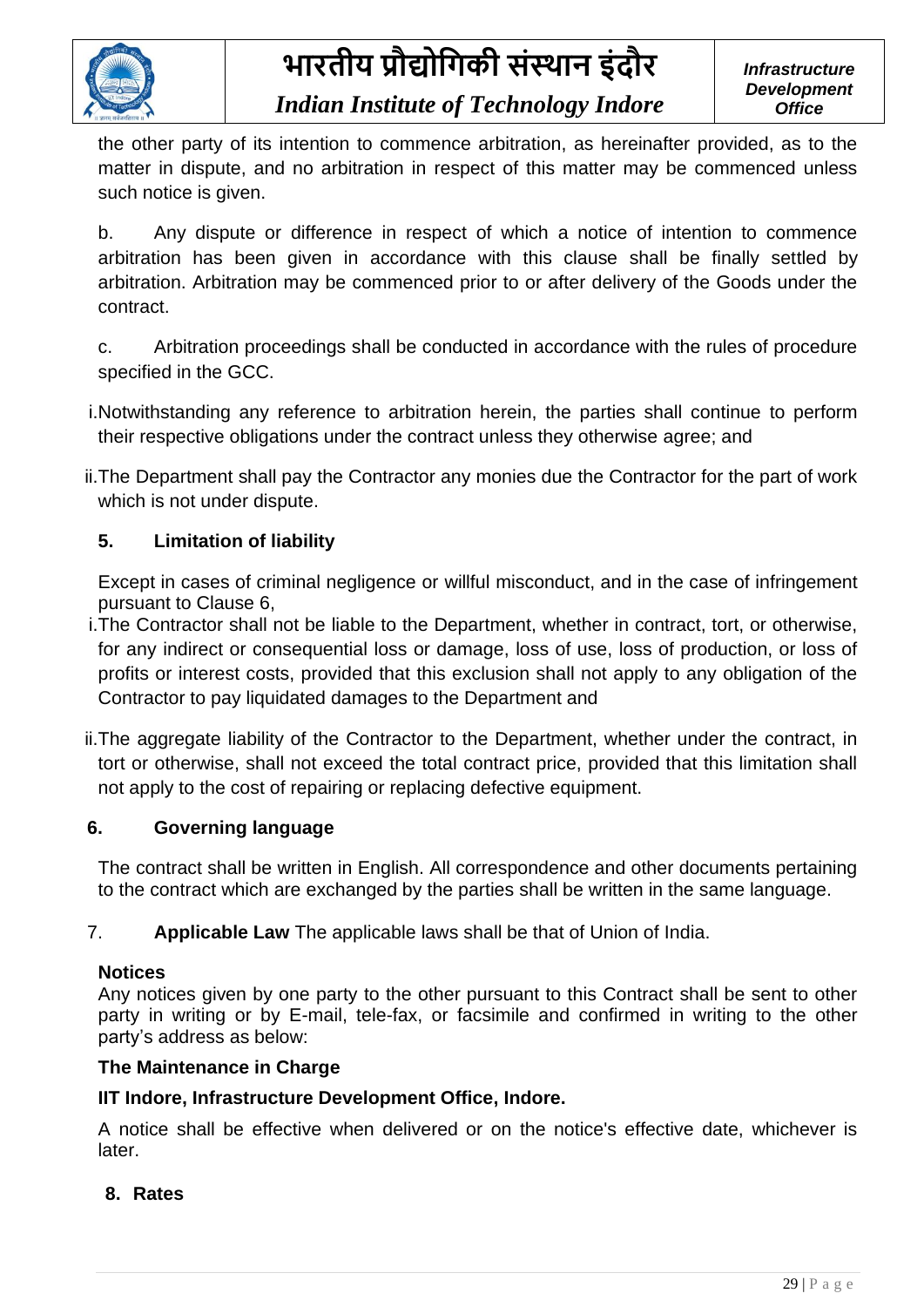

### *Indian Institute of Technology Indore*

*Infrastructure Development Office*

The rate quoted by bidder, shall be firm and inclusive of all taxes (including GST etc.), duties and levies and all charges for packing, forwarding insurance, freight and delivery, installation, testing, commissioning etc. at site including temporary constructional storage, risks, overhead charges, general liabilities/obligation etc. A certificate of TDS shall be issued by the department to the contractor. The tendered rates must be inclusive of all such taxes.

### **Taxes and Duties**

- a. A local Contractor shall be entirely responsible for all taxes, duties, license fees, etc, incurred until delivery of the contracted services to the Department.
- b. Income Tax, GST, labor cess & other statutory deduction etc. shall be made at source as per the prevalent laws. The deductions of security deposit, income- Tax, etc. shall be done after calculation of the above due payments as per clauses and net payment shall be reduced accordingly.
- c. Contractor will be entirely responsible for all taxes, stamp duties, license fees, etc and other such levies imposed outside India, custom duties, as well as for taxes and levies to be charged in connection with supplies made from India and services performed in India, and the Department shall pay all the customs duties and import taxes in consequence of the importation of the goods.
- d. Contractors will be entirely responsible for all taxes, duties, license fees, octroi, road permits, etc in connection with delivery of goods at site including incidental services and commissioning. Price bid submitted by the Contractor shall include all taxes in the contract price. No 'C' / 'D' form shall be issued by the Department
- e. Income / Corporate Taxes in India:
- i. The Contractor shall be liable to pay all corporate taxes and income tax that shall be levied according to the laws and regulations applicable from time to time in India and the price bid by the Contractor shall include all such taxes in the contract price.
- ii. Wherever the laws and regulations require deduction of such taxes at the source of payment, the Department shall effect such deductions from the payment due to the Contractor. The remittance of amounts so deducted and issuance of certificate for such deductions shall be made by the Department as per the laws and regulations in force. Nothing in the Contract, shall relieve the Contractor from his responsibility to pay any tax that may be levied in India on income and profits made by the Contractor in respect of this contract.
- iii. The Contractor's staff, personnel and labor will be liable to pay personal income taxes in India in respect of such of their salaries and wages as are chargeable under the laws and regulations for the time being in force, and the Contractor shall perform such duties in regard to such deductions thereof as may be imposed on him by such laws and regulations.

iv.CONTRACTOR INTEGRITY: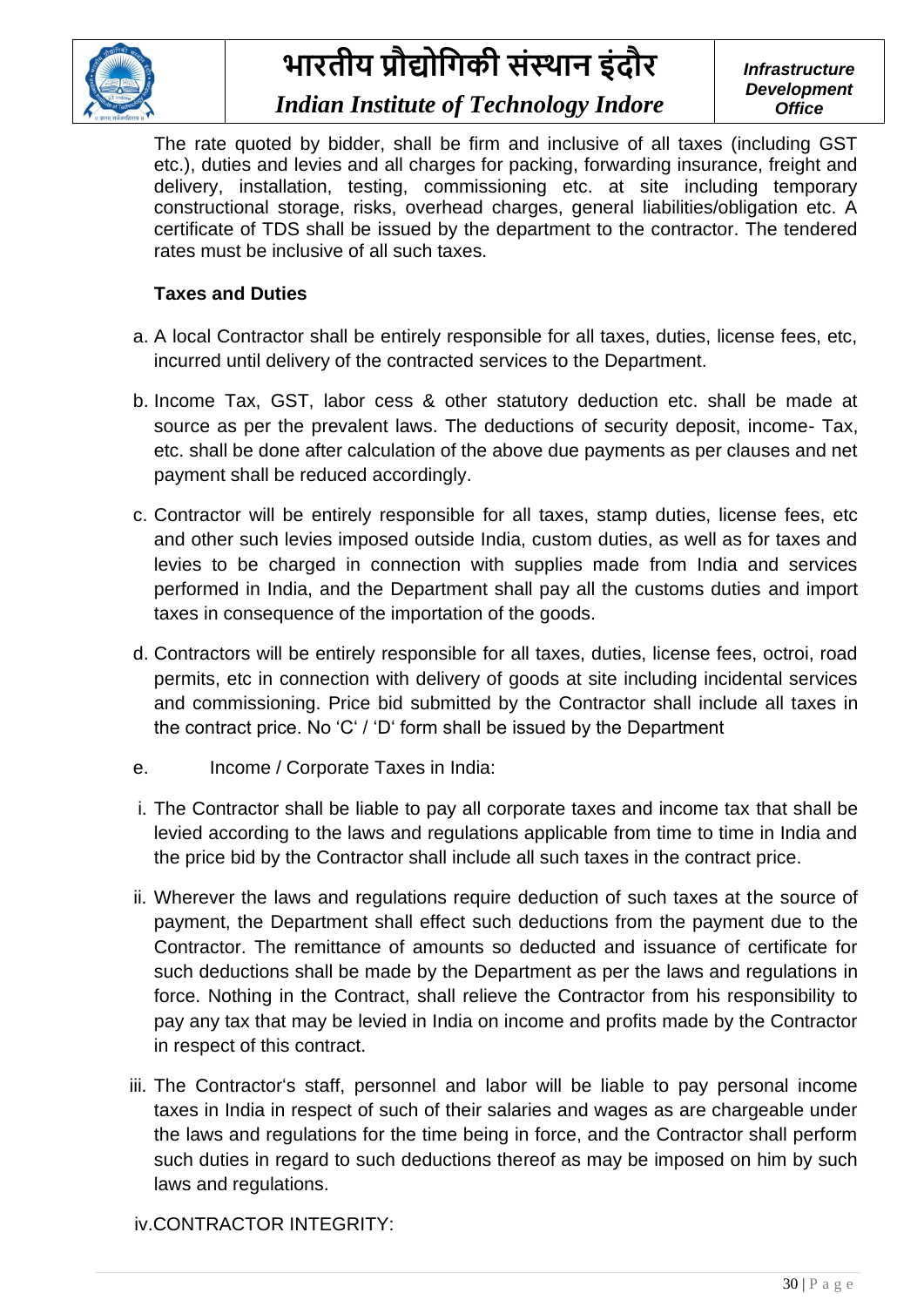

The Contractor is responsible for and obliged to conduct all contracted activities in accordance with the contract using state-of -the-art methods and economic principles and exercising all means available to achieve the performance specified in the Contract.

- 9. **Earnest Money Deposit (EMD)**: Rs. 9,500 (Rs. Nine Thousand Five Hundred only) to be submitted online.:
- **NOTE:** As per GFR 2017 and CPWD office memorandum No. DG/MAN/Misc./10 dated 27-06-2017, MSME registration certificate is valid for exemption from EMD for procurement contract, said exemption cannot be extended to construction works.

### 10.**SECURITY DEPOSIT:**

Security Deposit shall be deducted from the bill and/or the final bill to the extent of 2.5% of the gross amount payable subject to a maximum amount of 2.5% of the tendered value as per clause 17 of GCC. **This is against defect liability period/warranty period of one year.**

### 11.**PERFORMANCE GUARANTEE:**

The successful tenderer shall submit an irrevocable performance guarantee of 5% of the tendered amount in addition to other deposits mentioned elsewhere in the contract for his proper performance of the contract agreement within 10 days of issued of letter of acceptance of tender. This guarantee shall be in the form of Demand draft/Pay order or irrevocable bank guarantee bond of any scheduled bank or the State bank of India in the specified format or in the form of Government security, fixed deposit receipt pledged in favor of Registrar/Executive Engineer or as specified in the letter of acceptance of tender. The performance guarantee shall be initially valid up to stipulated date of defect liability period/warranty periodplus 180 days beyond. This bank guarantee shall be kept valid till the recording of completion certificate for the work by the competent authority. This guarantee shall be submitting directly through the bank.

### 12.**CONTRACTOR'S OBLIGATIONS**:

Unless otherwise mentioned in the tender documents, the following works shall be done by the contractor and therefore, their cost shall be deemed to be included in their tendered cost- whether specifically indicated in the schedule of work or not: -

- i) Complete AC/DC wiring
- ii) Making good all damages caused to the structure during installation and restoring the same to their original finish.
- iii) Minor building work necessary for installation of equipments, making opening in the wall/floors/slabs/tables or modifications in the existing openings wherever provided and restoring the same to their original condition/ finish and necessary grouting etc. as required. Opening in the slab/retaining walls/brick wall etc. shall be made by means of core cutting machines only.
- iv) Sealing of all floor slab/wall openings provided by the Department or made by the contractor for laying cables from fire safety points of view.
- v) Suspenders, brackets and floor/wall supports for suspending/supporting cable tray, cables etc.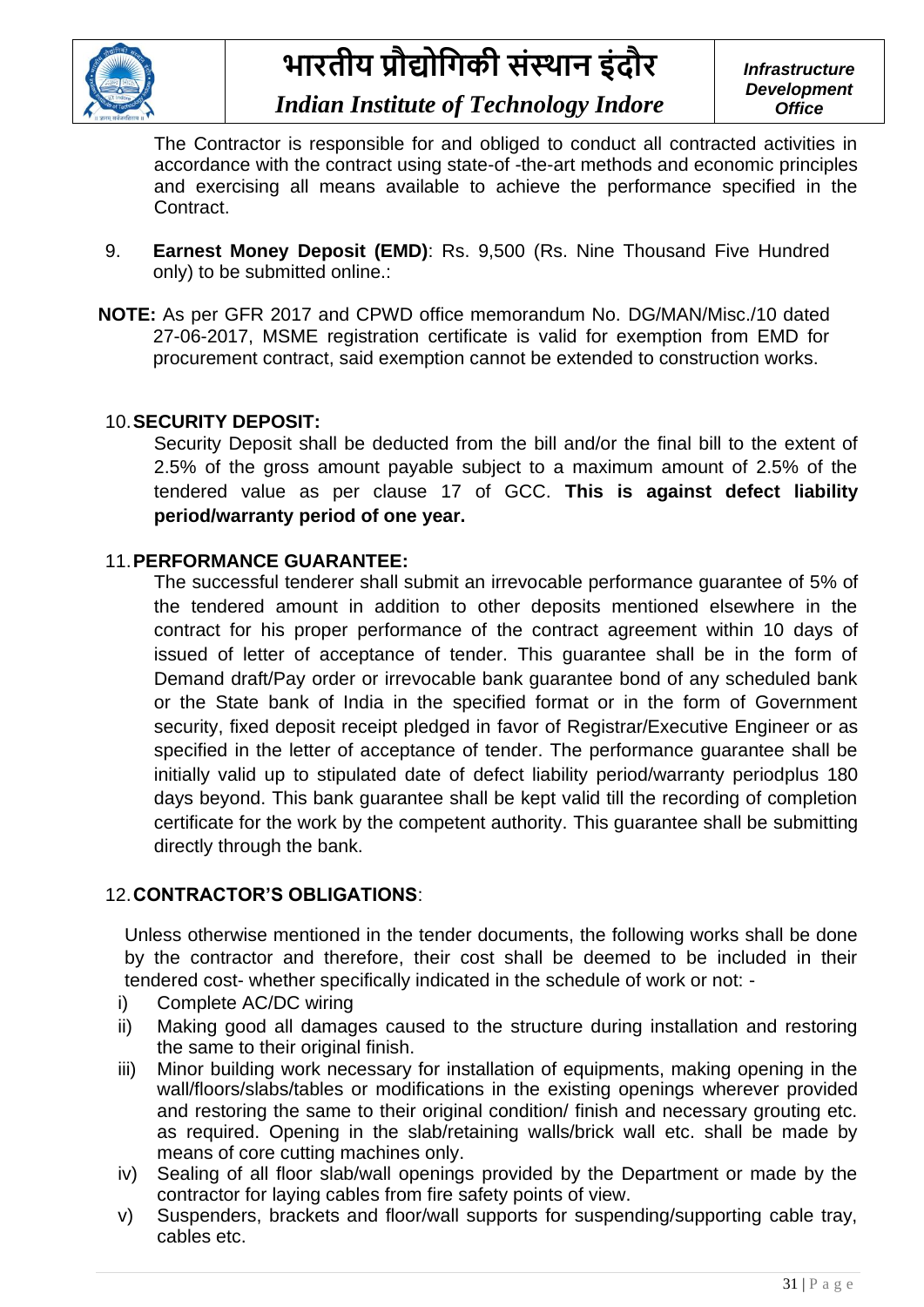

- *Indian Institute of Technology Indore*
- Removal & disposal of the all the malba/ debris occurs during the execution of work from the site.
- vii) The Contractor is obliged to work closely with the Departments staff, act within its own authority and abide by directives issued by the Department and implementation activities.
- viii) The Contractor will abide by the job safety measures prevalent in India and will free the Department from all demands or responsibilities arising from accidents or loss of life the cause of which is the Contractor's negligence. The Contractor will pay all indemnities arising from such incidents and will not hold the Department responsible or obligated.
- ix) The Contractor is responsible for managing the activities of its personnel or subcontracted personnel and will hold itself responsible for any misdemeanors. The Contractor will treat as confidential all data and information about the Department, obtained in the execution of his responsibilities, in strict confidence and will not reveal such information to any other party without the prior written approval of the Department.

### 13.**PATENT RIGHTS (Clause 6):**

In the event of any claim asserted by a third party of infringement of copyright, patent, trademark or industrial design rights arising from the use of the Goods or any part thereof in the Department's country, the Contractor shall act expeditiously to extinguish such claim. If the Contractor fails to comply and the Department is required to pay compensation to a third party resulting from such infringement, the Contractor shall be responsible for the compensation including all expenses, court costs and lawyer fees. The Department will give notice to the Contractor of such claim, if it is made, without delay.

### **14. Safety Codes and Labor Regulations**

i) In respect of all labor employed directly or indirectly on the work for the performance of contractor's part of work, the contractor at his own expense, will arrange for the safety provisions as per the statutory provision, B.I.S. recommendations, factory act, workman's compensation act, CPWD code and instructions issued from time to time. Failure to provide such safety requirements would make the tenderer liable for penalty for Rs. 2000/- for each violation. In addition, the Engineer-in- charge, shall be at liberty to make arrangements and provide facilities as aforesaid and recover the cost form the contractor.

ii) The contractor shall provide necessary barriers, signals and other safety measures while executing the installation or wherever necessary so as to avoid accident. He shall also indemnify Department against claims for compensation arising out of negligence in this respect. Contractor shall be liable, in accordance with the Indian law and Regulations for any accident occurring due to any cause. The department shall not be responsible for any accident occurred or damage incurred or claims arising their form during the execution of work. The contractor shall also provide all insurance including third party insurance as may be necessary to cover the risk. No extra payment would be made to the contractor due to the above provisions thereof.

### **15.Power Supply**

i. Power supply shall be provided by the department if available to contractor at one point for installation at site suitable for 5 KW load. Termination switchgears with energy meter however, shall be provided by the contractor. Further extension if required shall be done by the contractor. For final system commissioning & handing over, power supply of 3 Phase, 415 volts, or 1Phase, 230 V, 50 Hz as applicable shall be made available in the control room(s) of the respective systems. The recovery of electricity so consumed shall be made from their bill as per tariff in force.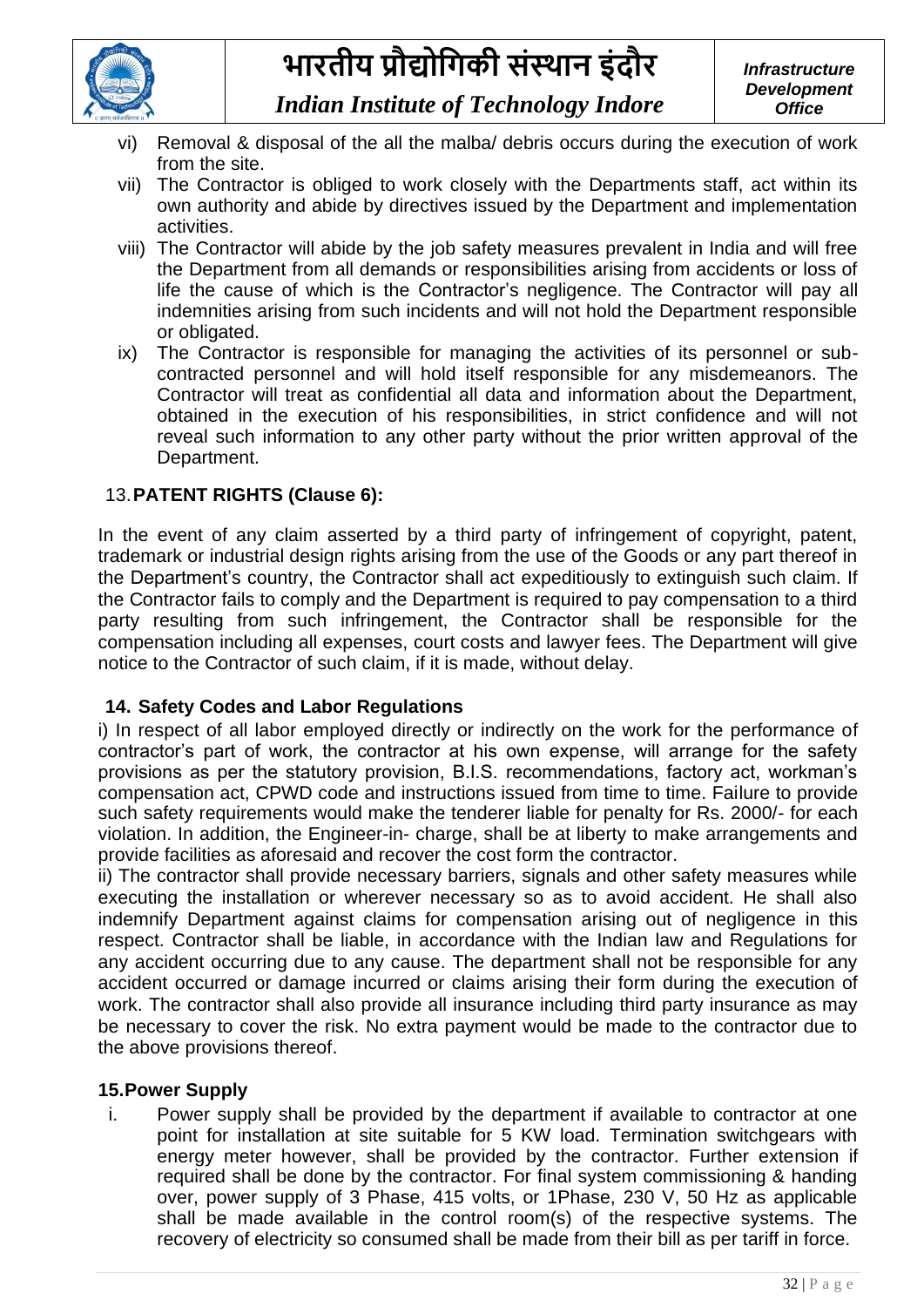

### *Indian Institute of Technology Indore*

*Infrastructure Development Office*

ii. The contractor shall not use the power supply for any other purpose than that for which it is intended for. No major fabrication work shall be done at site. Power supply shall be used only for welding/ cutting works. Power supply shall be disconnected in case of such defaults and the contractor shall then have to arrange required power supply at his cost.

### **16.Water Supply**

The water supply for testing and commissioning of the complete installation shall be made available by the Department as per applicable tariff/rate to the contractor.

### **17.Machinery for Erection**

All tools and tackles required for unloading/ handling of equipments and materials at site, their assembly, erection, testing and commissioning shall be the responsibility of the contractor.

### **18.Compliance with Regulations and Indian Standards:**

- i. All works shall be carried out in accordance with relevant regulation, both statutory and those specified by the Indian Standards related to the works covered by this specification. In particular, the equipment and installation will comply with the following:
	- a. Factories Act.
	- b. Indian Electricity Rules.
	- c. B.I.S. & other standards as applicable.
	- d. Workmen's compensation Act.
	- e. Statutory norms prescribed by local bodies like CEA, Power Supply Co., etc.
- ii.Nothing in this specification shall be construed to relieve the successful tenderer of his responsibility for the design, manufacture and installation of the equipment with all accessories in accordance with currently applicable statutory regulations and safety codes.
- iii.Successful tenderer shall arrange for compliance with statutory provisions of safety regulations and departmental requirements of safety codes in respect of labor employed on the work by the tenderer. Failure to provide such safety requirement would make the tenderer liable for penalty of Rs. 500/- for each default. In addition, the department will be at liberty to make arrangement for the safety requirements at the cost of tenderer and recover the cost thereof from him.

#### **19.Co-ordination with other Agencies**

The contractor during the execution of the works shall co-ordinate with other agencies associated work with the project and shall work in harmony with them without causing any hindrance or obstruction on the progress of work in any way.

#### **20.Mobilization Advance:**

No mobilization advance shall be paid for this work.

#### **21.Insurance and Storage:**

All consignments are to be duly insured up to the destination from manufacturer's place/warehouse at the cost of the contractor. The insurance covers shall be valid till the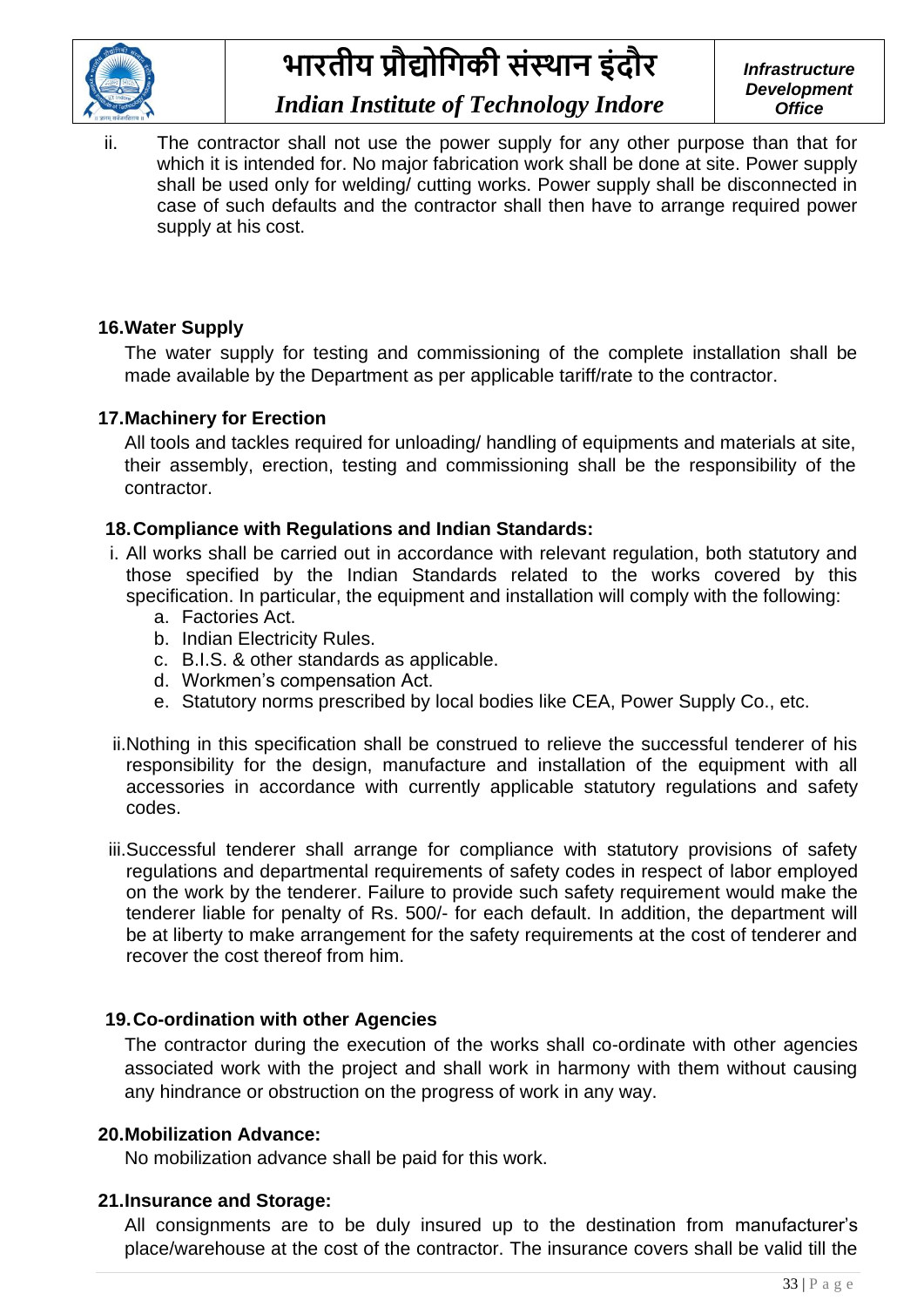

*Indian Institute of Technology Indore*

equipment is handed over duly installed, tested and commissioned.

### **22.VARIATION IN QUANTITY:**

Quantities shown against each item of work or supply are tentative which may vary on either side (plus or minus). The contractor should ensure from the Engineer-in-charge the actual quantity required/ to be used/ to be supplied before bringing the materials at site. In case the actual quantity of material required at the site is less than the stipulated quantity, the contractor cannot claim to supply entire quantity stipulated in the schedule of quantities of work as well as cannot demand for payment thereof. The contractor shall therefore, be very careful about the quantity of materials to be supplied /brought at site. The decision of the Engineer-in-charge in this regard shall be final and binding on the part of the contractor.

### **23.Quality of Materials and Workmanship**

- i) The components of the installation shall be such design so as to satisfactorily function under all conditions of operation.
- ii) The entire work of manufacture/fabrication, assembly and installation shall conform to sound engineering practice.
- iii) All equipments and material to be used in work shall be manufactured in factories of good repute having excellent track record of quality manufacturing, performance and proper after sales service.
- iv) All equipments and materials to be used in the work shall be brand new having its date of manufacturing not more than 6 months old from the date of delivery at site with manufacturer's certificates, warrantee cards, technical catalogues, instructions, manuals and wiring diagrams, drawings etc.
- v) In order to ensure genuineness of equipments/materials, copy of invoice of each equipments/materials, custom clearance paper in case of imported materials duly authenticated by bidder shall be invariably produce to engineer-in-charge.

### **24.Care of the Building**

Care shall be taken by the contractor during execution of the work to avoid damage to the building. Care shall also be taken by the contractor to avoid the damage to any of these existing service/service lines, any part of the building etc. If any damage is caused to any of the existing services/service lines, or any part of the building the same shall be repaired/rectified and made functional or restored so its original finish by the contractor immediately at his own expenses failing which the same shall be repaired/ rectified and made functional by department at the risk and cost of the contractor. The decision of the Engineer-in-charge in this regard shall be final & binding. He shall also remove all unwanted and waste materials arising out of the installation from the site of work from time to time.

### **25.Liaisoning and Co-operation with other agencies:**

The successful tenderer shall co-ordinate with other contractors and agencies engaged in the operation and maintenance of the building so as to make the execution of this works contract smooth. If any unreasonable hindrance is caused to other agencies / damage is caused to the existing installation resulting in loss of work or disruption in services during the course of work, such expenditure incurred upon restoration and loss of work shall be recovered from the successful tenderer. Water proofing of pits shall not be damaged under any circumstances.

26.All the debris due to the works shall be cleared every now and then and site shall be kept clean by the contractor at all times.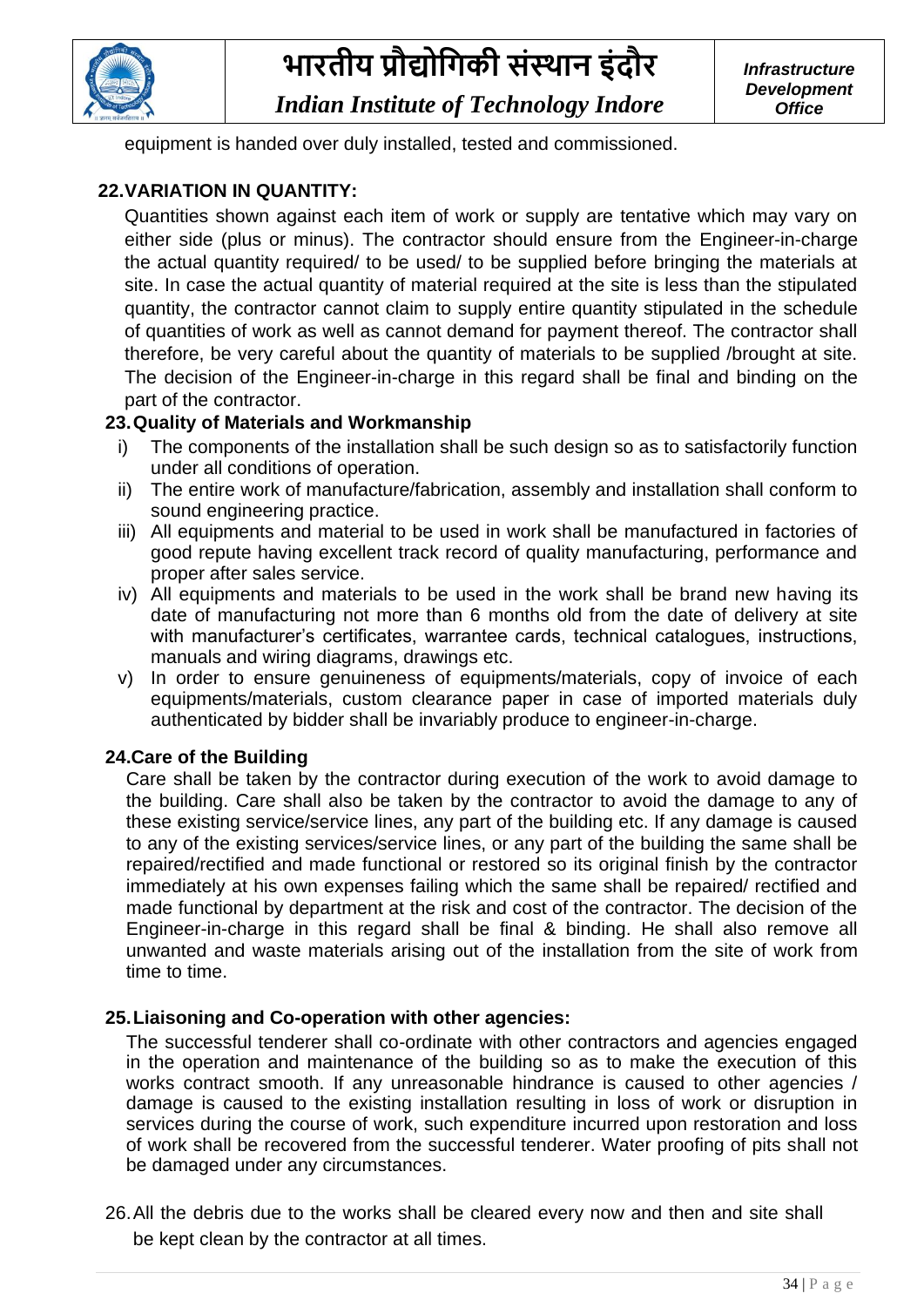

- 27.The electrical work shall be carried out according to the drawing & schedule supplied subject to change if any made by the Engineer –in –charge.
- 28.Termination of wires/cables shall be crimped properly with copper/aluminum lugs connection. All the stranded wires must be terminated to the boards/ MCB's etc. through suitable lugs by crimping for which no extra payment will be made.
- 29.Proper sleeves should be provided to the bare earth conductor for which no extra payment will be made.
- 30.All chases, holes, recess etc. for conduits and other allied work shall be done to the original finish as per requirement without any additional cost.
- 31.Bad workman ship is liable to be resulting recovery and penalty.
- 32.The contractor or his authorized representative will have to sign the site order book and comply with the remarks therein every now and then.
- 33.Contractor has to follow the local security/safety rules and regulations and such instructions on restricted hours of work as maybe imposed on him by the department / local authorities, while working in security/restricted zones, and no claim on account of the loss of labor/ idle labor will be entertained.
- 34.All repairs and patch works shall be neatly carried out to match with the original finish by the contractor to the entire satisfaction of the Engineer -in-Charge.
- 35.The agency has to obtained approval of the department/Engineer-in-Charge to the drawings & more subsequent changes, additions, deviations etc. as required without extra charge.
- 36.No quantity deviation is permitted without written approval of the competent authority. Permissible deviation shall be sanctioned by the competent authority as per the agreement. Deviation beyond permissible limits shall be sanctioned by the competent authority as per the prevailing Local Market Rates only and the decision of the department is final and binding on the contractor.
- 37.The items/quantities given in schedule of work are tentative. The work shall be carried out as per actual requirement and as approved by the Engineer -in – Charge. **If any item/items not available in BOQ/schedule of work and necessary to complete the work, will be arranged by the contractor.**
- 38.All statutory / Mandatory recoveries enforce and as notified by competent authority from time to time shall be recovered from the bills of the agency.
- 39.Contractor should submit completion plan and certificate along with final bill, failing which 2.5% of value of work (subject to a ceiling of Rs. 15,000/-) will be deducted from the bills or the final bill shall not be paid. Decision of Engineer-in-charge shall be final and binding in this regard. However, the completion plan is not necessary for maintenance contractors and this recovery condition shall not be applicable.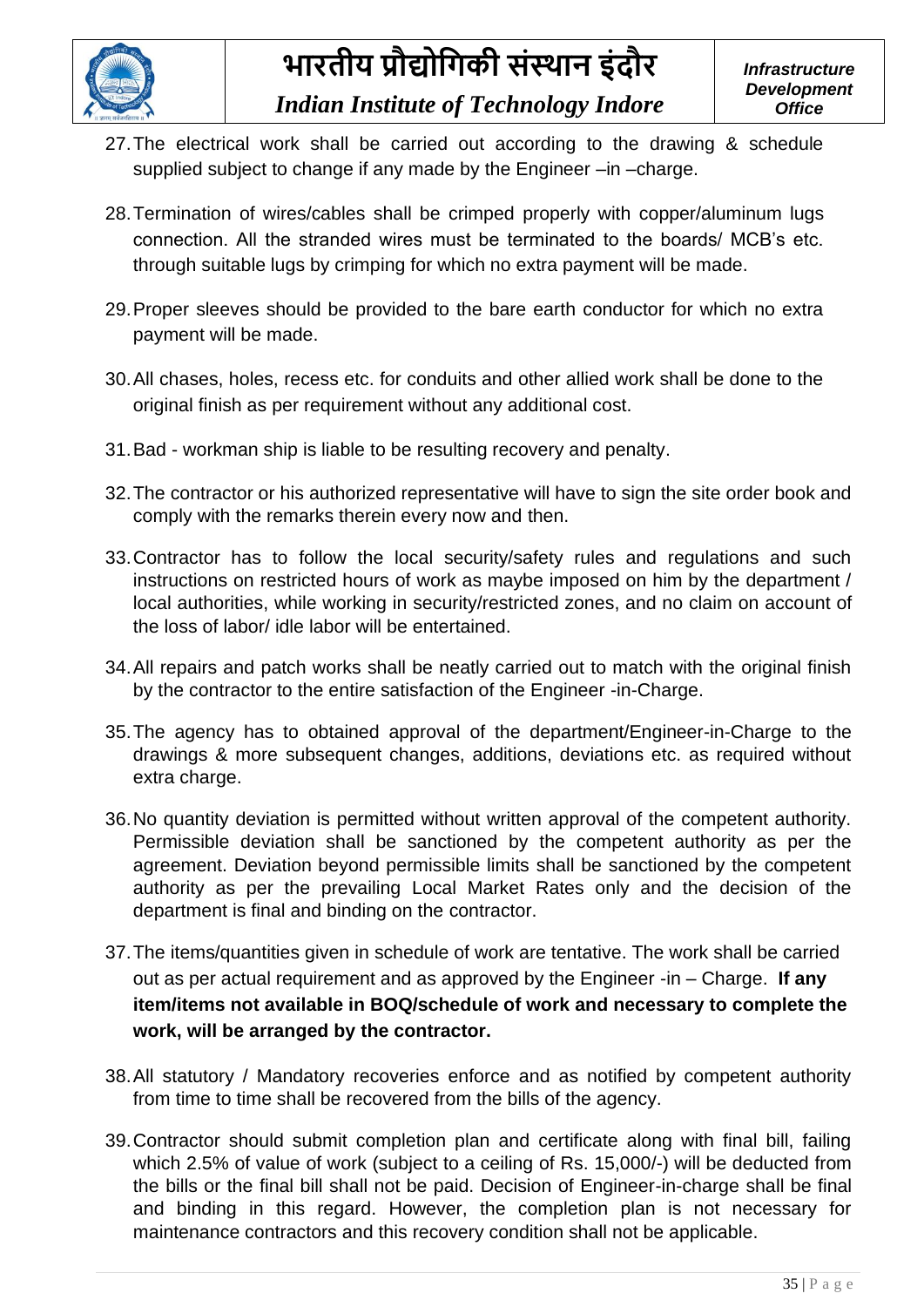

### *Indian Institute of Technology Indore*

- 40.The Contractor has to make his own arrangement for the safety and medical needs of his workman. Department shall not be responsible in case of any accident taking place during the work.
- 41.All the staff engaged by the contractor shall be purely his liability and department in no way shall be responsible for any compensation for any of their acts/ accidents. In case any accident occurs during the execution of the work leading to injuries, damages to human being equipment and or loss of life, the contractor shall be fully responsible for setting all claims and indemnity the department against any claims arising out of such accident.
- 42.**2.5% of Bill Amount will be deducted as Security Deposit for defect liability period/warranty period of One year and which will be released after successful completion of defect liability period/warranty period.**

### **LOCATION / SITE DETAILS**

**4. Latitude - 22.52°N, Longitude - 75.92°E**

**1 Address of site IIT Indore** 

**2 Location** Simrol, Indore (Madhya Pradesh.) **3** Ambient temperature 42 °C max., 10 °C min,

**CONTRACTORS ARE ADVISED TO VISIT THE SITE BEFORE QUOTING THE RATES. OTHERWISE IT WILL BE ASSUMED THAT THE PARTY HAS ALREADY VISITED THE SITE BEFORE QUOTING THE TENDER. AN UNDERTAKING SHOULD BE FURNISHED IN ACCORDANCE WITH ANNEXURE ENCLOSED.**

---------------------------------------------------------------------------------------------------------------------------



#### **PROFORMA OF SCHEDULES**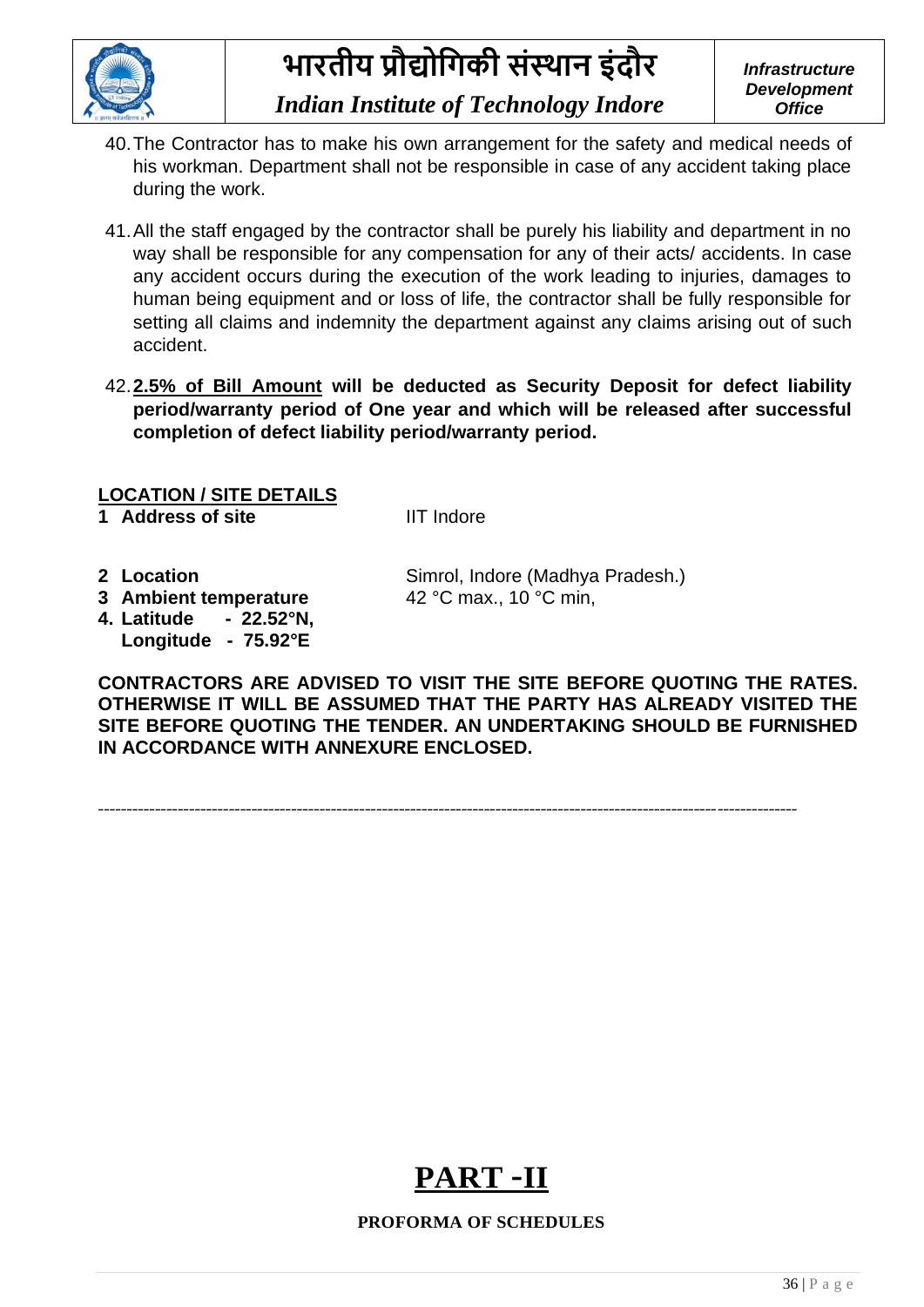

#### **SCHEDULE 'A'**

Schedule of quantities (as per PWD.3) As per enclosed BOQ.

#### **SCHEDULE 'B'**

Schedule of materials to be issued to the contractor.

| S.No.           | <b>Description of</b><br>item | Quantity | Rates in figures &<br>words at which the<br>material will be charged<br>to the contractor | <b>Place</b><br>οf<br>issue |  |  |
|-----------------|-------------------------------|----------|-------------------------------------------------------------------------------------------|-----------------------------|--|--|
|                 |                               | ∍        |                                                                                           |                             |  |  |
| $---$ Nil $---$ |                               |          |                                                                                           |                             |  |  |

#### **SCHEDULE 'C'**

Tools and plants to be hired to the contractor

|                 | <b>S. No Description</b> | Hire charges per day | <b>Place of</b><br><b>Issue</b> |  |  |  |  |
|-----------------|--------------------------|----------------------|---------------------------------|--|--|--|--|
|                 |                          |                      |                                 |  |  |  |  |
| $---$ Nil $---$ |                          |                      |                                 |  |  |  |  |

| <b>SCHEDULE 'D'</b>                                                                                                                                         | <b>NIL</b>                                                              |
|-------------------------------------------------------------------------------------------------------------------------------------------------------------|-------------------------------------------------------------------------|
| Extra schedule for specific requirements/<br>document for the work, if any.                                                                                 |                                                                         |
| <b>SCHEDULE 'E'</b>                                                                                                                                         | GCC for Central PWD Works,<br>2019                                      |
| Reference to General Conditions of<br>contract.                                                                                                             | incorporating amendment up to last date<br>of submission of tender.     |
| Name of Work                                                                                                                                                | "Net Metering of 422 KWp Rooftop Solar<br>Power Systems at IIT Indore". |
| Estimated cost of work                                                                                                                                      | Rs. 4,73,980.00                                                         |
| Earnest money                                                                                                                                               | Rs. 9500.                                                               |
| Performance guarantee                                                                                                                                       | 5% of tendered value                                                    |
| Security deposit                                                                                                                                            | 2.5% of billing value (from bill)                                       |
| <b>SCHEDULE 'F'</b>                                                                                                                                         |                                                                         |
| <b>GENERALRULES&amp;DIRECTIONS:</b><br>Officer inviting tender                                                                                              | Maintenance In-Charge, IIT Indore                                       |
| Maximum percentage for quantity of<br>items of work to be executed beyond<br>which rates are to be determined in<br>accordance with Clauses 12.2 &<br>12.3: | See under Clause 12                                                     |
| <b>Definitions:</b>                                                                                                                                         |                                                                         |
| 2(v)<br>Engineer-in-Charge                                                                                                                                  | Maintenance In-Charge, IIT Indore                                       |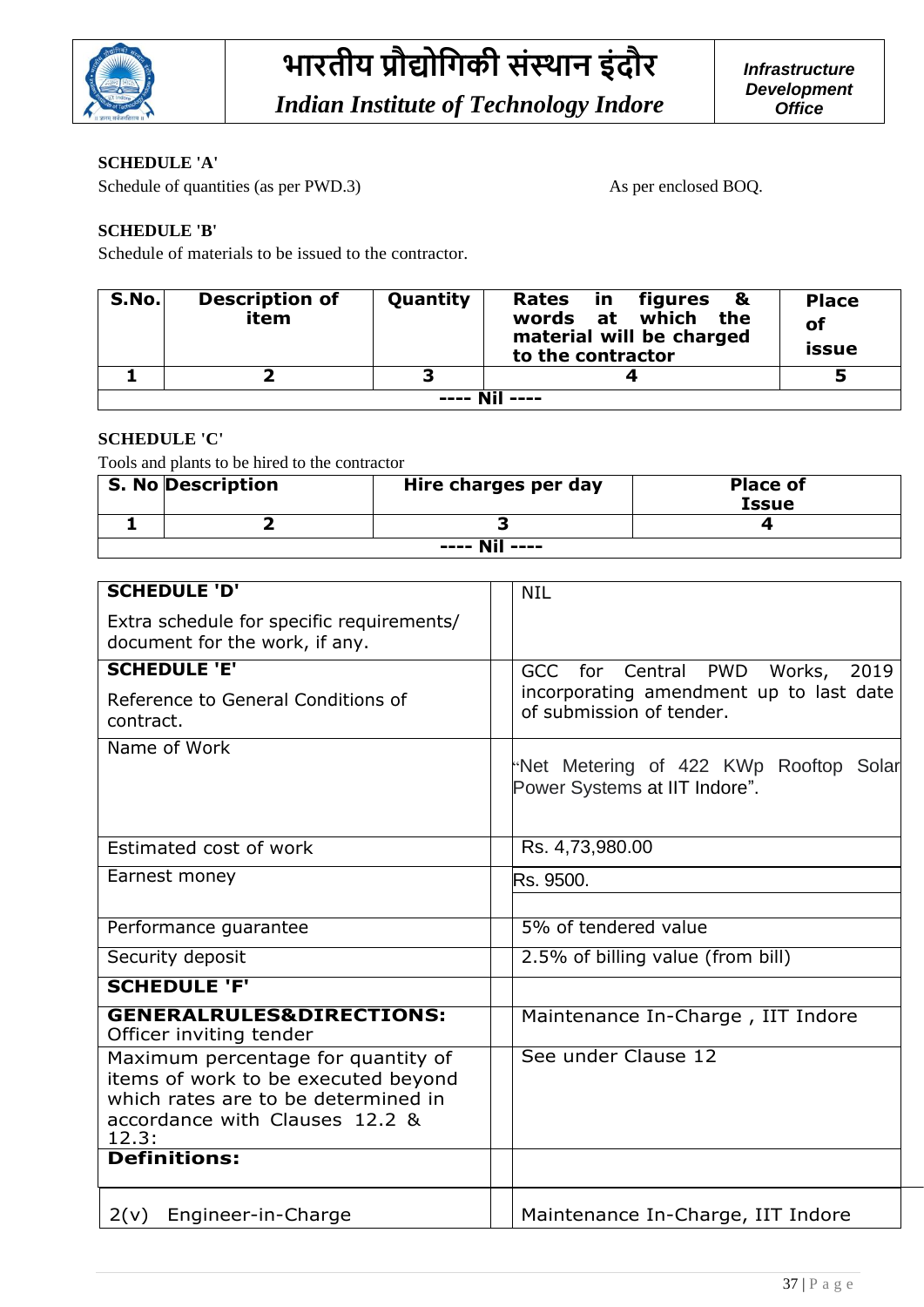

*Indian Institute of Technology Indore*

|                                                                                                                                                                                                                                                                                       | 2(viii) Accepting Authority                                                                                                |  | Director, IIT Indore                                                                                                                    |                                                                  |                                                                                  |  |
|---------------------------------------------------------------------------------------------------------------------------------------------------------------------------------------------------------------------------------------------------------------------------------------|----------------------------------------------------------------------------------------------------------------------------|--|-----------------------------------------------------------------------------------------------------------------------------------------|------------------------------------------------------------------|----------------------------------------------------------------------------------|--|
| profits:                                                                                                                                                                                                                                                                              | $2(x)$ Percentage on cost of materials<br>and labor to cover all overheads and                                             |  | $\overline{NA}$                                                                                                                         |                                                                  |                                                                                  |  |
|                                                                                                                                                                                                                                                                                       | 2(xi) Standard Schedule of Rates                                                                                           |  | Market Rates.                                                                                                                           |                                                                  |                                                                                  |  |
| 2(xii)                                                                                                                                                                                                                                                                                | Department                                                                                                                 |  |                                                                                                                                         | Infrastructure Development Office                                |                                                                                  |  |
|                                                                                                                                                                                                                                                                                       | 9(ii) Standard CPWD Contract Form                                                                                          |  | General Conditions of Contract for<br>Central PWD Works 2019 incorporating<br>amendments up to last date<br>of<br>submission of tender. |                                                                  |                                                                                  |  |
| <b>Clause 1</b>                                                                                                                                                                                                                                                                       |                                                                                                                            |  |                                                                                                                                         |                                                                  |                                                                                  |  |
| Time allowed for submission<br>of<br>(i)<br>performance guarantee, programme chart<br>(time and progress) and applicable labor<br>licenses, registration with EPFO, ESIC and<br>BOCW Welfare Board or proof of applying<br>thereof from the date of issue of letter of<br>acceptance. |                                                                                                                            |  | As per Part-A                                                                                                                           |                                                                  |                                                                                  |  |
| (ii) Maximum allowable extension with<br>late fee<br>at<br>0.1%<br>day<br>per<br>of<br>performance guarantee<br>amount<br>beyond the period provided in (i) above                                                                                                                     |                                                                                                                            |  | As per Part-A                                                                                                                           |                                                                  |                                                                                  |  |
| <b>Clause 2</b>                                                                                                                                                                                                                                                                       |                                                                                                                            |  |                                                                                                                                         |                                                                  |                                                                                  |  |
| under clause 2                                                                                                                                                                                                                                                                        | Authority for fixing compensation                                                                                          |  | Director IIT Indore                                                                                                                     |                                                                  |                                                                                  |  |
| <b>Clause 5</b>                                                                                                                                                                                                                                                                       |                                                                                                                            |  |                                                                                                                                         |                                                                  |                                                                                  |  |
| date of start                                                                                                                                                                                                                                                                         | Number of days from the date of issue<br>of letter of acceptance for reckoning                                             |  | As per Part-A                                                                                                                           |                                                                  |                                                                                  |  |
|                                                                                                                                                                                                                                                                                       | <b>Table of Mile stone(s)</b>                                                                                              |  |                                                                                                                                         |                                                                  |                                                                                  |  |
| <b>Mile stone</b><br>No.                                                                                                                                                                                                                                                              | <b>Description of Mile stone</b>                                                                                           |  |                                                                                                                                         | <b>Time</b><br>allowed<br>from<br>date<br>start<br>οf<br>(Month) | <b>Amount to be</b><br>withheld in<br>case of non<br>achievement<br>of milestone |  |
|                                                                                                                                                                                                                                                                                       | <b>As per Part-A</b>                                                                                                       |  |                                                                                                                                         |                                                                  |                                                                                  |  |
| Note: The withhold milestone will only be released when subsequent milestone is                                                                                                                                                                                                       |                                                                                                                            |  |                                                                                                                                         |                                                                  |                                                                                  |  |
| achieved within the specified time.                                                                                                                                                                                                                                                   |                                                                                                                            |  |                                                                                                                                         |                                                                  |                                                                                  |  |
| Time allowed for execution of work<br><b>Authority to decide:</b>                                                                                                                                                                                                                     |                                                                                                                            |  | 3 months                                                                                                                                |                                                                  |                                                                                  |  |
| (i)                                                                                                                                                                                                                                                                                   | Extension of time                                                                                                          |  | Indore                                                                                                                                  |                                                                  | Dean, Infrastructure Development, IIT                                            |  |
| (ii)                                                                                                                                                                                                                                                                                  | Rescheduling of mile stones                                                                                                |  |                                                                                                                                         |                                                                  |                                                                                  |  |
| (iii)                                                                                                                                                                                                                                                                                 | Maintenance In-Charge<br>Shifting of date of start in<br>Maintenance In-Charge<br>case of delay in handing<br>over of site |  |                                                                                                                                         |                                                                  |                                                                                  |  |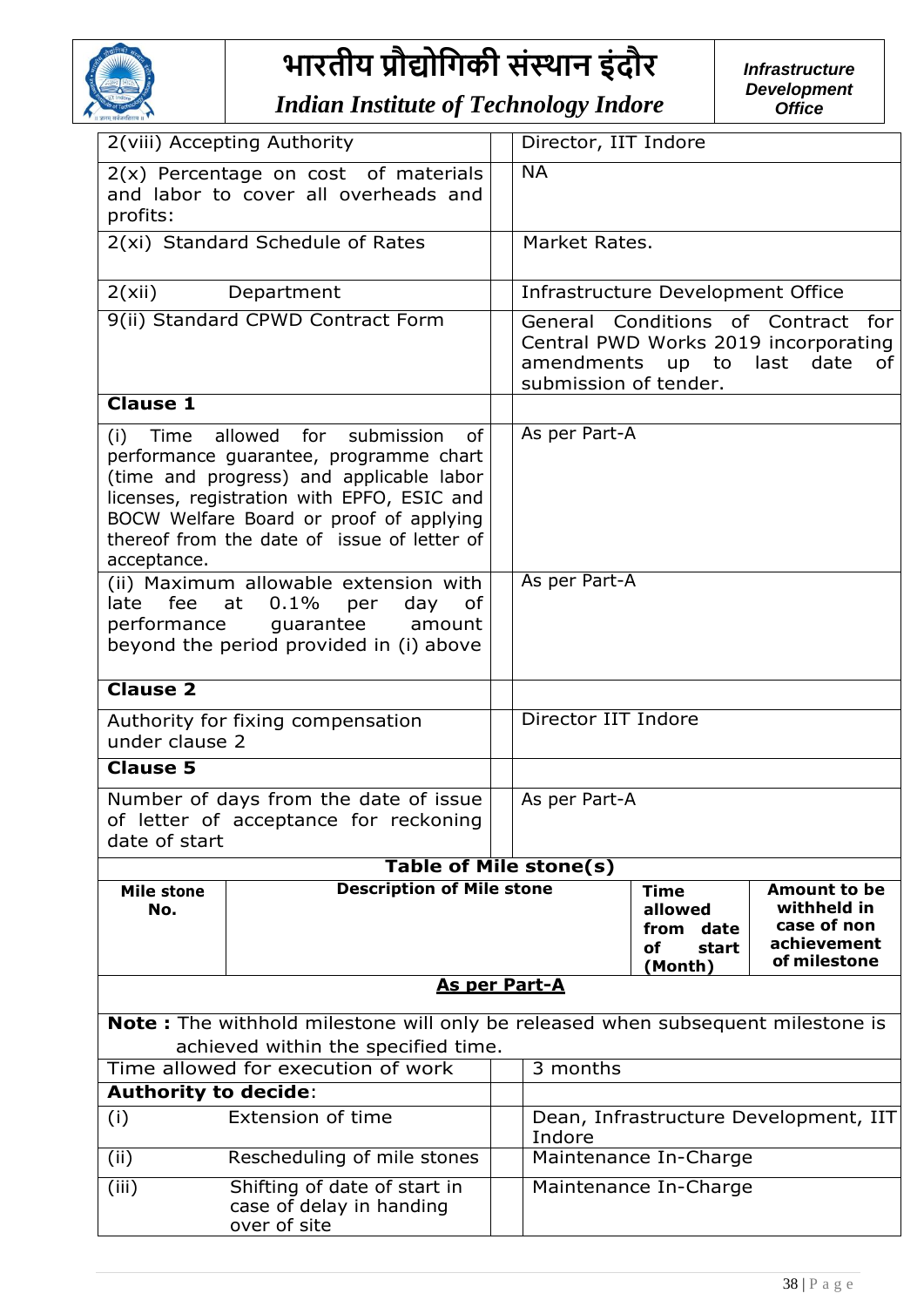

| <b>Schedule of handing over of site</b>                                                                                                                             |                                        |                                                                                                                     |  | Site is already available for handing<br>over             |                |  |
|---------------------------------------------------------------------------------------------------------------------------------------------------------------------|----------------------------------------|---------------------------------------------------------------------------------------------------------------------|--|-----------------------------------------------------------|----------------|--|
|                                                                                                                                                                     |                                        | <b>Schedule of issue of Designs</b>                                                                                 |  | Deleted.                                                  |                |  |
|                                                                                                                                                                     |                                        |                                                                                                                     |  |                                                           |                |  |
| Clause 5.2                                                                                                                                                          |                                        | Nature of Hindrance Register                                                                                        |  | Physical                                                  |                |  |
|                                                                                                                                                                     |                                        | (either Physical or Electronic)                                                                                     |  |                                                           |                |  |
| <b>Clause 5.4</b>                                                                                                                                                   |                                        | Schedule of rate of recovery for delay in                                                                           |  |                                                           |                |  |
|                                                                                                                                                                     | terms of delay days                    | submission of the modified programme in                                                                             |  |                                                           |                |  |
|                                                                                                                                                                     |                                        |                                                                                                                     |  |                                                           |                |  |
|                                                                                                                                                                     | Clause 6, 6A                           | Clause applicable - (6 or 6A)                                                                                       |  | As per Part-A                                             |                |  |
| <b>Clause 7</b>                                                                                                                                                     |                                        |                                                                                                                     |  |                                                           |                |  |
| Gross work to be done together with net<br>payment / adjustment of advances for<br>material collected, if any, since the last<br>such payment for being eligible to |                                        |                                                                                                                     |  | Deleted.                                                  |                |  |
| <b>Clause 7A</b>                                                                                                                                                    | interim payment.                       |                                                                                                                     |  | As per Part-A                                             |                |  |
|                                                                                                                                                                     |                                        | Whether Clause 7A shall be applicable                                                                               |  |                                                           |                |  |
| <b>Clause 8B</b>                                                                                                                                                    |                                        |                                                                                                                     |  |                                                           |                |  |
| (i)                                                                                                                                                                 |                                        | This shall not apply for maintenance or up gradation contracts not involving any                                    |  |                                                           |                |  |
|                                                                                                                                                                     | services.                              |                                                                                                                     |  |                                                           |                |  |
|                                                                                                                                                                     | Sr.                                    | (ii) For other works, the limit shall be as below:<br><b>Contract Value</b>                                         |  |                                                           | Limit (Rupees) |  |
|                                                                                                                                                                     | No.                                    |                                                                                                                     |  |                                                           |                |  |
|                                                                                                                                                                     | Ι.                                     | Less than or equal to Rs 1 Crore                                                                                    |  |                                                           | 2000           |  |
|                                                                                                                                                                     | II.                                    | More than Rs 1 Crore but less than or equal to Rs 5<br>Crores                                                       |  |                                                           | 5000           |  |
|                                                                                                                                                                     | III.                                   | More than Rs 5 Crore but less than or equal to Rs 20<br>Crores                                                      |  |                                                           | 25000          |  |
|                                                                                                                                                                     | IV.                                    | More than Rs 20 Crores                                                                                              |  |                                                           | 50000          |  |
| <b>Clause 10A</b>                                                                                                                                                   |                                        | List of testing equipment to be provided by the contractor at site lab.<br>As per directions of Engineer-in-charge. |  |                                                           |                |  |
| Incentive for Early Completion:-<br><b>CLAUSE-2A</b>                                                                                                                |                                        |                                                                                                                     |  | Not Applicable                                            |                |  |
| Contractor to Keep Site Clean:-<br><b>CLAUSE-8A</b>                                                                                                                 |                                        |                                                                                                                     |  | Applicable                                                |                |  |
| <b>Payment of Contractor's Bills to Banks:</b> - Deleted<br>CLAUSE-9A                                                                                               |                                        |                                                                                                                     |  |                                                           |                |  |
|                                                                                                                                                                     | <b>CLAUSE-10B</b>                      |                                                                                                                     |  | Secured Advance on Non-Perishable Materials: - DELETED    |                |  |
|                                                                                                                                                                     | <b>CLAUSE-10B</b>                      | <b>Mobilization Advances: DELETED</b>                                                                               |  | Plant Machinery & Shuttering Material Advance :-- DELETED |                |  |
|                                                                                                                                                                     | <b>Interest and Recovery:--DELETED</b> |                                                                                                                     |  |                                                           |                |  |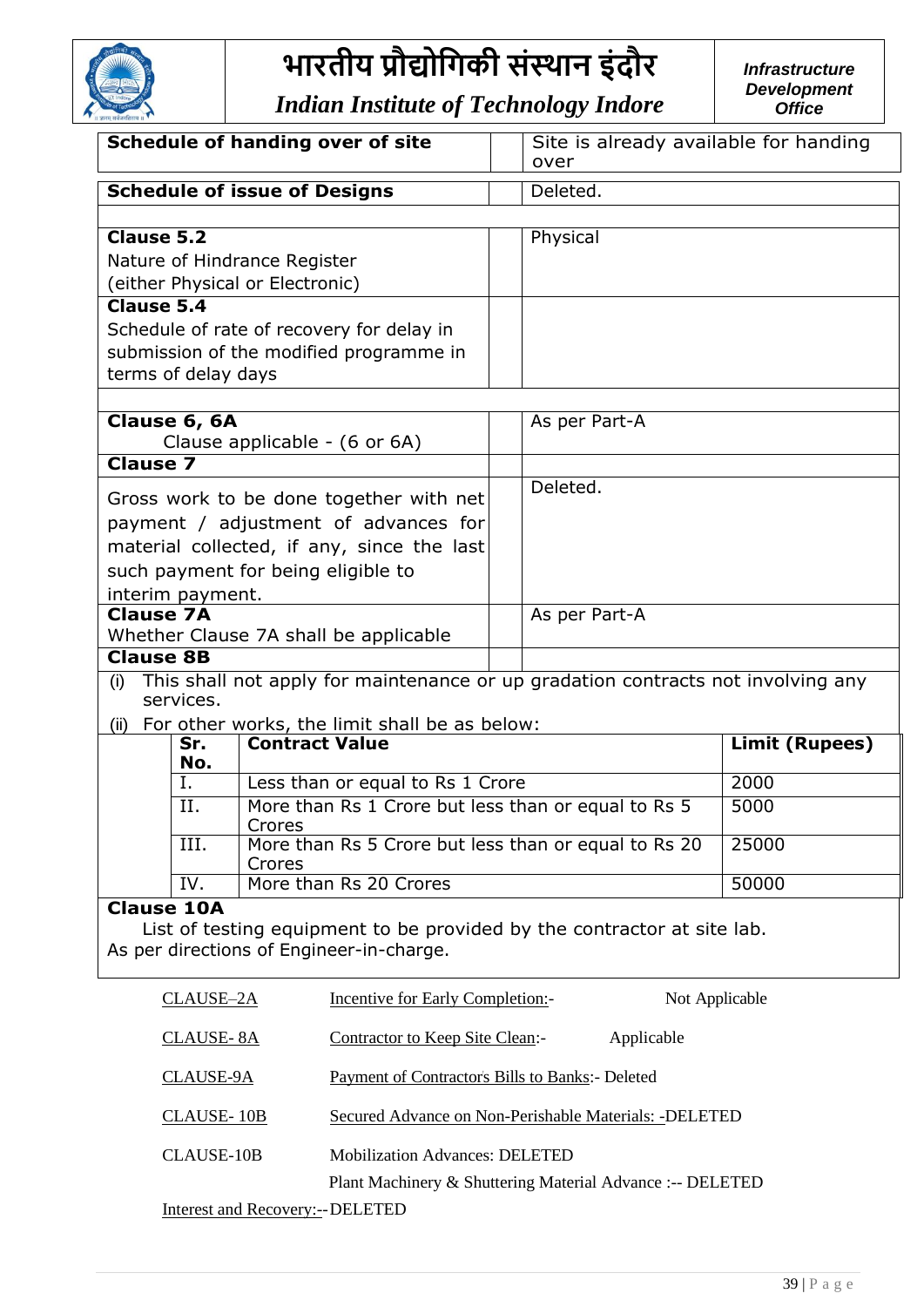|             | भारतीय प्रौद्योगिकी संस्थान इंदौर                                                                                                 | <b>Infrastructure</b><br><b>Development</b>                                                                                                              |     |  |  |  |
|-------------|-----------------------------------------------------------------------------------------------------------------------------------|----------------------------------------------------------------------------------------------------------------------------------------------------------|-----|--|--|--|
|             |                                                                                                                                   | <b>Indian Institute of Technology Indore</b>                                                                                                             |     |  |  |  |
|             | CLAUSE <sub>10-C</sub><br>Payment on Account of Increase in Prices / Wages due to Statutory                                       |                                                                                                                                                          |     |  |  |  |
| Order(s):   |                                                                                                                                   | <b>DELETED</b>                                                                                                                                           |     |  |  |  |
| CLAUSE-10CA |                                                                                                                                   | Payment due to Variation in Prices of Materials after<br>receipt of tender:- DELETED                                                                     |     |  |  |  |
|             | CLAUSE-10CC<br>Payment due to Increase / Decrease in Prices / Wages after<br><b>Receipt of Tender for Works</b><br><b>DELETED</b> |                                                                                                                                                          |     |  |  |  |
| Clause 12   |                                                                                                                                   |                                                                                                                                                          |     |  |  |  |
| 12.2 & 12.3 |                                                                                                                                   | Deviation Limit beyond which clauses $12.2 \& 12.3$ shall apply for work                                                                                 | 30% |  |  |  |
| Clause 16   |                                                                                                                                   |                                                                                                                                                          |     |  |  |  |
|             | Competent Authority for deciding reduced rates                                                                                    | Dean of Infrastructure Development                                                                                                                       |     |  |  |  |
|             | Clause 19L Not applicable                                                                                                         |                                                                                                                                                          |     |  |  |  |
| Clause 25   |                                                                                                                                   |                                                                                                                                                          |     |  |  |  |
|             | Member-<br>Member-                                                                                                                | Constitution of Dispute Redressal Committee (DRC)<br>Chairman - Dean, Infrastructure Development<br>Maintenance In-charge<br>Senior Engineer(Electrical) |     |  |  |  |
|             |                                                                                                                                   |                                                                                                                                                          |     |  |  |  |

### **PART -III**

**Scope/Technical Specifications / Detailed description for schedule of works**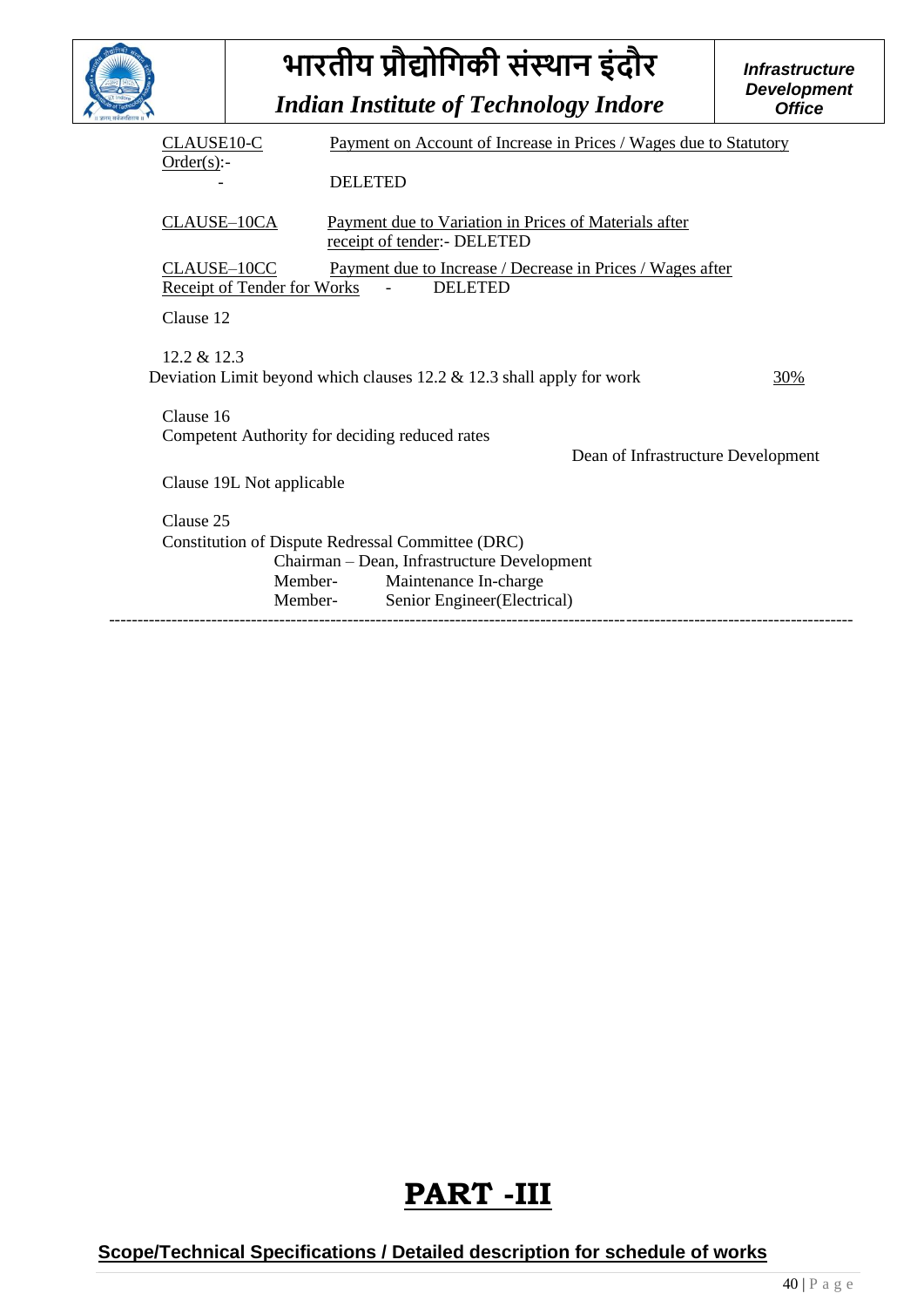

*Indian Institute of Technology Indore*

**Name of work:** "Net Metering of 422 KWp Rooftop Solar Power Systems at IIT Indore".

### **DETAILED SCOPE OF WORK**

- (1) Solar Power Generation Meters for the following buildings' Rooftop Solar Power Plants:
- (i) Main Receiving Station (MRS) & Water Treatment Plant (WTP)
- (ii) Central Workshop & HUB Building
- (iii) Electrical Substation ESS-07 A
- (iv) Electrical Substation ESS-05
- (v) Electrical Substation ESS-02
- (2) CTs for above said Generation Meters.
- (3) Powder Coated MS Meter Box for above Generation Meter.
- (4) 33 KV Net Meter for 422 KWp Solar, HT Connection.
- (5) Check Meter for 422 KWp Solar, HT Connection.
- (6) ME for Check Meter.
- (7) Meter Testing, ME Testing, CT Testing.
- (8) 2/3/4/5 core wires & cables as per requirements.
- (9) Merging/Configurations of Solar Power of MRS & WTP and Workshop & HUB Building.
- (10) Net Metering Liasioning Work.

**NOTE**: Any Other Work Necessary for Net Metering will be in the contractor's scope within the quoted price.

--------------------------------------------------------------------------------------------------------------------------

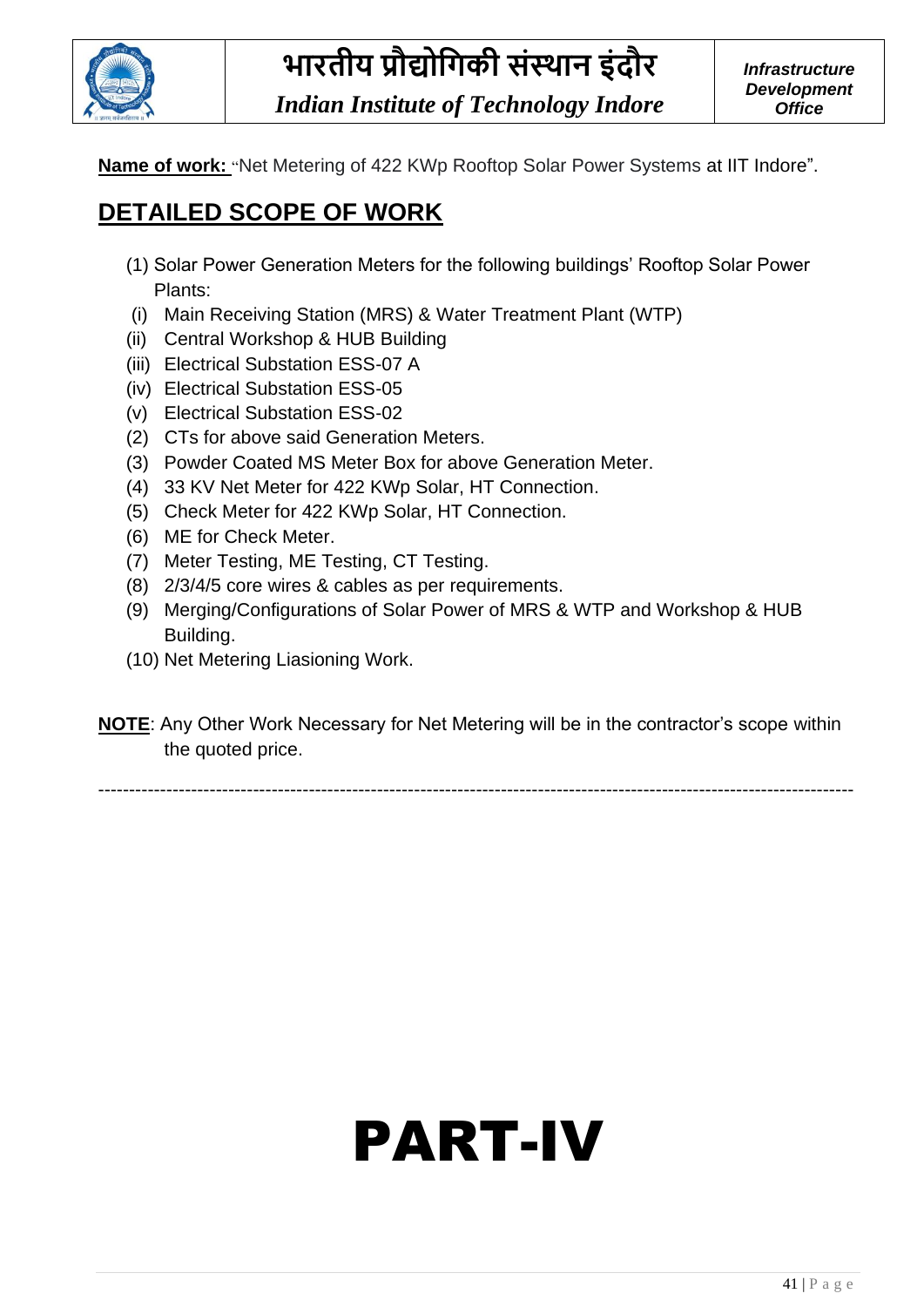

# TECHNICAL BID

### **FORM 'A'**

### **FINANCIAL INFORMATION**

I Financial Analysis - Details to be furnished duly supported by figures in balance sheet / profit & loss account (after tax) for the last five years duly certified by the Chartered Accountant, as submitted by the applicant to the Income Tax Department (Copies to be attached).

| <b>Financial Year</b>                                    | $17 - 18$ | 18-19 | 19-20 | $20 - 21$ | $21 - 22$ |
|----------------------------------------------------------|-----------|-------|-------|-----------|-----------|
| <b>Gross Annual</b><br>turnover on<br>construction works |           |       |       |           |           |
| <b>Profit/Loss</b>                                       |           |       |       |           |           |

II. Financial arrangements for carrying out the proposed work.

Signature of Chartered Accountant with Seal. SIGNATURE OF BIDDER(S)

Solvency Certificate from Bankers of bidders in the prescribed Form "B".

### **FORM 'B'**

### **FORM OF BANKERS' CERTIFICATE FROM A SCHEDULED BANK**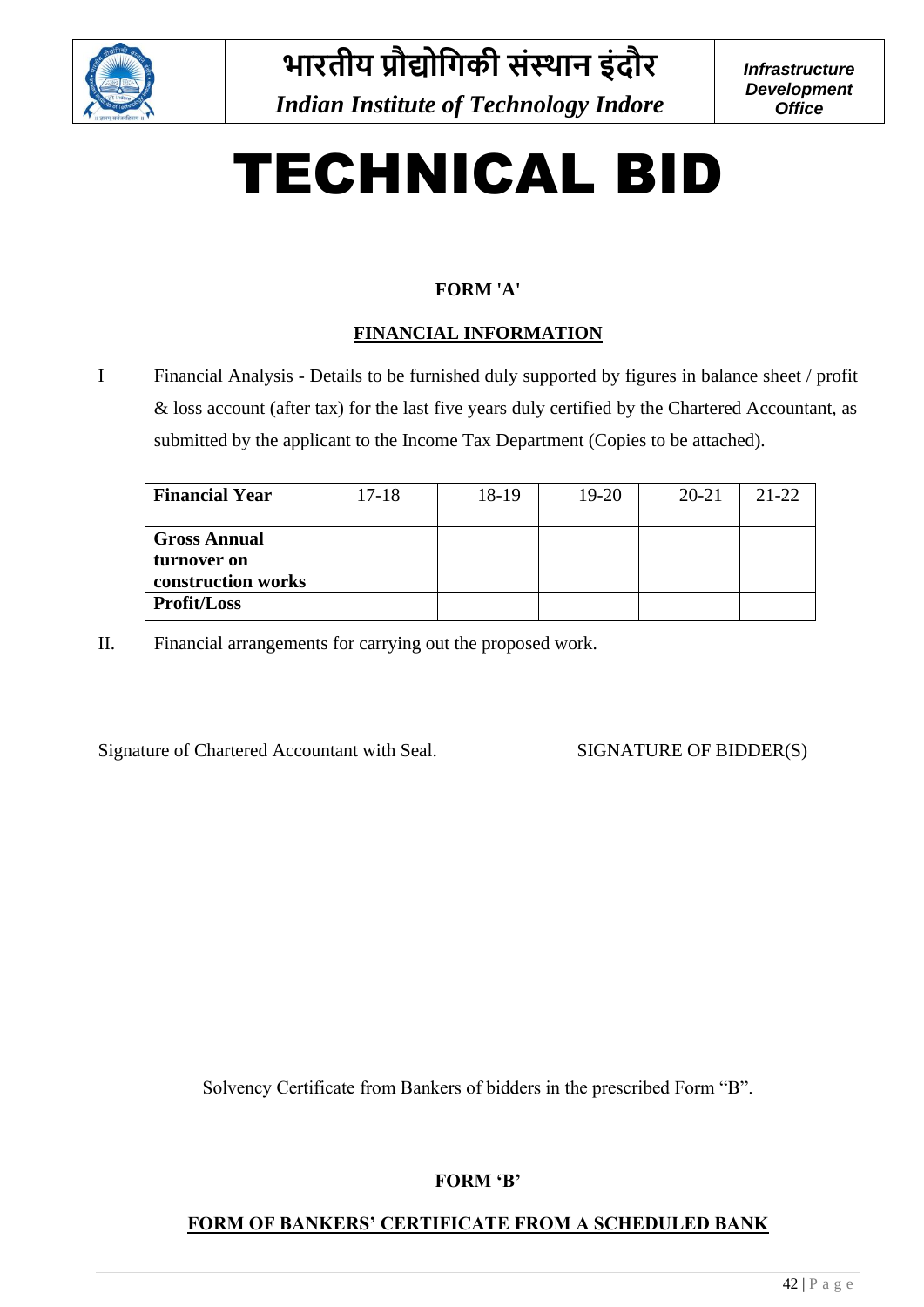

This is to certify that to the best of our knowledge and information that M/s / Shri…………………………………………………… having marginally noted address, a customer of our bank are / is respectable and can be treated as good for any engagement up to a limit of Rs. …………….. (Rupees………………………...).

This certificate is issued without any guarantee or responsibility on the bank or any of the officer.

(Signature) For the Bank

Note (1) Bankers certificates should be on letter head of the Bank, addressed to tendering authority.

(2) In case of partnership firm, certificate should include names of all partners as

recorded with the Bank.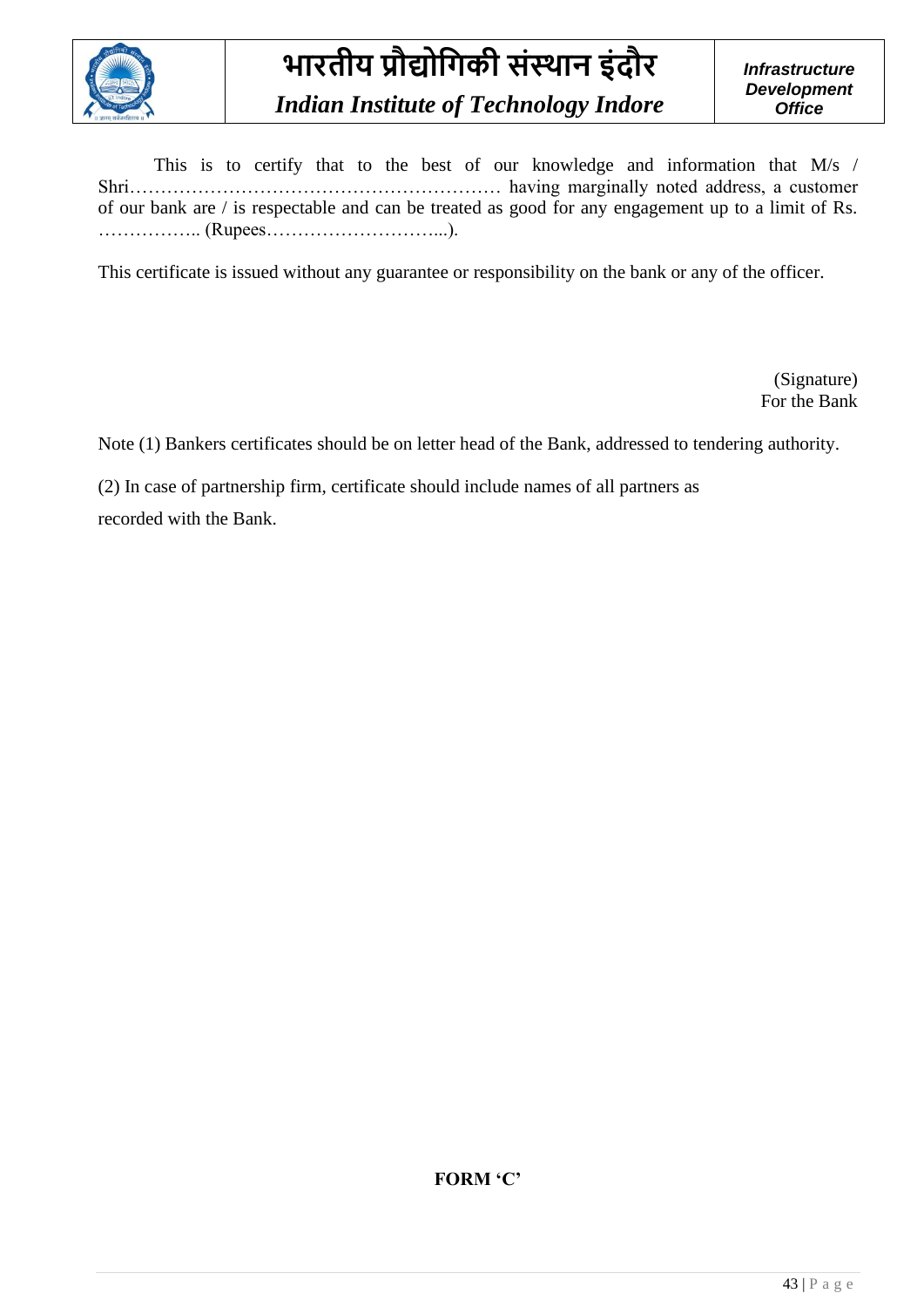

*Infrastructure Development Office*

### *Indian Institute of Technology Indore*

DETAILS OF ELIGIBLE SIMILAR NATURE OF WORKS COMPLETED DURING THE LAST SEVEN YEARS ENDING PREVIOUS DAY OF LAST DATE OF SUBMISSION OF TENDERS

|                | S. No.                                                                         |
|----------------|--------------------------------------------------------------------------------|
| $\overline{2}$ | Name of work/project and<br>location                                           |
| $\mathfrak{Z}$ | Owner or sponsoring<br>organization                                            |
| $\overline{4}$ | Cost of work in crores of<br>rupees                                            |
| 5              | Date of commencement as per<br>contract                                        |
| $\sqrt{6}$     | Stipulated date of completion                                                  |
| $\overline{7}$ | Actual date of completion                                                      |
| 8              | casespending/inprogresswithdetails*<br>Litigation/ arbitration                 |
| 9              | Name and address / telephone<br>whomreferencemaybemade<br>Number of officer to |
| 10             | onbacktobackbasis-Yes/No<br>Whether the work was done                          |

\*Indicate gross amount claimed and amount awarded by the Arbitrator.

Signature of bidder(s)

**FORM – D**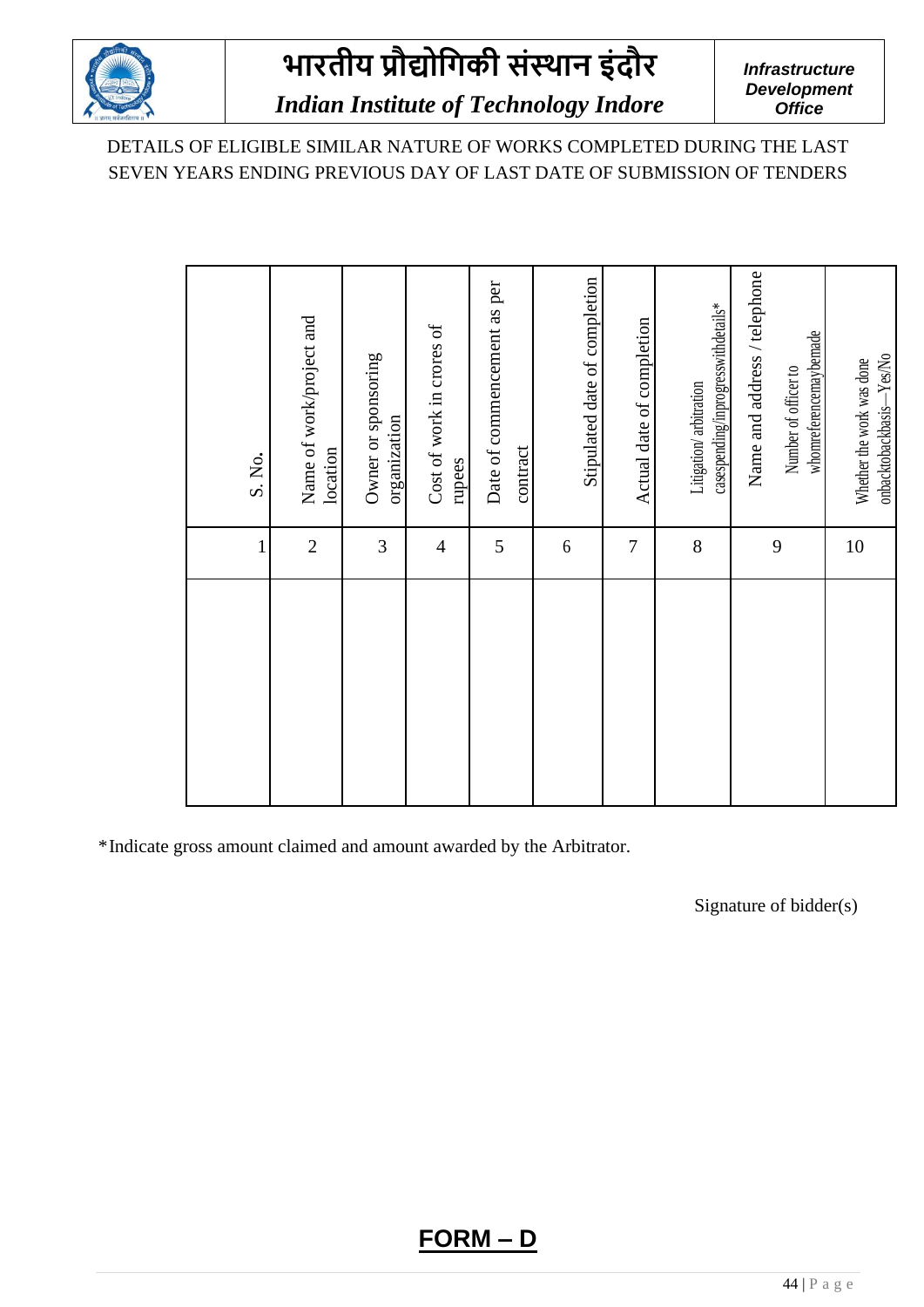

*Indian Institute of Technology Indore*

*Infrastructure Development Office*

Declaration by the bidder on company letter head

I/We undertake and confirm that eligible similar works(s) has/have not been got executed through another contractor on back to back basis. Further that, if such a violation comes to the notice of Department, then I/we shall be debarred for tendering in IIT Indore in future forever. Also, if such a violation comes to the notice of Department before date of start of work, the Engineer-in-Charge shall be free to forfeit the entire amount of Performance Guarantee.

| Date:  |                                  |
|--------|----------------------------------|
| Place: | (Signature of Authorized Person) |
|        | With Company Seal                |

### **FORM 'E'**

Sr. | Compliance | Compliance | Compliance | Compliance | Compliance | Compliance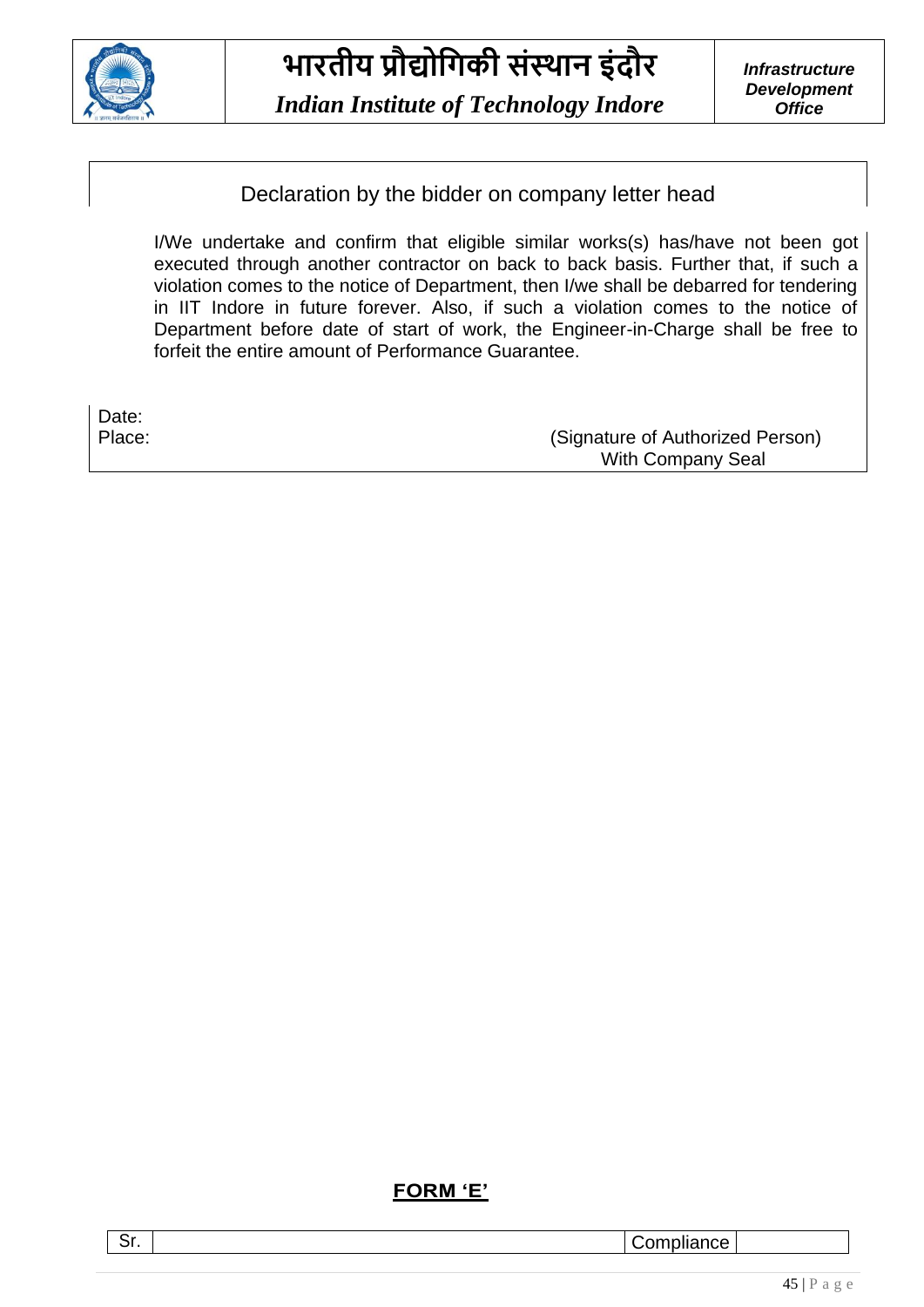

*Indian Institute of Technology Indore*

*Infrastructure Development Office*

| No.             | <b>Description</b>                                                                            |               | <b>Remarks</b> |
|-----------------|-----------------------------------------------------------------------------------------------|---------------|----------------|
| 1               | Name of the Contractor/Agency                                                                 |               |                |
| $\overline{2}$  | Address & Contact number                                                                      |               |                |
| 3               | Name of person, who has signed the tender                                                     | YES/NO        |                |
| $\overline{4}$  | Receipt of online EMD submission<br>(copy should be attached)                                 | YES/NO        |                |
| 5               | <b>GST Registration number</b><br>(copy should be attached)                                   | YES/NO        |                |
| 6               | EPF registration number<br>(copy should be attached)                                          | YES/NO        |                |
| $\overline{7}$  | <b>ESIC registration number</b><br>(copy should be attached)                                  | YES/NO        |                |
| 8               | <b>Permanent Account Number</b><br>(copy should be attached)                                  | <b>YES/NO</b> |                |
| 9               | IT Return of current 03 years: i.e. 2019-20, 2020-21,<br>2021-22 (copy should be attached)    | YES/NO        |                |
| 10              | <b>Company/Firm Registration Number</b><br>(copy should be attached)                          | <b>YES/NO</b> |                |
| 11              | Valid Labour License Registration<br>(copy should be attached)                                | YES/NO        |                |
| 12 <sup>°</sup> | Valid "A" Class Electrical Contractor license.<br>(copy should be attached)                   | <b>YES/NO</b> |                |
| 13              | Valid Authorization from MPPKVVCL for execution of<br>similar work. (copy should be attached) | YES/NO        |                |
| 14              | Duly signed & stamped of complete downloaded tender<br>document. (copy should be attached)    | YES/NO        |                |
| 15 <sub>1</sub> | Form 'A' Financial information of current 05 years.<br>(copy should be attached)              | <b>YES/NO</b> |                |
| 16              | Form 'B' Solvency Certificate.<br>(copy should be attached)                                   | YES/NO        |                |
| 17              | Form 'C' Experience of Similar Nature of Works.<br>(copy should be attached)                  | YES/NO        |                |
| 18              | Form 'D' Declaration by the bidder on company letter<br>head. (copy should be attached)       | YES/NO        |                |
| 19              | Form 'E'                                                                                      | YES/NO        |                |

Date:

Place: Place: Place: (Signature of Authorized Person)

With Company Seal